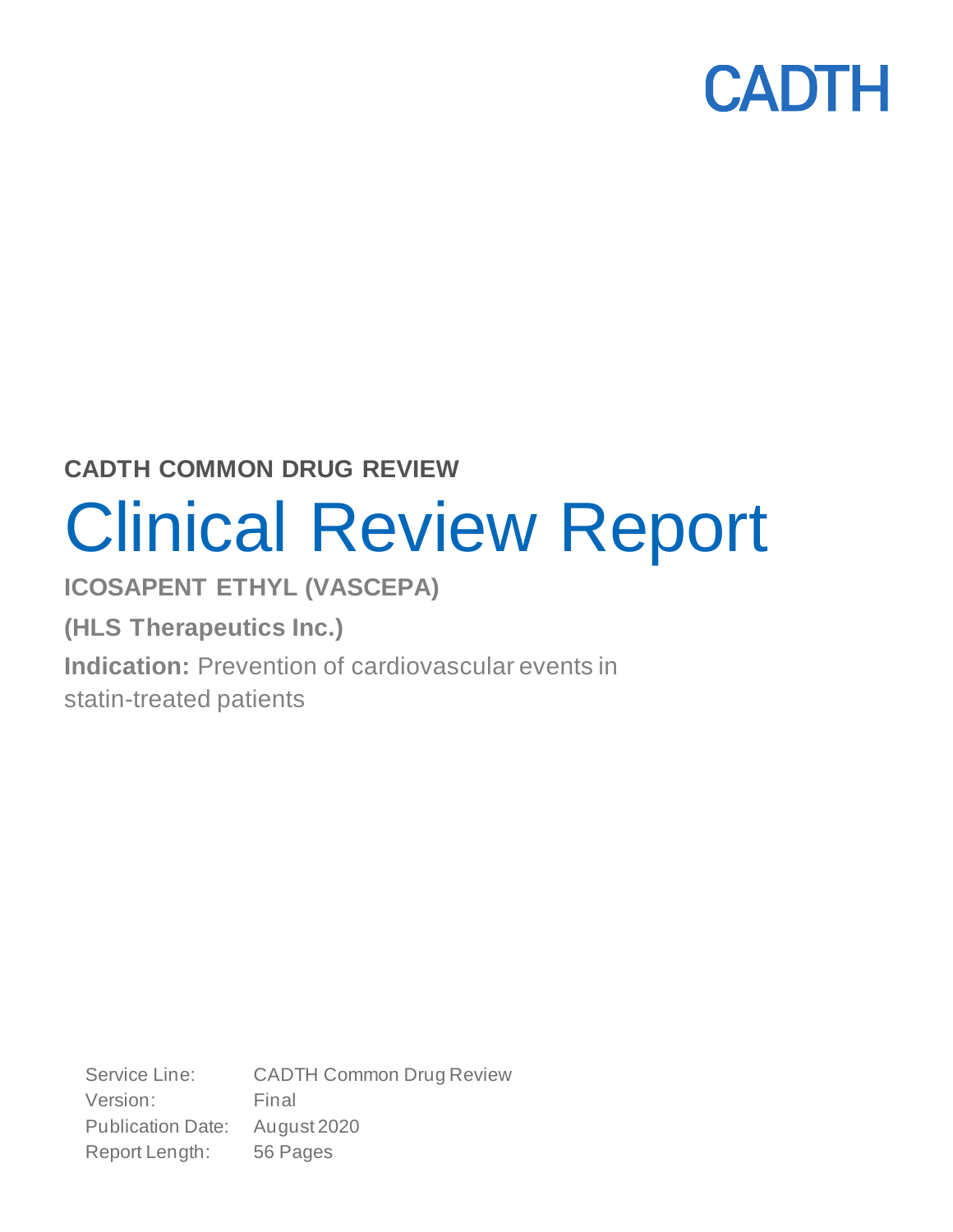**Disclaimer:** The information in this document is intended to help Canadian health care decision-makers, health care professionals, health systems leaders, **Disclaimer:** The information in this document is intended to help Canadian health care decision-makers, health care professionals, health systems leaders,<br>and policy-makers make well-informed decisions and thereby improve the document is made available for informational purposes only and no representations or warranties are made with respect to its fitness for any particular purpose. The information in this document should not be used as a substitute for professional medical advice or as a substitute for the application of clinical judgment in respect of the care of a particular patient or other professional judgment in any decision-making process. The Canadian Agency for Drugs and Technologies in Health (CADTH) does not endorse any information, drugs, therapies, treatments, products, processes , or services.

While care has been taken to ensure that the information prepared by CADTH in this document is accurate, complete, and up-to-date as at the applicable date the material was first published by CADTH, CADTH does not make any guarantees to that effect. CADTH does not guarantee and is not responsible for the quality, currency, propriety, accuracy, or reasonableness of any statements, information, or conclusions contained in any third-party materials used in preparing this document. The views and opinions of third parties published in this document do not necessarily state or reflect those of CADTH. ient is made available for informational purposes only and no representations or warranties are made with respect to is fitness for any particular<br>The information in this document should not be used as a substitute for pro

CADTH is not responsible for any errors, omissions, injury, loss, or damage arising from or relating to the use (or misuse) of any information, statements, or conclusions contained in or implied by the contents of this document or any of the source materials.

This document may contain links to third-party websites. CADTH does not have control over the content of such sites. Use of third-party sites is governed by the third-party website owners' own terms and conditions set out for such sites. CADTH does not make any guarantee with respect to any information contained on such third-party sites and CADTH is not responsible for any injury, loss, or damage suffered as a result of using such third-party sites. CADTH has no responsibility for the collection, use, and disclosure of personal information by third-party sites.

Subject to the aforementioned limitations, the views expressed herein are those of CADTH and do not necessarily represent the views of Canada's federal, provincial, or territorial governments or any third-party supplier of information.

This document is prepared and intended for use in the context of the Canadian health care system. The use of this document outside of Canada is done so at the user's own risk.

This disclaimer and any questions or matters of any nature arising from or relating to the content or use (or misuse) of this document will be governed by and interpreted in accordance with the laws of the Province of Ontario and the laws of Canada applicable therein, and all proceedings shall be subject to the exclusive jurisdiction of the courts of the Province of Ontario, Canada.

The copyright and other intellectual property rights in this document are owned by CADTH and its licensors. These rights are protected by the Canadian *Copyright Act* and other national and international laws and agreements. Users are permitted to make copies of this document for non-commercial purposes<br>only, provided it is not modified when reproduced and appropriate cr only, provided it is not modified when reproduced and appropriate credit is given to CADTH and its licensors.

**About CADTH:** CADTH is an independent, not-for-profit organization responsible for providing Canada's health care decision-makers with objective evidence to help make informed decisions about the optimal use of drugs, medical devices, diagnostics, and procedures in our health care system.

**Funding:** CADTH receives funding from Canada's federal, provincial, and territorial governments, with the exception of Quebec.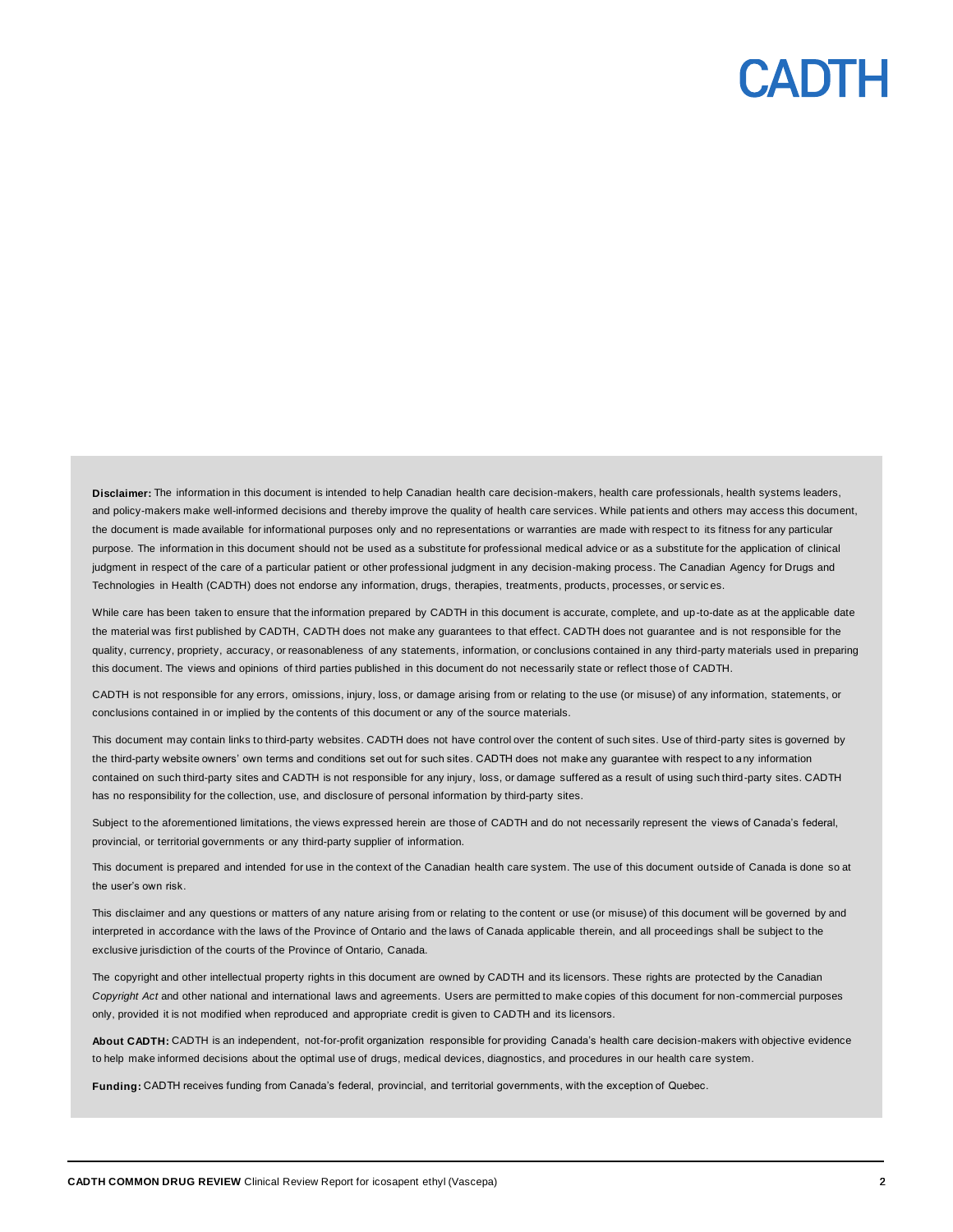

### **Table of Contents**

| Appendix 5: Description and Appraisal of Outcome Measures54 |  |
|-------------------------------------------------------------|--|
|                                                             |  |
|                                                             |  |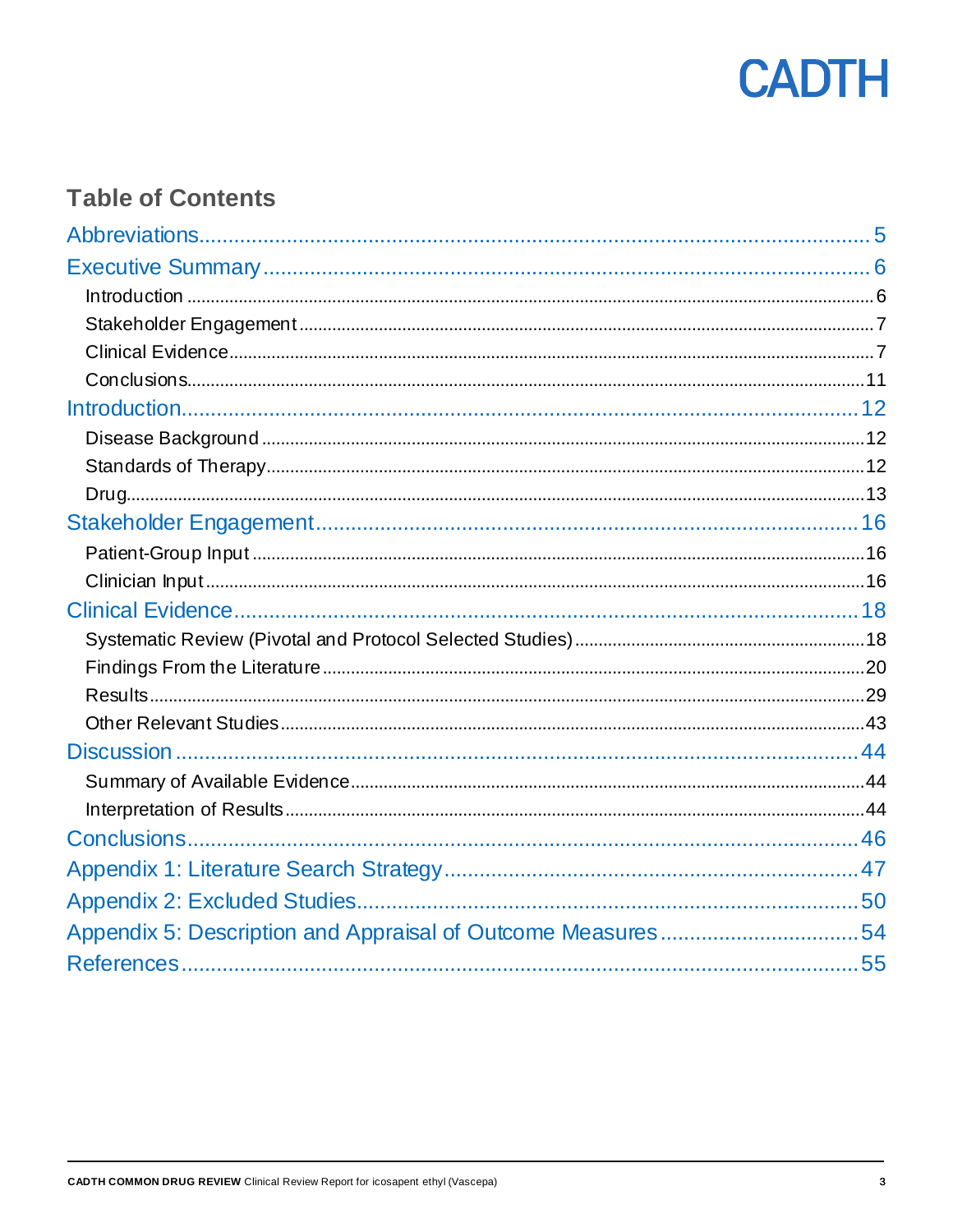#### **Tables**

| Table 1: Summary of Key Results From Pivotal and Protocol Selected Studies          |  |
|-------------------------------------------------------------------------------------|--|
| Table 2: Key Characteristics of Icosapent Ethyl and Main Comparators -              |  |
|                                                                                     |  |
|                                                                                     |  |
|                                                                                     |  |
|                                                                                     |  |
|                                                                                     |  |
|                                                                                     |  |
| Table 9: Overall Study Treatment Exposure (REDUCE-IT Study - Safety Population)31   |  |
|                                                                                     |  |
| Table 11: Efficacy Outcomes - Lipids and hsCRP (REDUCE-IT Trial), ITT Population 36 |  |
|                                                                                     |  |
|                                                                                     |  |
|                                                                                     |  |
|                                                                                     |  |
| Table 16: Stratified Analysis of Time to the Primary Composite End Point From Date  |  |
| Table 17: Subgroup Analysis Hazard Ratios (95% CI) for Primary Composite            |  |
| <b>Figures</b>                                                                      |  |
|                                                                                     |  |
| Figure 2: Kaplan-Meier Curve of Time to Primary Composite End Point From Date       |  |
| Figure 3: Forest Plot of Analyses of Individual Components of the Primary           |  |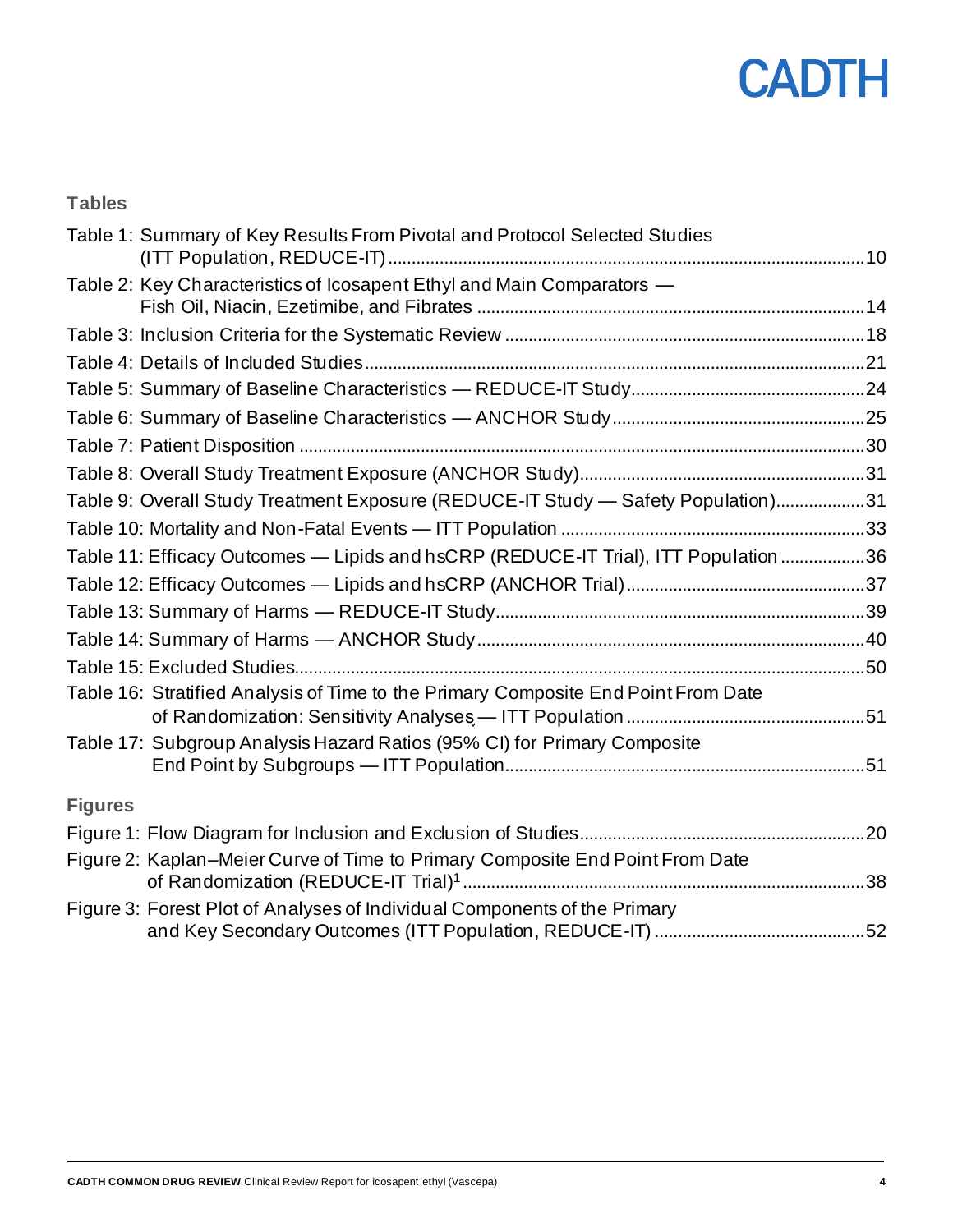### **Abbreviations**

<span id="page-4-0"></span>

| <b>CDR</b>    | <b>CADTH Common Drug Review</b>          |
|---------------|------------------------------------------|
| СI            | confidence interval                      |
| CV            | cardiovascular                           |
| <b>CVD</b>    | cardiovascular disease                   |
| DHA           | docosahexaenoic acid                     |
| <b>EPA</b>    | eicosapentaenoic acid                    |
| HDL-c         | high-density lipoprotein cholesterol     |
| ΗR            | hazard ratio                             |
| hsCRP         | high-sensitivity C-reactive protein      |
| IΠ            | intention-to-treat population            |
| LDL-c         | low-density lipoprotein cholesterol      |
| <b>MACE</b>   | major adverse cardiovascular event       |
| ΜI            | myocardial infarction                    |
| SD            | standard deviation                       |
| TG            | triglyceride                             |
| <b>VLDL-c</b> | very low-density lipoprotein cholesterol |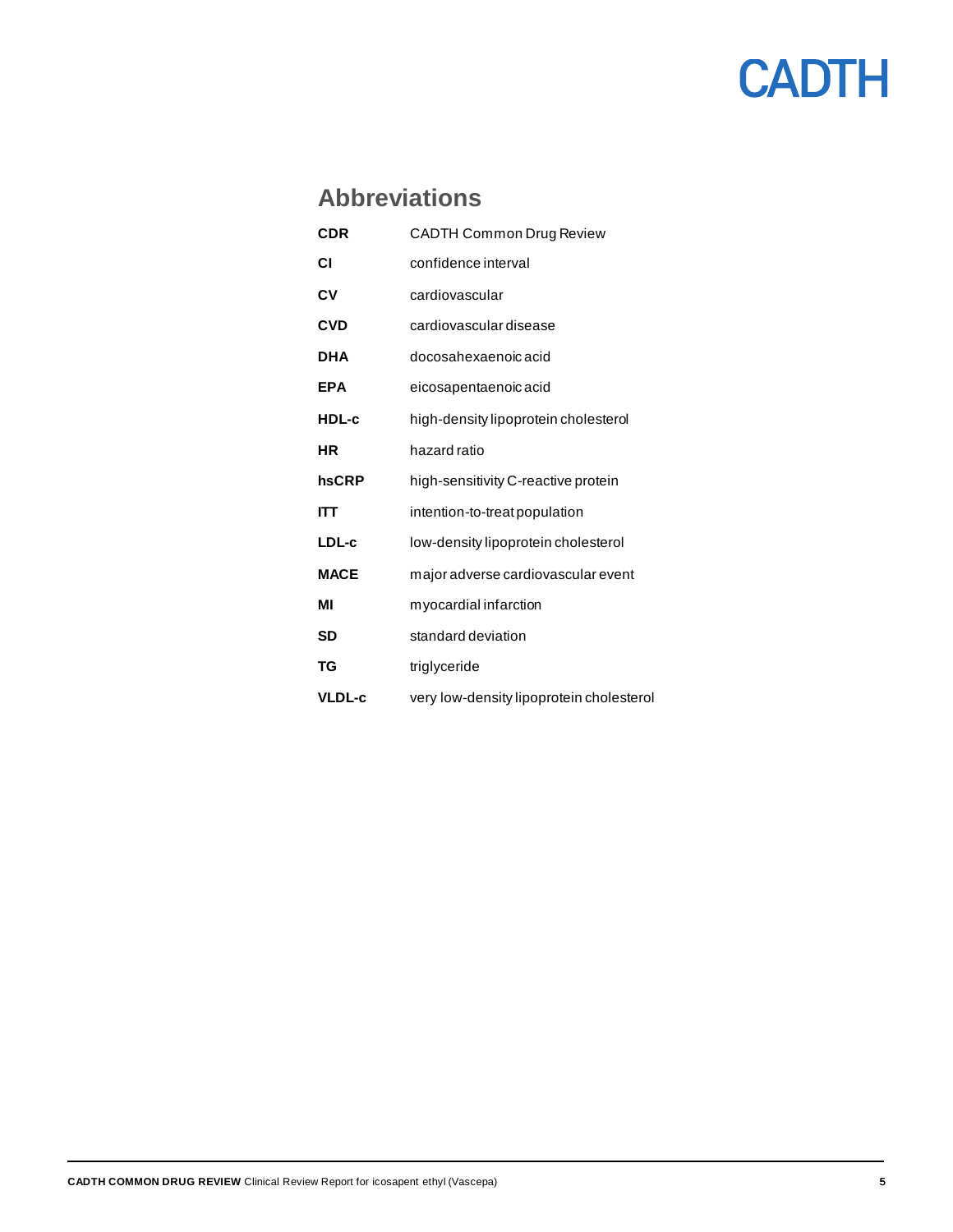| <b>Drug</b>                                                | Icosapentethyl (Vascepa)                                                                                                                                                                                                                                                                                                                                                                                                      |
|------------------------------------------------------------|-------------------------------------------------------------------------------------------------------------------------------------------------------------------------------------------------------------------------------------------------------------------------------------------------------------------------------------------------------------------------------------------------------------------------------|
| <b>Indication</b>                                          | To reduce the risk of cardiovascular events (cardiovascular death, non-fatal myocardial<br>infarction, non-fatal stroke, coronary revascularization, or hospitalization for unstable angina)<br>in statin-treated patients with elevated triglycerides, who are at high risk of cardiovascular<br>events due to:<br>• established cardiovascular disease, or<br>• diabetes, and at least one other cardiovascular risk factor |
| <b>Reimbursement request</b>                               | As per indication                                                                                                                                                                                                                                                                                                                                                                                                             |
| Dosage form(s) and route of<br>administration)/strength(s) | 1 g capsules for oral administration                                                                                                                                                                                                                                                                                                                                                                                          |
| <b>NOC</b> date                                            | December 30, 2019                                                                                                                                                                                                                                                                                                                                                                                                             |
| <b>Sponsor</b>                                             | HLS Therapeutics Inc.                                                                                                                                                                                                                                                                                                                                                                                                         |

### <span id="page-5-0"></span>**Executive Summary**

#### <span id="page-5-1"></span>**Introduction**

Hypertriglyceridemia is causally linked to the development of atherosclerosis and eventually to an increased risk of ischemic cardiovascular (CV) events. High blood cholesterol levels (in particular, low- and very low-density lipoprotein cholesterol [LDL-c and VLDL-c]) is a common lipid abnormality, and reducing levels can lead to a reduced risk of CV events (CV death, non-fatal myocardial infarction [MI], and ischemic stroke). Current treatments include fibrates, niacin, or statins, among others, as well as lifestyle modifications.

Despite the use of interventions to reduce blood lipid levels, a significant proportion of patients can still be at risk of CV events due to persistent high lipid levels (residual risk for cardiovascular disease [CVD]). These patients can be classified as having an established risk of CVD if they have had a previous CV event — such as coronary heart disease, cerebrovascular disease, or peripheral artery disease; or they can be considered *athigh risk* for future CV events if they are older than 50 years of age, have diabetes, and have more than one CV risk factor such as smoking, hypertension, or low high-density lipoprotein cholesterol (HDL-c) levels. Initial studies and empirical observations have put omega-3 fatty acids (essentially, eicosapentaenoic acid [EPA] and docosahexaenoic acid [DHA]) in the spotlight of treatments that could help reduce the risk of CV events, especially if added to existing treatments in this group of patients with residual risk.

Icosapent ethyl is a highly purified version of EPA that is currently being reviewed by Health Canada for the following indication: to reduce the risk of CV events (CV death, non-fatal MI, non-fatal stroke, coronary revascularization, or hospitalization for unstable angina) in statintreated patients with elevated triglyceride (TG) levels who are at high risk of CV events due to established CVD,or diabetes and at least one other CV risk factor. It is supplied as 1 g capsules and administered in a dosage of 4 g per day.

The objective of the current review is to perform a systematic review of the beneficial and harmful effects of icosapent ethyl for the indication.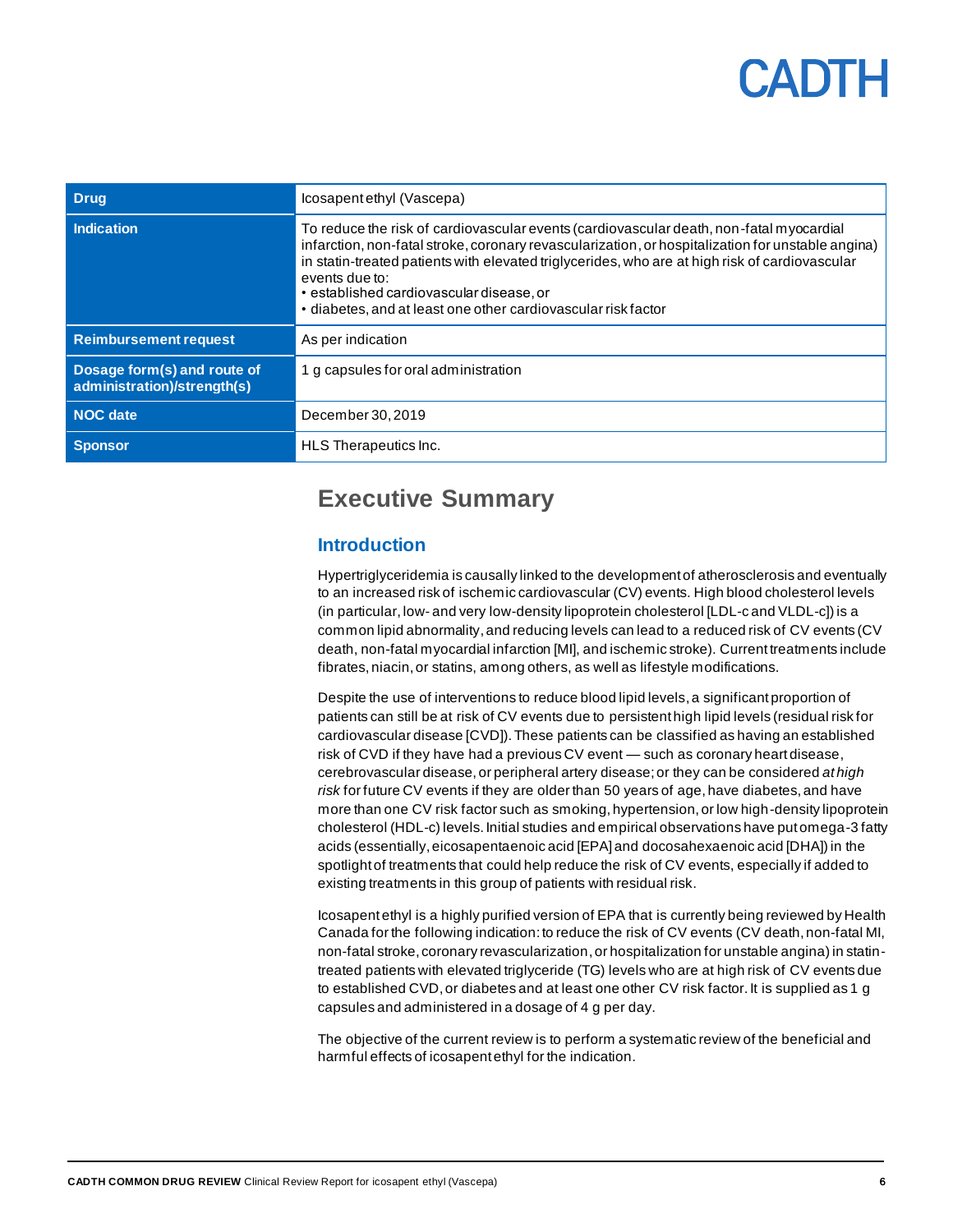#### <span id="page-6-0"></span>**Stakeholder Engagement**

#### Patient Input

No patients were available to provide inputfor this review.

#### Clinician Input

*The following input is a summary of information provided by clinical specialists with expertise in the diagnosis and management of hypertriglyceridemia and CV risk.*

Patients with established CVD (defined as the *secondary prevention* group) and patients with diabetes and one or more CV risk factors (the *primary prevention* or *at high risk* group) can remain at high risk for a major adverse CV event (MACE) due to persistent high levels of TGs, even after treatment with statins. Studies of added therapies to reduce these persistent levels of TG, such as fibrates or niacin, have demonstrated little to no effect for decreasing the risk of CV events. Fish oil supplements containing omega-3 fatty acids EPA and DHA have been tested as well, with no difference in the reduction of risk for further MACE. This group of patients, often referred to as patients with residual risk, are a subgroup of interest for whom there is an unmet need for effective and safe treatments. The main goal of treatment in this specific group of patients is the achievement of a reduced risk in CV events, including CV death, MI infarction, stroke, and need for urgent revascularization. Currently available treatments are not meeting the goals and needs of patients. These patients remain at higher risk of CV events when compared to those whose values have been normalized after therapy and lifestyle modifications. Current research has not identified definite subgroups in whom an intervention will have increased efficacy.

Although the exact mechanism of action of icosapent ethyl is not yet fully understood, previous studies have shown a reduction in TG levels, probably involving complex antiinflammatory, antithrombotic, and TG metabolism effects. Icosapent ethyl could be used when TG levels remain elevated despite stable use of statin therapy (i.e., for more than four weeks). Icosapent ethyl's main use will be as a complementary intervention. It is not expected to be used as first-line therapy.

Patients meeting the criteria of established CV risk or at high risk for CV, identified by primary care physicians and eventually assessed, when needed, by cardiologists or endocrinologists, will be eligible for treatment with icosapent ethyl. They will have to be receiving treatment with stable statin dosages.

#### <span id="page-6-1"></span>**Clinical Evidence**

#### Pivotal Studies and Protocol Selected Studies

#### *Description of Studies*

Two randomized double-blind placebo-controlled studies were included in this review.

The first study is the REDUCE-IT trial, conducted in 11 countries, with a median follow-up of 4.9 years (up to 6.2 years). This trial included 8,179 patients older than 45 years of age with established CV risk, or older than 50 years of age with diabetes in combination with one additional risk factor for CVD. Patients had to have elevated TG levels (≥ 1.7 mmol/L and < 5.6 mmol/L) and to be receiving stable dosages of statins. This study evaluated 4 g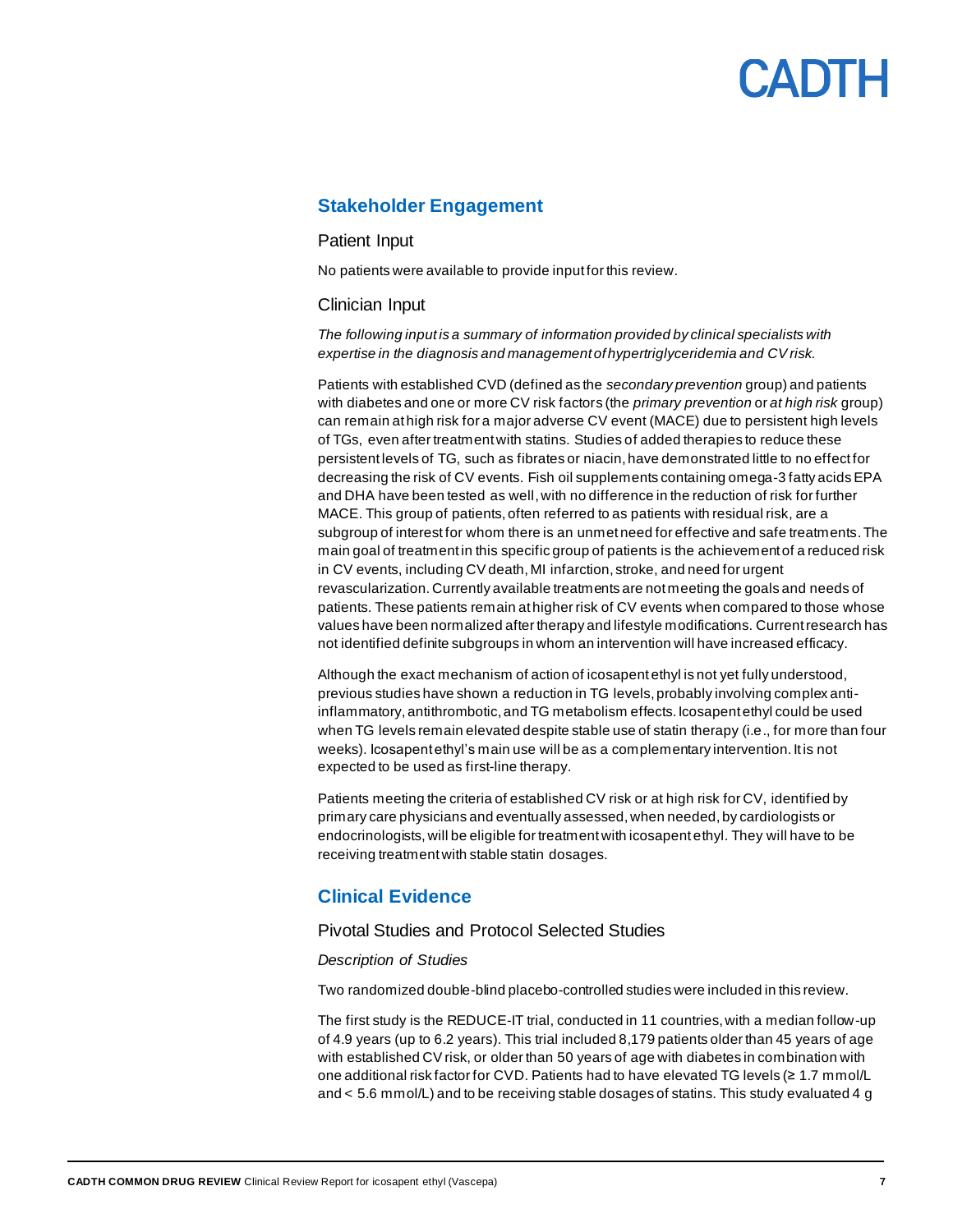daily of icosapent ethyl versus placebo. The primary end pointassessed was the time from randomization to the first occurrence of any of the composite outcome events of CV death, non-fatal MI infarction, non-fatal stroke, coronary revascularization, and unstable angina requiring hospitalization. Secondary end points were evaluated in a hierarchical fashion and included a key secondary composite end point of time from randomization to any of CV death, non-fatal MI, or non-fatal stroke; a composite of CV death or non-fatal MI; fatal or non-fatal MI; emergency or urgent revascularization; CV death; hospitalization for unstable angina; fatal or non-fatal stroke; a composite of total mortality, non-fatal MI (including silent MI), or non-fatal stroke; and total mortality.

The second study is the ANCHOR trial, with 12 weeks of follow-up, conducted in 97 centres across the US. The study included 702 patients aged 18 years and older with fasting TG levels 2.3 mmol/L or greater and less than or equal to 5.6 mmol/L, receiving a stable dose of statin therapy (with or without ezetimibe),and at high risk for CVD. This study included three arms: placebo and icosapent ethyl 2 g daily and 4 g daily, of which only the icosapent ethyl 4 g daily dosage arm was included because this is the dosage submitted for the application to Health Canada. The study evaluated the percent change in TG blood levels from baseline to week 12 as the primary outcome;CV events or other clinically important end points were not assessed. Secondary end points included the percent change in non-HDL-c, LDL-c, apolipoprotein B, VLDL-c, and lipoprotein-associated phospholipase A2 from baseline to week 12.

#### *Efficacy Results*

Based on data from the REDUCE-IT study [\(Table 1\)](#page-9-0), 17% of patients treated with icosapent ethyl 4 g daily versus 22% of patients in the placebo group had at least one of the events of the composite outcome of CV death, non-fatal MI, non-fatal stroke, coronary revascularization, and unstable angina (hazard ratio [HR] 0.75; 95% confidence interval [CI], 0.68 to 0.83). Icosapent ethyl 4 g also reduced CV mortality (HR 0.80; 95% CI, 0.65 to 0.98), non-fatal MI (HR 0.69; 95%CI, 0.59 to 0.82), non-fatal stroke (HR 0.70; 95%CI, 0.53 to 0.93), hospitalizations due to unstable angina (HR 0.67; 95% CI, 0.53 to 0.86), and need for coronary revascularization (HR 0.66; 95% CI, 0.58 to 0.75) compared with placebo. Icosapent ethyl did not demonstrate benefit versus placebo on overall mortality (HR 0.87; 95% CI, 0.74 to 1.02), hospitalization due to heart failure (HR 0.97; 95% CI, 0.77 to 1.22), or arrhythmia (HR 1.21; 95% CI, 0.97 to 1.49).

Subgroups of interest for the review were baseline CVD risk (established CVD or at high risk for CVD) and baseline diabetes (diabetes or no diabetes). The results of the prespecified subgroup analyses of the primary outcome in REDUCE-IT were similar to those for the full population: icosapent ethyl reduced the risk of the composite outcome relative to placebo. The subgroup analyses suggested a different magnitude of effect in the subgroups stratified according to the CV risk of patients (at high risk for CVD [primary prevention] or established CVD [secondary prevention]). The results for patients in the secondary prevention subgroup indicated a statistically significant effect on the primary outcome with icosapent ethyl (559/2,892 events [19.3%]) versus placebo (738/2,893 events [25.5%]; HR 0.726; 95% CI, 0.650 to 0.810), similar to that observed in the total population. However, the results in the primary prevention subgroup were not statistically significant because the upper confidence interval for the HR goes beyond 1.00 (146/1,197 [12.2%] events with icosapent ethyl; 163/1,197 [13.6%] events with placebo; HR 0.876; 95% CI, 0.700 to 1.095]). The absolute risk difference between the two groups in this subgroup was 1.4%, which is unlikely to be clinically significant. The test for interaction was statistically significant ( $P = 0.14$ ; significance level pre-specified at < 0.15), which indicates that the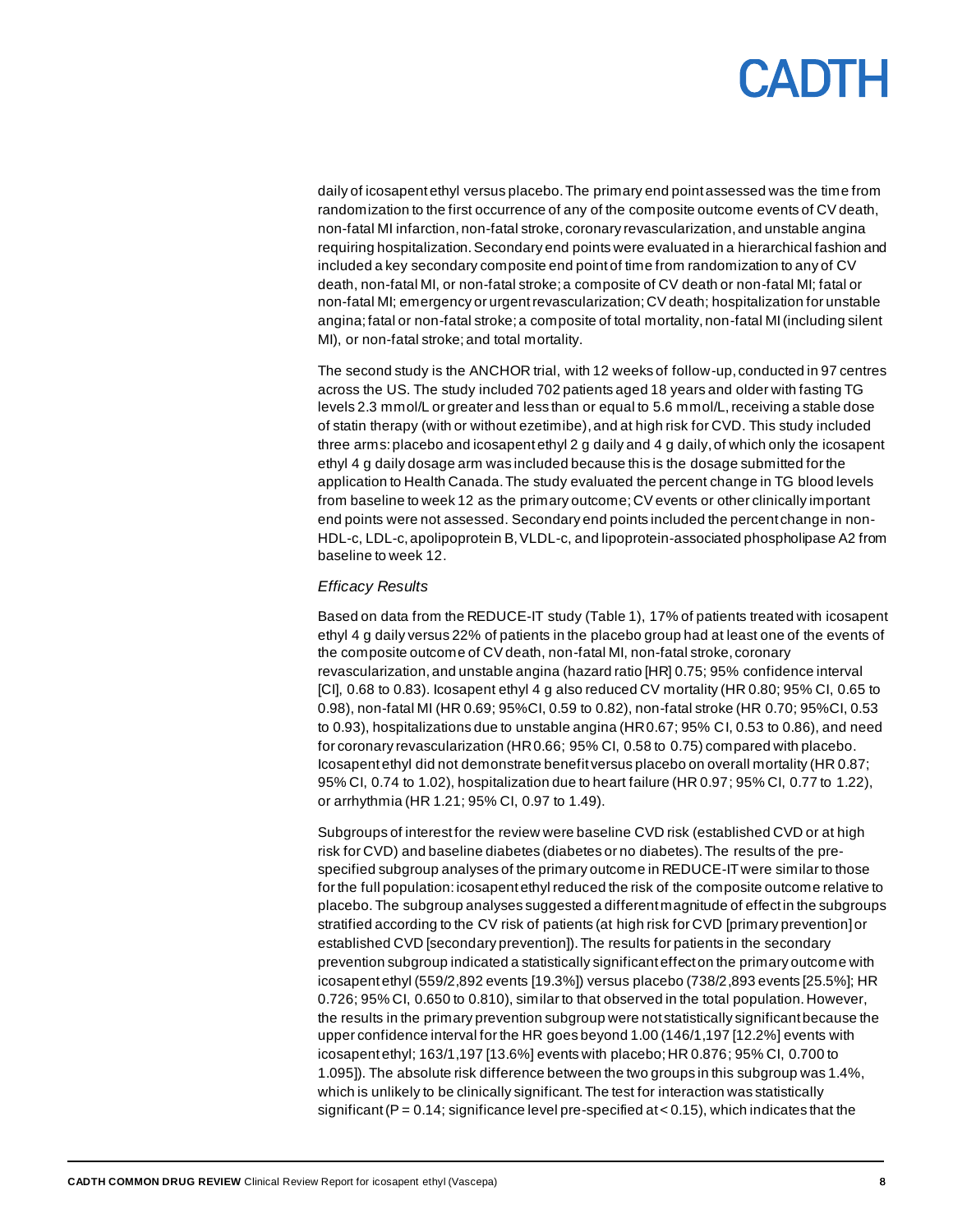effect of icosapent ethyl differs depending on the CV risk category. This difference is at least partly explained by the imbalance in sample size between the CV risk category subgroups. The results did not find statistically significant differential effects between diabetes subgroup categories.

Data from the REDUCE-IT and ANCHOR trials indicated that icosapent reduced the levels of TGs, LDL-c, HDL-c, and high-sensitivity C-reactive protein (hsCRP) from baseline when compared to placebo.

#### *Harms Results*

Adverse events, serious adverse events, and withdrawals due to adverse events occurred at similar frequencies between icosapent ethyl and placebo in both studies. Atrial fibrillation occurred more frequently in the icosapent ethyl arm compared to the placebo arm (5.3% versus 3.9%, respectively) in the REDUCE-IT study but not in the ANCHOR study (0% versus less than 1%, respectively). Peripheral edema occurred more frequently in the icosapent ethyl group than in the placebo group in both REDUCE-IT (6.5% versus 5.0%, respectively) and in the ANCHOR study (1.3% versus 0.9%, respectively). Serious adverse bleeding events occurred in 2.7% in the icosapent ethyl group and 2.1% in the placebo group in REDUCE-IT; there were no fatal bleeding events in either group. There were no differences between the icosapent ethyl group and the placebo group in the proportion of adjudicated hemorrhagic stroke. Also, a higher percentage of patients in the icosapent ethyl group reported constipation compared with those in the placebo group (5.4% versus 3.6%, respectively).

Of all notable harms, only diarrhea was slightly increased in the placebo arm (11%) versus the intervention group (9%), although this was only present in the REDUCE-IT study. The rest of adverse events reported in both studies were rare (less than 3% prevalence) and similar between groups.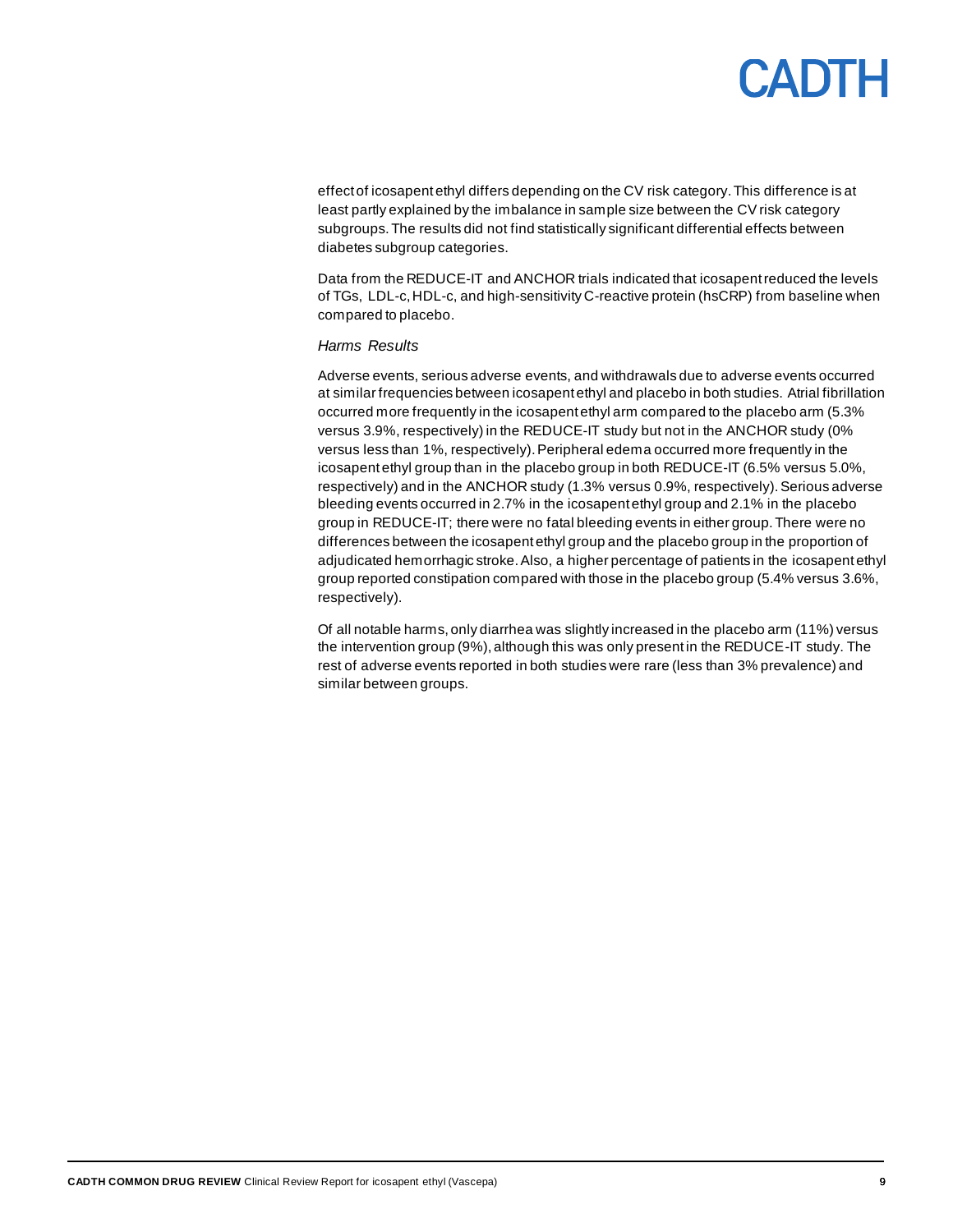

#### <span id="page-9-0"></span>**Table 1: Summary of Key Results From Pivotal and Protocol Selected Studies (ITT Population, REDUCE-IT)**

|                                                                                                                                                               | Icosapent ethyl,<br>$n$ (%)<br>$N = 4,089$ | Placebo, n (%)<br>$N = 4,090$ | <b>Hazard ratio</b><br>(95% Cl) <sup>a</sup> |
|---------------------------------------------------------------------------------------------------------------------------------------------------------------|--------------------------------------------|-------------------------------|----------------------------------------------|
| Composite of CV death, non-fatal MI (including silent MI), non-<br>fatal stroke, coronary revascularization, and unstable angina<br>requiring hospitalization | 705 (17.2)                                 | 901 (22.0)                    | 0.752 (0.682 to<br>0.830)                    |
| CV mortality (adjudicated CV deaths and deaths of undetermined<br>causality)                                                                                  | 174(4.3)                                   | 213(5.2)                      | 0.803 (0.657 to<br>0.981)                    |
| All-cause mortality (includes CV death, non-CV death,<br>undetermined, and total mortality)                                                                   | 274 (6.7)                                  | 310(7.6)                      | 0.870 (0739 to<br>1.023)                     |
| Non-fatal MI                                                                                                                                                  | 237(5.8)                                   | 332(8.1)                      | 0.697 (0.590 to<br>0.823)                    |
| Non-fatal stroke                                                                                                                                              | 85(2.1)                                    | 118(2.9)                      | 0.708 (0.536 to<br>0.936)                    |
| <b>Coronary revascularization</b>                                                                                                                             | 376 (9.2)                                  | 544 (13.3)                    | 0.664 (0.583 to<br>0.758                     |
| Hospitalization for unstable angina                                                                                                                           | 108(2.6)                                   | 157(3.8)                      | 0.679 (0.531 to<br>0.868                     |
| <b>Hospitalization for arrhythmias</b>                                                                                                                        | 188(4.6)                                   | 154(3.8)                      | 1.21 (0.97 to<br>1.49)                       |
| Hospitalization for congestive heart failure                                                                                                                  | 141(3.4)                                   | 144(3.5)                      | 0.97 (0.77 to<br>1.22)                       |
| Serious adverse events                                                                                                                                        | 1,252 (30.6)                               | 1,254 (30.7)                  |                                              |
| <b>TEAEs</b>                                                                                                                                                  | 3,343(81.8)                                | 3,326(81.3)                   |                                              |
| <b>Serious TEAEs leading to discontinuations</b>                                                                                                              | 321(7.9)                                   | 335(8.2)                      |                                              |

CI = confidence interval; CV = cardiovascular; ITT = intention-to-treat; MI = myocardial infarction; TEAE = treatment-emergent adverse event.

a A Cox proportional hazards model stratified by geographic region, CV risk category, and use of ezetimibe was used for the HR and 95% CI, and P values were determined by the log-rank test using the same stratification factors. Median follow-up time was 4.9 years in both treatment groups.

Source: Clinical Study Reports for REDUCE IT<sup>1</sup> and ANCHOR.<sup>2</sup>

.

#### *Critical Appraisal*

Both studies were at low risk of bias regarding randomization schedules, concealment of random allocation sequences, and blinded measurements. Approximately 10% of patients in both studies were lost to follow-up, and 30% had a drug interruption for more than 30 days, but there were no differences between groups in these numbers. Hence, the risk of bias was judged as moderate. Follow-up and management of study discontinuations were appropriate, and both intention-to-treat (ITT) and per-protocol analyses presented consistent results. The ANCHOR trial did not analyze subgroups. The REDUCE-IT study was considered underpowered to obtain appropriate subgroup analyses. Generalizability of the results from REDUCE-IT is a concern,given that the benefits and harms were derived from a single, albeit large, randomized controlled trial, and only 43% of patients who underwent screening were randomized to treatment groups in the study. There is also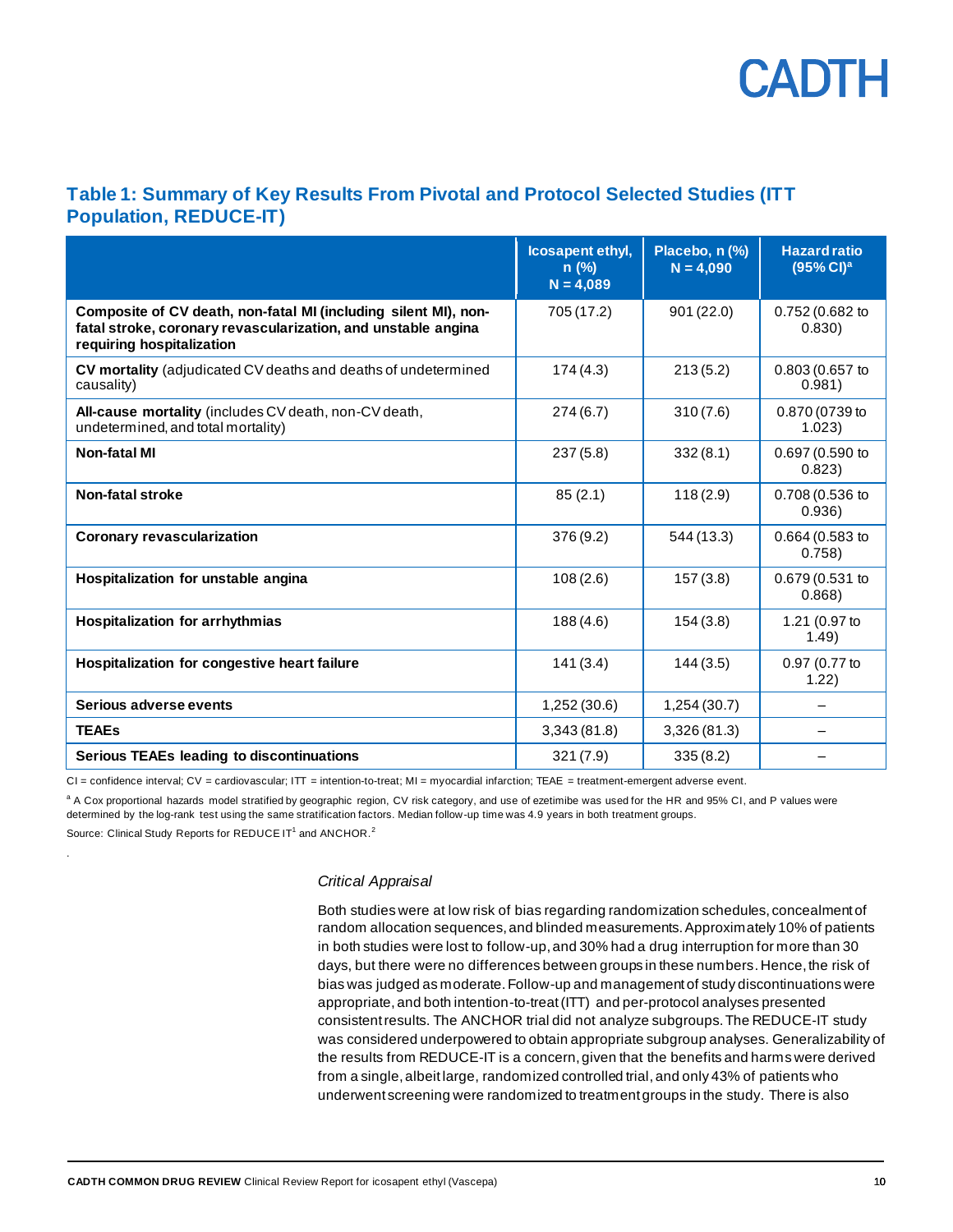uncertainty regarding the generalizability of the distribution of statin intensity at baseline in REDUCE-IT, although, regardless of statin intensity distribution, the median baseline LDL-c was within the target range at approximately 1.94 mmol/L (75 mg/dL) across the studied population. ANCHOR was a relatively small, short-term study that focused on evaluating changes in blood lipid profiles instead of clinical outcomes; therefore, this study is supportive in demonstrating the mechanism of action of icosapent ethyl but it does little to elucidate the clinical added value of the drug in the target population.

#### <span id="page-10-0"></span>**Conclusions**

Icosapent ethyl reduced the occurrence of events included in the composite outcome of CV death, non-fatal MI, non-fatal stroke, coronary revascularization, and hospitalization for unstable angina in patients treated with statins and with residual CV risk (i.e., those with increased TG levels despite treatment and with established CVD or at high risk of CV events). The key secondary end points, a composite of CV death, MI, or stroke, were also fewer in those treated with icosapent ethyl when compared to placebo. Icosapent ethyl also had a beneficial effect when the components of the composite outcome CV mortality, nonfatal CV events, and coronary revascularization were evaluated individually, although there was no difference in all-cause mortality or in hospitalizations due to heart failure and arrhythmia. These effects of icosapent ethyl, however, might include an increase the number of adverse events such as serious bleeding, peripheral edema, and hospitalization due to atrial fibrillation. The results may not be generalizable and may be restricted to the specific population enrolled in the REDUCE-IT study.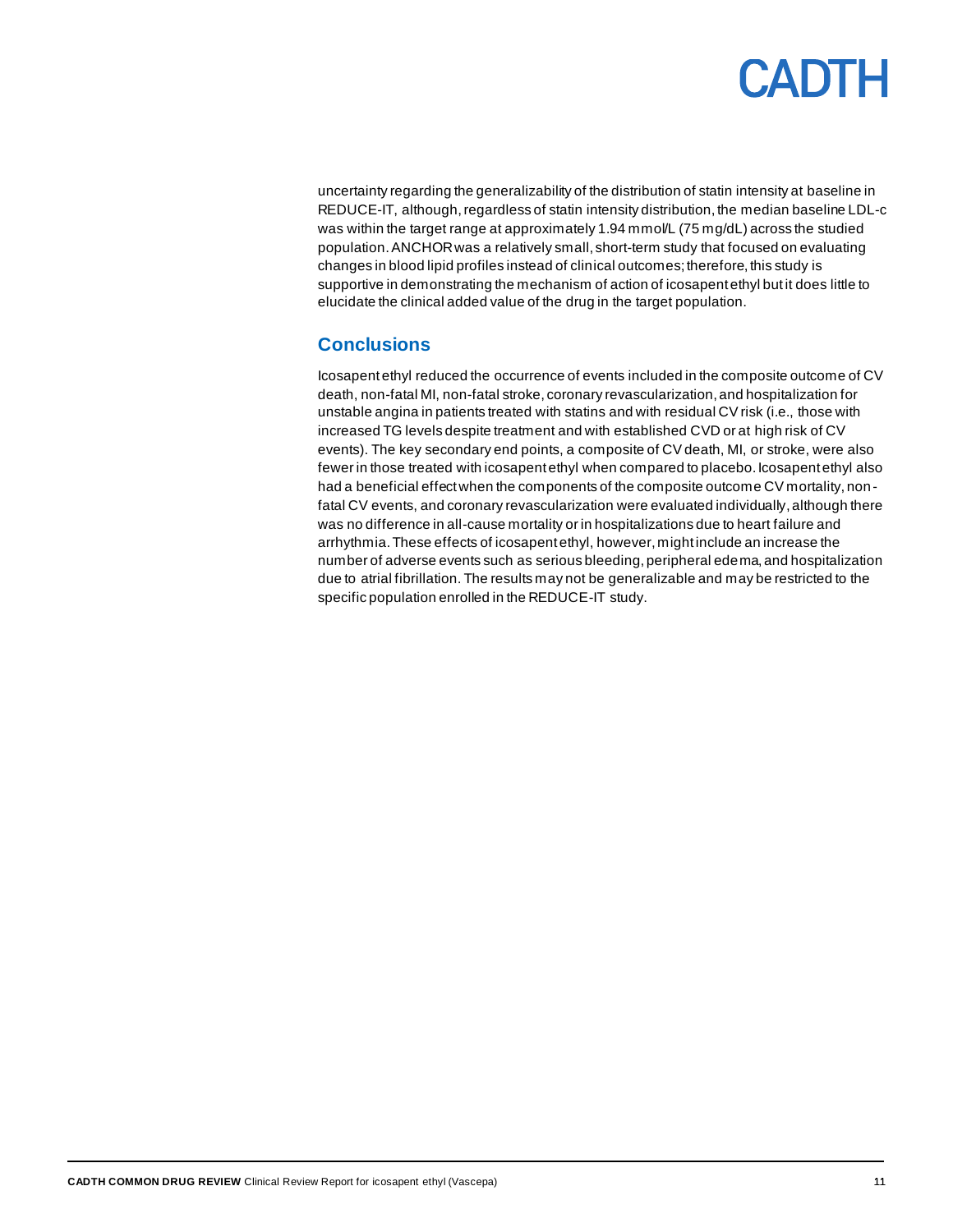### <span id="page-11-0"></span>**Introduction**

#### <span id="page-11-1"></span>**Disease Background**

CVD is the leading cause of death in the adult population globally and an economic burden for health care systems, affecting the majority of people older than 60 years and accounting for half of all non-communicable diseases worldwide.<sup>3</sup> In Canada, CVD is the second leading cause of death (after cancer) and the leading cause of hospitalization. It is also the leading cause of years of life lost, and the second leading cause of disability-adjusted lifeyears lost (the number of years lost due to ill health, disability, or early death). 4 Approximately 2.4 million Canadians over the age of 20 live with a diagnosed heart condition.

Atherosclerosis is accepted as the main underlying condition leading to CV events.<sup>5,6</sup> Dyslipidemia, particularly hypercholesterolemia involving LDL-c and VLDL-c as well as hypertriglyceridemia, is causally linked to atherosclerosis.<sup>7,8</sup>

Hypertriglyceridemia is a frequent lipid abnormality usually appearing in persons who are obese (with or without insulin resistance),and in those who have type 2 diabetes mellitus or metabolic syndrome. It is defined as mild hypertriglyceridemia when fasting TGlevels are 1.7 to 5.6 mmol/L (150 to 499 mg/dL), moderate when levels fall between 5.6 to 10.0 mmol/L (500 to 886 mg/dL), and very high or severe when levels are higher than 10.0 mmol/L (886 mg/dL). <sup>9</sup>According to the Canadian Health Measures Survey (2007–2009), the prevalence of dyslipidemia is 23% for those aged 18 to 39, 40% in those aged 40 to 59, and 59% in those 60 to 79 years old.<sup>10</sup>

Current evidence syntheses and individual studies have demonstrated a 20% to 22% relative risk reduction in CV events for each 1 mmol/L reduction in LDL-c.<sup>11</sup> Hence, reducing dyslipidemia has been a cornerstone approach of clinicians and a main goal specified in clinical guidelines and recommendations around the world.

#### <span id="page-11-2"></span>**Standards of Therapy**

The main goal of treating lipid disorders is to prevent and/or reduce CV mortality and morbidity —mainly MI, stroke, and need for revascularization —associated with high lipid levels. The therapeutic options for lowering TGs include lifestyle modifications (such as weight control, avoiding smoking and alcohol overuse, and diet management) and medications.

Systematic reviews of randomized trials have shown that LDL-lowering therapy with betahydroxy beta-methylglutaryl-CoA (HMG-CoA) reductase inhibitors (statins) reduces the risk of CV events (including stroke) and overall mortality in patients with CV risk factors.<sup>12</sup> Together with other therapies and lifestyle modifications, these are considered first-line medications in most guidelines.<sup>11</sup> Further treatment with niacin, fibrates, or fish oils is available; however, adding these drugs to statin treatment has not demonstrated CV benefits in high-risk patients with persisting dyslipidemia. This subgroup of patients may still present with CV events (8.5% in 3.8 years).<sup>13,14</sup>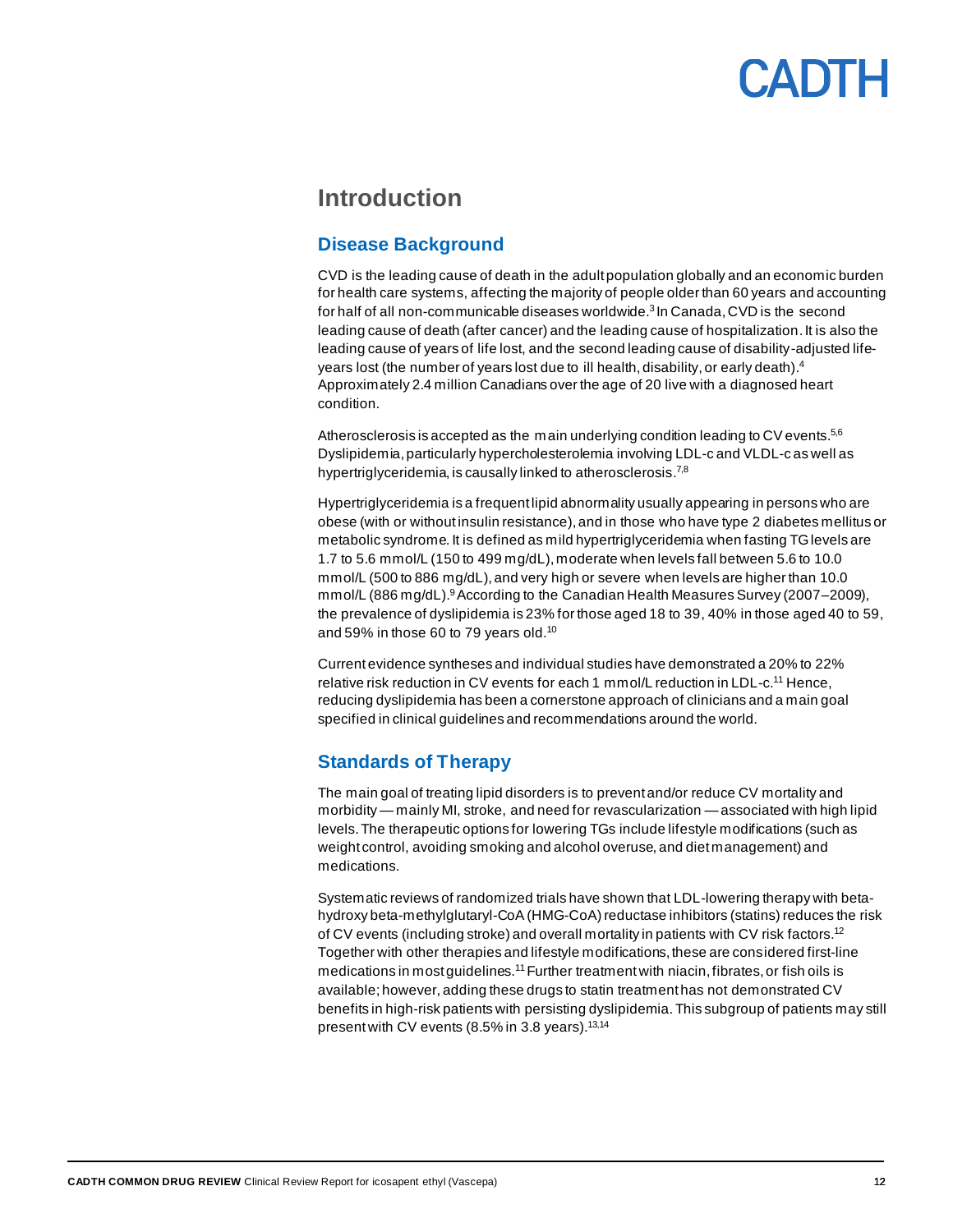Evidence from observational studies in Western and Asian populations have shown an association between regular fish consumption and lower rates of coronary heart disease.15,16 These findings stemmed from initial observations in populations that consumed high amounts of foods rich in very-long-chain polyunsaturated fatty acids containing omega-3 fatty acids, including EPA and DHA, usually found in fish and other seafood. However, a recent systematic review including 10 randomized controlled trials found little to no effect of omega-3 fatty acid supplements on fatal or non-fatal coronary heart disease or any MACE.<sup>17</sup> All included randomized trials, however, used combinations of DHA and EPA in different proportions and doses. Based on recent evidence, some have proposed that DHA and EPA might have different effects and impact on patients at high risk of CVD or with established CVD who are already on statins.<sup>18,19</sup>

#### <span id="page-12-0"></span>**Drug**

Icosapent ethyl (Vascepa) is an ethyl ester — a highly purified version —of EPA currently pending approval from Health Canada at the time of drafting this report. The indication is to reduce the risk of CV events (CV death, non-fatal MI, non-fatal stroke, coronary revascularization,or hospitalization for unstable angina) in statin-treated patients with elevated TG levels who are at high risk of CV events due to established CVD,or diabetes and at least one other CV risk factor. The drug is undergoing an expedited (priority) review with Health Canada. The sponsor's reimbursement request is as per the anticipated indication. Icosapent ethyl is supplied as a 1 g liquid-filled soft gelatin capsule for oral administration with a recommended dose of 4 g per day, as two 1 g capsules twice a day. This product has not been previously evaluated by CADTH.

The mechanism of action of icosapent ethyl is still not completely understood. It has been suggested that anti-oxidant and anti-inflammatory properties of icosapent ethyl result in reduced or slowed progression of the atherosclerotic process.<sup>20</sup> Non-conclusive reproductive and developmental studies suggest potential for direct harm to fetal development and reproductive maturation; therefore, icosapent ethyl should be avoided during pregnancy and during lactation, as specified in the product monograph. [Table 2](#page-13-0) presents the characteristics of icosapent ethyl and its main comparators for the purpose of this review.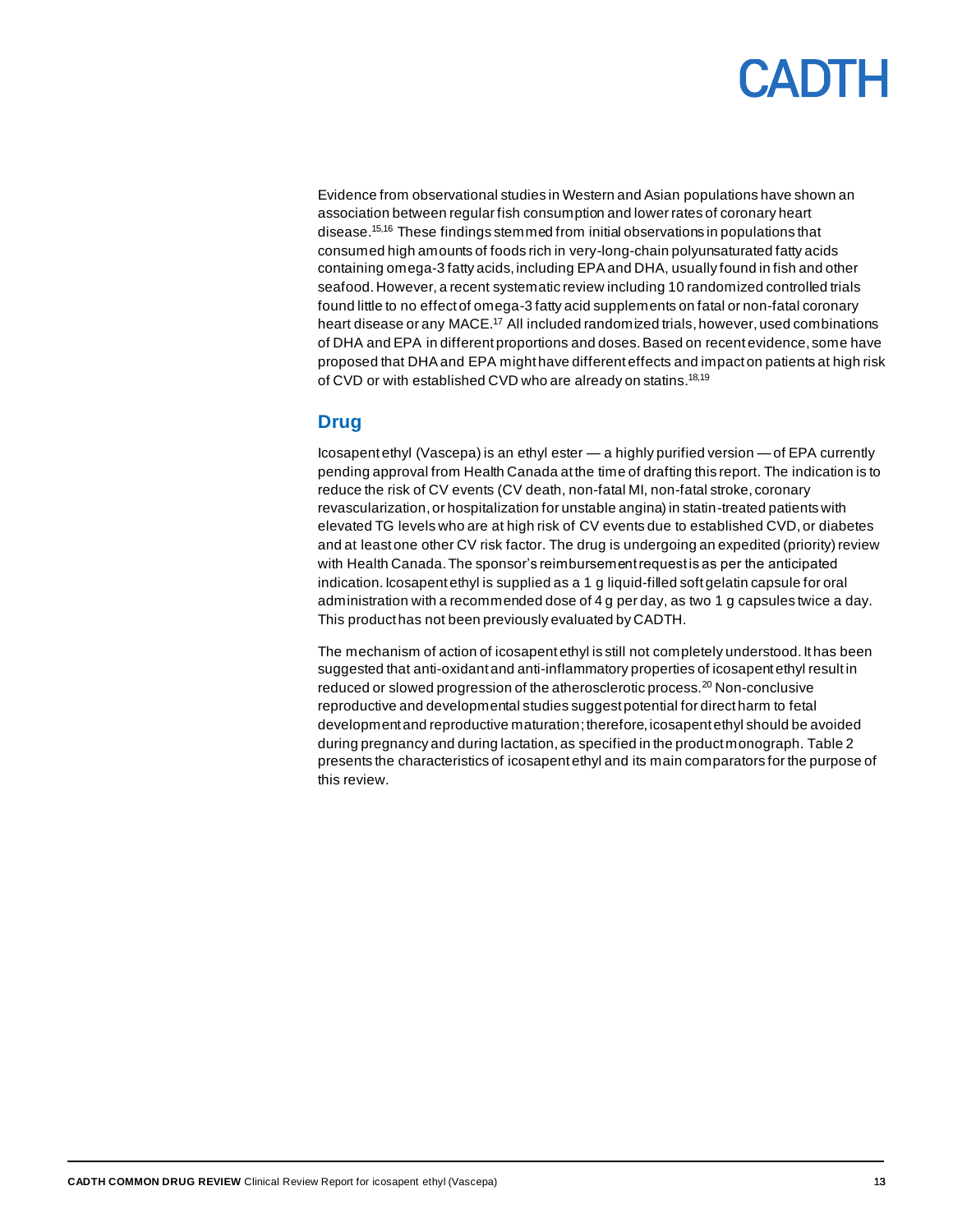### **Table 2: Key Characteristics of Icosapent Ethyl and Main Comparators — Fish Oil, Niacin, Ezetimibe, and Fibrates**

<span id="page-13-0"></span>

|                                                       | <b>Icosapent ethyl</b>                                                                                                                                                                                                                                                                                                                                                                                                                       | <b>Fish oil</b>                                                                                       | <b>Niacin</b>                                                                                                                                         | <b>Ezetimibe</b>                                                                                                                                                                                                                                                                                      | <b>Fibrates</b>                                                                                                                                                                                                                                                                                                                                             |
|-------------------------------------------------------|----------------------------------------------------------------------------------------------------------------------------------------------------------------------------------------------------------------------------------------------------------------------------------------------------------------------------------------------------------------------------------------------------------------------------------------------|-------------------------------------------------------------------------------------------------------|-------------------------------------------------------------------------------------------------------------------------------------------------------|-------------------------------------------------------------------------------------------------------------------------------------------------------------------------------------------------------------------------------------------------------------------------------------------------------|-------------------------------------------------------------------------------------------------------------------------------------------------------------------------------------------------------------------------------------------------------------------------------------------------------------------------------------------------------------|
| <b>Mechanism of action</b>                            | Decreases the production<br>and accelerates clearance<br>of TGs plus slows<br>production of VLDL                                                                                                                                                                                                                                                                                                                                             | Mediates anti-<br>inflammatory effects and<br>increases levels of<br>EPA/DHA                          | Unknown                                                                                                                                               | Inhibits cholesterol<br>absorption                                                                                                                                                                                                                                                                    | Enhances catabolism of<br>TG-rich particles and<br>reduces secretion of VLDL                                                                                                                                                                                                                                                                                |
| Indication <sup>a</sup>                               | To reduce the risk of<br>cardiovascular events<br>(cardiovascular death, non-<br>fatal myocardial infarction,<br>non-fatal stroke, coronary<br>revascularization, and<br>hospitalization for unstable<br>angina) in statin-treated<br>patients with elevated TGs<br>who are at high risk of<br>cardiovascular events due<br>to established<br>cardiovascular disease, or<br>diabetes and at least one<br>other cardiovascular risk<br>factor | No specific official<br>indication; commonly used<br>as supplement for<br>lowering blood lipid levels | No indication                                                                                                                                         | To reduce elevated lipid<br>levels - alone or in<br>combination with a statin -<br>in patients with primary<br>hyperlipidemia, mixed<br>hyperlipidemia (in<br>combination with<br>fenofibrate), homozygous<br>familial<br>hypercholesterolemia, and<br>homozygous sitosterolemia<br>(phytosterolemia) | As an adjunctive therapy to<br>diet to (a) reduce TG levels<br>in adult patients with<br>severe high TGs, and (b)<br>reduce elevated total<br>cholesterol, LDL-c, TGs,<br>and apolipoprotein B, and<br>to increase HDL-c in adult<br>patients with primary<br>hypercholesterolemia or<br>mixed dyslipidemia<br>(Fredrickson types Ila and<br>I <sub>1</sub> |
| Route of<br>administration                            | Oral                                                                                                                                                                                                                                                                                                                                                                                                                                         | Oral                                                                                                  | Oral                                                                                                                                                  | Oral                                                                                                                                                                                                                                                                                                  | Oral                                                                                                                                                                                                                                                                                                                                                        |
| Recommended dose                                      | 4 g per day (two 1 g<br>capsules twice a day)                                                                                                                                                                                                                                                                                                                                                                                                | No official standard dose;<br>usually 200 to 500 mg of<br>combined EPA and DHA<br>are used per day    | 250 mg twice a day to<br>500 mg three times a day                                                                                                     | 10 mg daily                                                                                                                                                                                                                                                                                           | Fenofibrate dose:<br>1 capsule (160 mg) once a<br>day                                                                                                                                                                                                                                                                                                       |
| Serious adverse<br>effects or safety<br><b>issues</b> | Edema, bleeding, and<br>atrial fibrillation have been<br>reported                                                                                                                                                                                                                                                                                                                                                                            | Increase risk of bleeding<br>and anaphylactic reactions<br>in susceptible people                      | No serious adverse<br>events; people sensitive<br>to nicotinic acid may<br>experience flushing of<br>the skin that is generally<br>mild and transient | Hepatitis/liver function test<br>abnormalities,<br>hypersensitivity, erythema<br>multiforme, myopathy,<br>thrombocytopenia,<br>paresthesia                                                                                                                                                            | Increased risk of<br>myopathies/rhabdomyolysis<br>when used in combination<br>with some statins                                                                                                                                                                                                                                                             |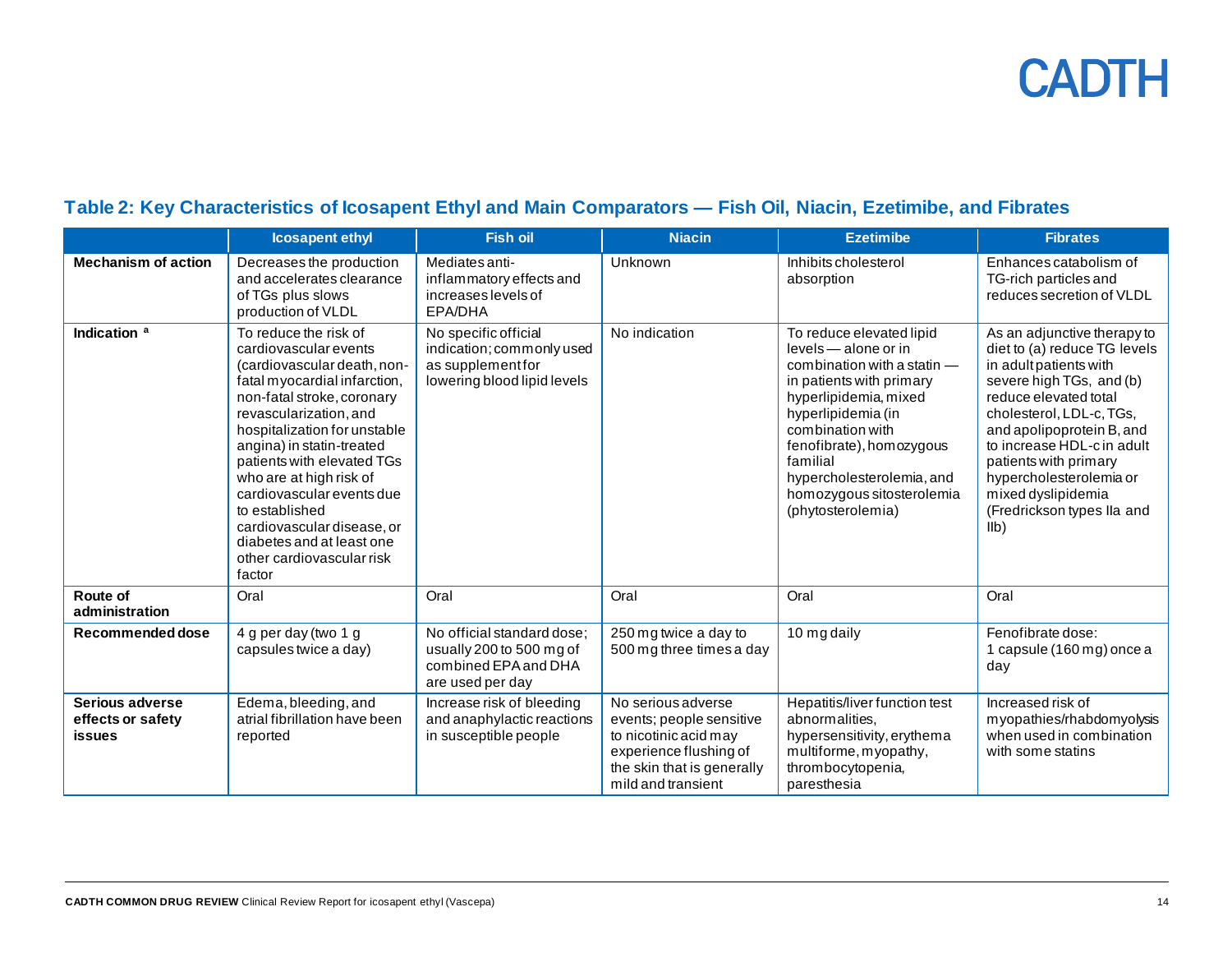

|              | <b>Icosapent ethyl</b>                      | Fish oil <sup>l</sup>                                         | <b>Niacin</b>                                           | <b>Ezetimibe</b> | <b>Fibrates</b> |
|--------------|---------------------------------------------|---------------------------------------------------------------|---------------------------------------------------------|------------------|-----------------|
| <b>Other</b> | Any other notable issue<br>that is relevant | Used commonly as<br>supplement with no<br>standards of dosage | Used commonly as part<br>of multivitamin<br>supplements | None             | None            |

DHA = docosahexaenoic acid; EPA = eicosapentaenoic acid; HDL-c = high-density lipoprotein cholesterol; LDL-c = low-density lipoprotein cholesterol; TG = triglyceride; VLDL = very low-density lipoprotein.

a Health Canada–approved indication. Fish oils and niacin are Schedule 1 Natural Health Products.

Source: Product monographs of icosapent ethyl,<sup>20</sup> ezetimibe,<sup>21</sup> and fenofibrate;<sup>22</sup> as well as electronic sources of information for fish oil<sup>23</sup> and niacin.<sup>24</sup>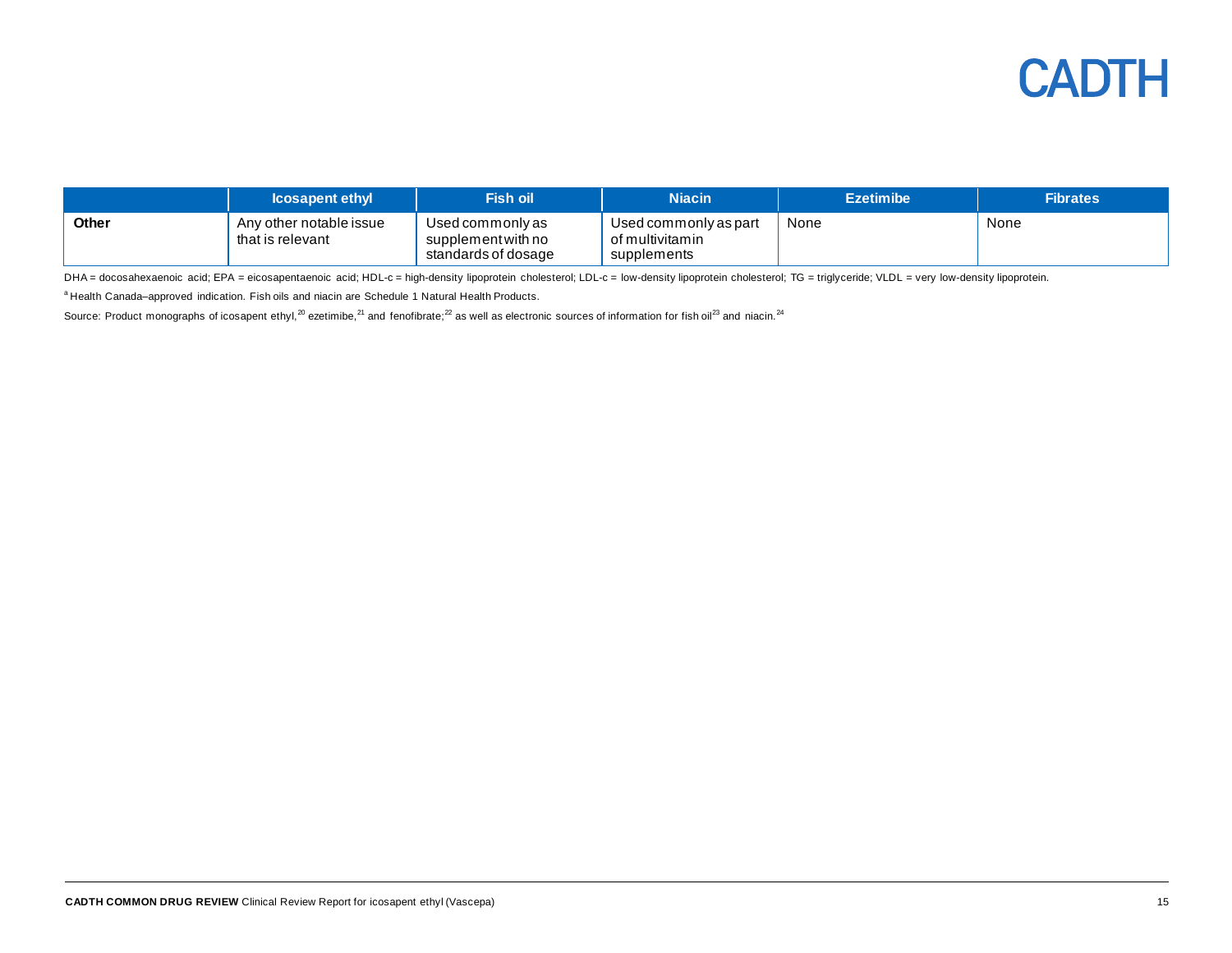### <span id="page-15-0"></span>**Stakeholder Engagement**

#### <span id="page-15-1"></span>**Patient-Group Input**

No patient-group input was received for this review.

#### <span id="page-15-2"></span>**Clinician Input**

All CADTH review teams include at least one clinical specialist with expertise regarding the diagnosis and management of the condition for which the drug is indicated. Clinical experts are a critical part of the review team and are involved in all phases of the review process (e.g., providing guidance on the development of the review protocol, assisting in the critical appraisal of clinical evidence, interpreting the clinical relevance of the results, and providing guidance on the potential place in therapy). The following input was provided by clinical specialists with expertise in the diagnosis and management of CVD and dyslipidemia.

#### **Description of the Current Treatment Paradigm for the Disease**

Patients with established CVD (defined as the *secondary prevention* group) and patients with diabetes and one or more CV risk factor(s) (the *primary prevention* or *at high risk* group) can remain at high risk for a MACE due to persistent high levels of TGs, even after treatment with statins. Studies of added therapies to reduce these persistent levels of TGs, such as fibrates or niacin, have demonstrated little to no effect for decreasing the risk of CV events. Fish oil supplements containing omega-3 fatty acids EPA and DHA have been tested as well, with no difference in the risk reduction for further MACE. This group of patients with residual risk despite optimized statin therapy is an important subgroup of patients with a need for treatments to reduce the risk of CV events.

#### **Treatment Goals**

The main goal of treatment in this specific group of patients is the achievement of a reduced risk of CV events, including CV death, MI, stroke, and need for urgent revascularization.

#### **Unmet Needs**

Currently,available treatments are not meeting the goals and needs of patients who have persistent elevated levels of TGs and low HDL-c. These patients remain at higher risk of CV events when compared to those whose values have been normalized after therapy and lifestyle modifications. Treatments are needed to reduce high TG levels in this group of patients with residual risk. Furthermore, current research has not identified definite subgroups in whom an intervention will have increased efficacy.

#### **Place in Therapy**

Although the exact mechanism of action of icosapent ethyl is not yet fully understood, previous studies have shown a reduction in TG levels, probably involving complex antiinflammatory, antithrombotic, and TG metabolism effects. Icosapent ethyl could be used when TG levels remain elevated despite stable use of statin therapy (i.e., for more than four weeks). Currently, no other medication has clear and consistent evidence for reducing elevated TG levels in patients with established arteriosclerotic CVD and in patients with diabetes and other high-risk features. Although icosapent ethyl may reduce the use of niacin and fibrates, as well as omega-3 fatty acid supplements (non-prescription), its main use will be as a complementary intervention to treat and prevent atherosclerosis in this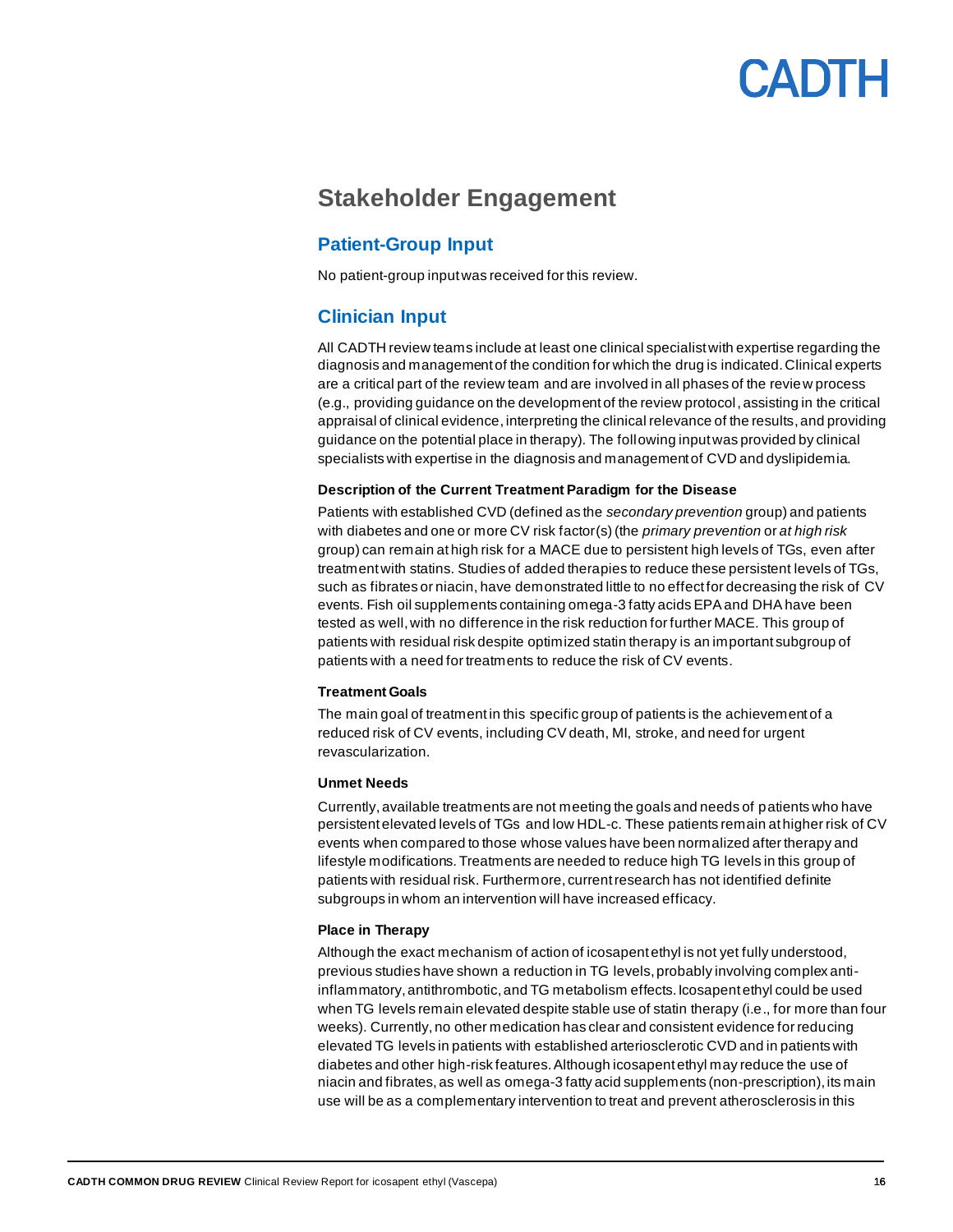# CANTH

group of patients. It is not expected to be used as first-line therapy and is therefore unlikely to cause a clinical paradigm shift.

#### **Patient Population**

Patients with established CVD or with diabetes and with elevated levels of TGs (i.e., those meeting the inclusion criteria from the included studies and the indication for this review) will be the target population for treatment with icosapent ethyl in clinical settings. Only one study has been able to confirm these conditions,<sup>25</sup> and, as expected, we do not know the effect on those patients outside the inclusion criteria.

Patients to be treated with icosapent ethyl would have to be receiving treatment— and on stable dosages— with statins that is maximally tolerated, as well as receiving treatment with other guideline-recommended therapies. These patients would ideally be identified and assessed by primary care physicians or specialists in cardiology or endocrinology who have full access to the patients' family and medical history, with information about their lipid profile and other pertinent tests (e.g., to confirm the diagnosis of diabetes), as well as detection of other risk factors. Within these patients, no specific subgroups of patients have been identified so far in whom icosapent ethyl would have greater efficacy.

#### **Assessing Response to Treatment**

The benefits from the intervention are expected to have clear and objective outcomes, as stated in this review and the included trials. These outcomes are a reduction in CV death, MACEs (MI and stroke), and need for revascularization. Measuring response to treatment in individual patients might be difficult, as the most appropriate way would be by measuring TG levels;however, there has been no relationship found between levels of TGs and clinical response according to the currently available evidence.

#### **Discontinuing Treatment**

The intervention might be discontinued if intolerance develops (adverse effects). However, in the current literature, there are no specific data on harms that would drive this decision, so the decision to discontinue would most likely be made based on purely empirical and clinical observations and the physician's judgment.

#### **Prescribing Conditions**

The appropriate and most likely setting for the prescription of icosapent ethyl will be primary care (outpatient clinics and family physicians), followed by specialty and sub-specialty programs, supporting primary care. Guideline adherence and implementation will play an important role in attaining the maximum possible and appropriate use of the drug.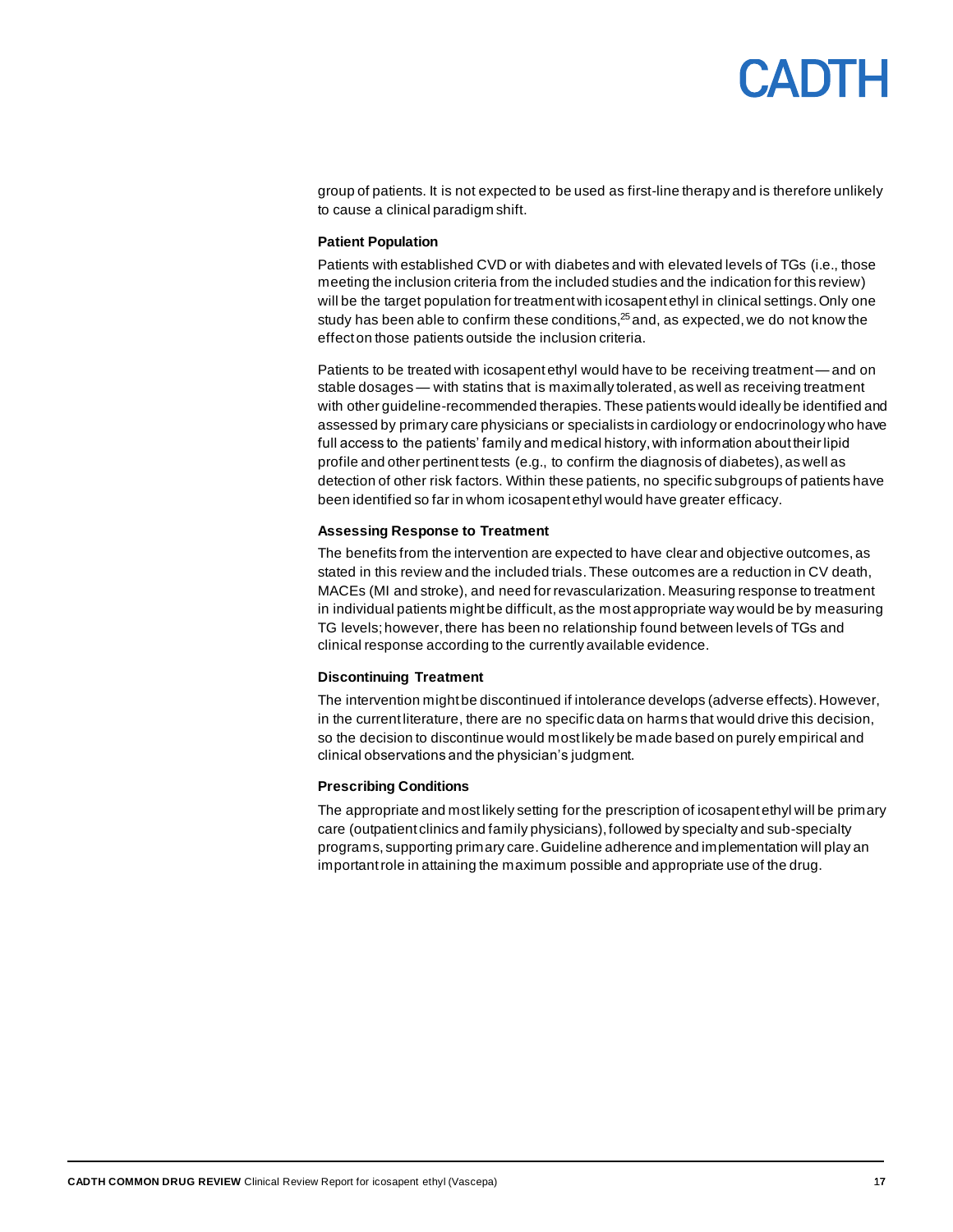

### <span id="page-17-0"></span>**Clinical Evidence**

The clinical evidence included in this review of icosapent ethyl is presented in three sections. Section 1, the systematic review, includes pivotal studies provided in the sponsor's submission to CADTH Common Drug Review (CDR) and Health Canada, as well as those studies that were selected according to an a priori protocol. Section 2 includes indirect evidence from the sponsor (if submitted) and indirect evidence selected from the literature that met the selection criteria specified in the review. Section 3 includes sponsorsubmitted long-term extension studies and additional relevant studies that were considered to address important gaps in the evidence included in the systematic review.

#### <span id="page-17-1"></span>**Systematic Review (Pivotal and Protocol Selected Studies)**

#### **Objective**

To perform a systematic review of the beneficial and harmful effects of icosapent ethyl for reducing the risk of ischemic CVevents (death due to CV event, non-fatal MI, non-fatal stroke, coronary revascularization, and unstable angina) in adult patients treated with statins and with elevated TGs and other risk factors such as established CVD or being at high risk for CVD.

#### **Methods**

Studies selected for inclusion in the systematic review include pivotal studies provided in the sponsor's submission to CDR and Health Canada, as well as those meeting the selection criteria presented in [Table 3.](#page-17-2)

#### <span id="page-17-2"></span>**Table 3: Inclusion Criteria for the Systematic Review**

| <b>Patient population</b> | Adults treated with statins and with elevated levels of triglycerides and other risk factors such as<br>established CVD or being at high risk for CVD.<br>Subgroups:<br>· diabetes mellitus<br>• risk for CVD<br>$\circ$ established CVD<br>$\circ$ high risk for CVD       |
|---------------------------|-----------------------------------------------------------------------------------------------------------------------------------------------------------------------------------------------------------------------------------------------------------------------------|
| <b>Intervention</b>       | Icosapentethyl, 1 g capsules, 4 g per day (two 1 g capsules twice a day)                                                                                                                                                                                                    |
| <b>Comparators</b>        | • placebo<br>• omega-3 preparations (EPA- or DHA-containing products)<br>$\bullet$ niacin<br>$\bullet$ ezetimibe<br>• fibrates                                                                                                                                              |
| <b>Outcomes</b>           | <b>Efficacy outcomes:</b><br>• mortality<br>$\circ$ cardiovascular mortality<br>$\circ$ all-cause mortality<br>• morbidity<br>$\circ$ non-fatal CV events<br>$\circ$ hospitalizations due to heart failure, arrhythmia, or unstable angina<br>$\circ$ any revascularization |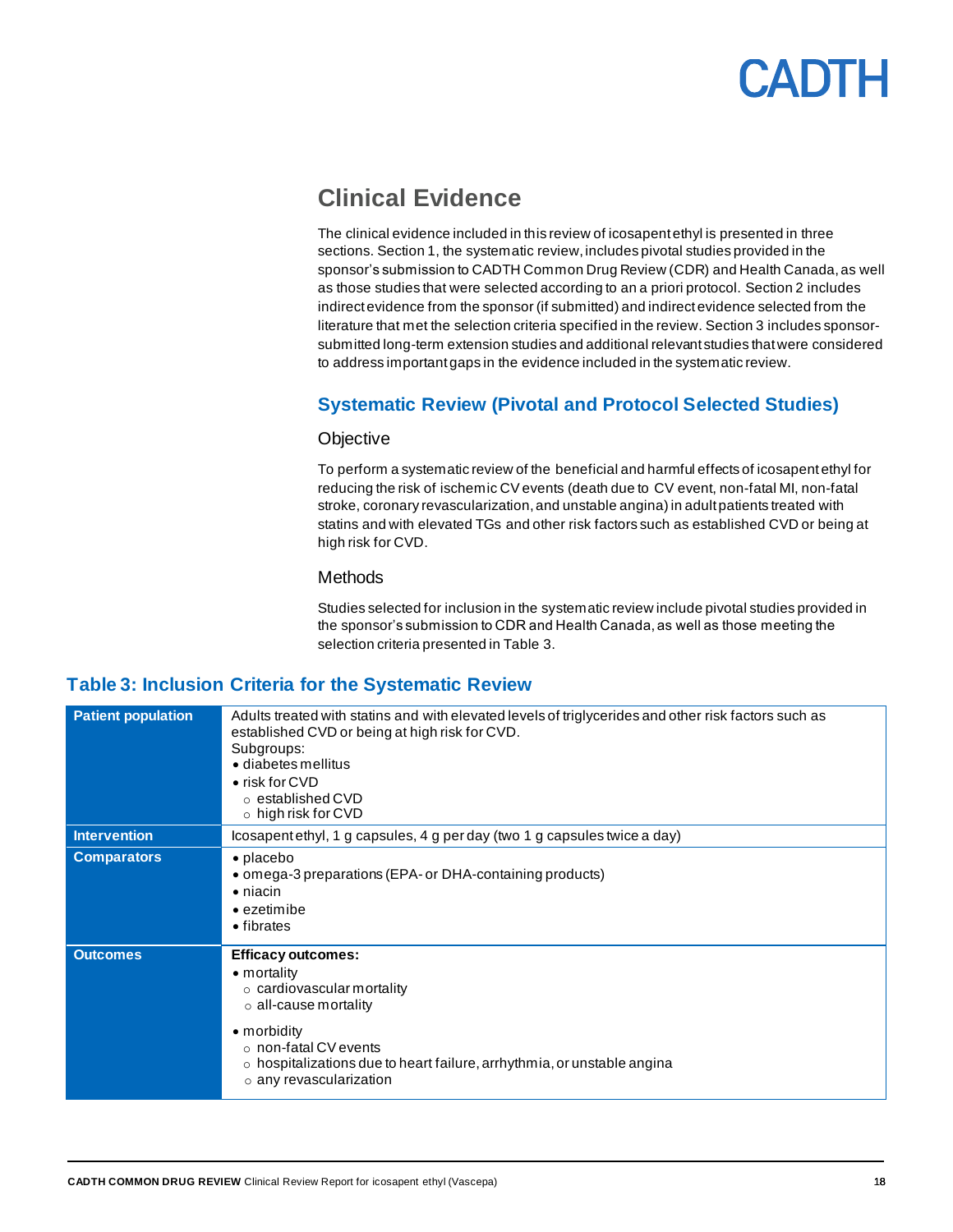

|                     | • health-related quality of life<br>• blood levels change in:<br>$\circ$ triglycerides<br>$\circ$ LDL-c<br>$\circ$ HDL-c<br>$\circ$ C-reactive protein<br>Harms outcomes:<br>$\bullet$ AEs, SAEs, WDAEs<br>• Notable harms: bleeding leading to transfusion or hospitalization (including visits to the emergency<br>department), edema, atrial fibrillation, constipation, gout, musculoskeletal pain, arthralgia, and<br>diarrhea |
|---------------------|-------------------------------------------------------------------------------------------------------------------------------------------------------------------------------------------------------------------------------------------------------------------------------------------------------------------------------------------------------------------------------------------------------------------------------------|
| <b>Study Design</b> | Published and unpublished phase III and IV RCTs                                                                                                                                                                                                                                                                                                                                                                                     |

AE = adverse event; CV = cardiovascular; CVD = cardiovascular disease; DHA = docosahexaenoic acid; EPA = eicosapentaenoic acid; HDL-c = high-density lipoprotein cholesterol; LDL-c = low-density lipoprotein cholesterol; RCT = randomized controlled trial; SAE = serious adverse events; WDAE = withdrawal due to adverse events.

> The literature search was performed by an information specialist using a peer-reviewed search strategy [\(Appendix 1\)](#page-46-0).

Two CDR clinical reviewers independently selected studies for inclusion in the review based on titles and abstracts, according to the predetermined protocol. Full-text articles of all citations considered potentially relevant by at least one reviewer were acquired. Reviewers independently made the final selection of studies to be included in the review, and differences were resolved through discussion.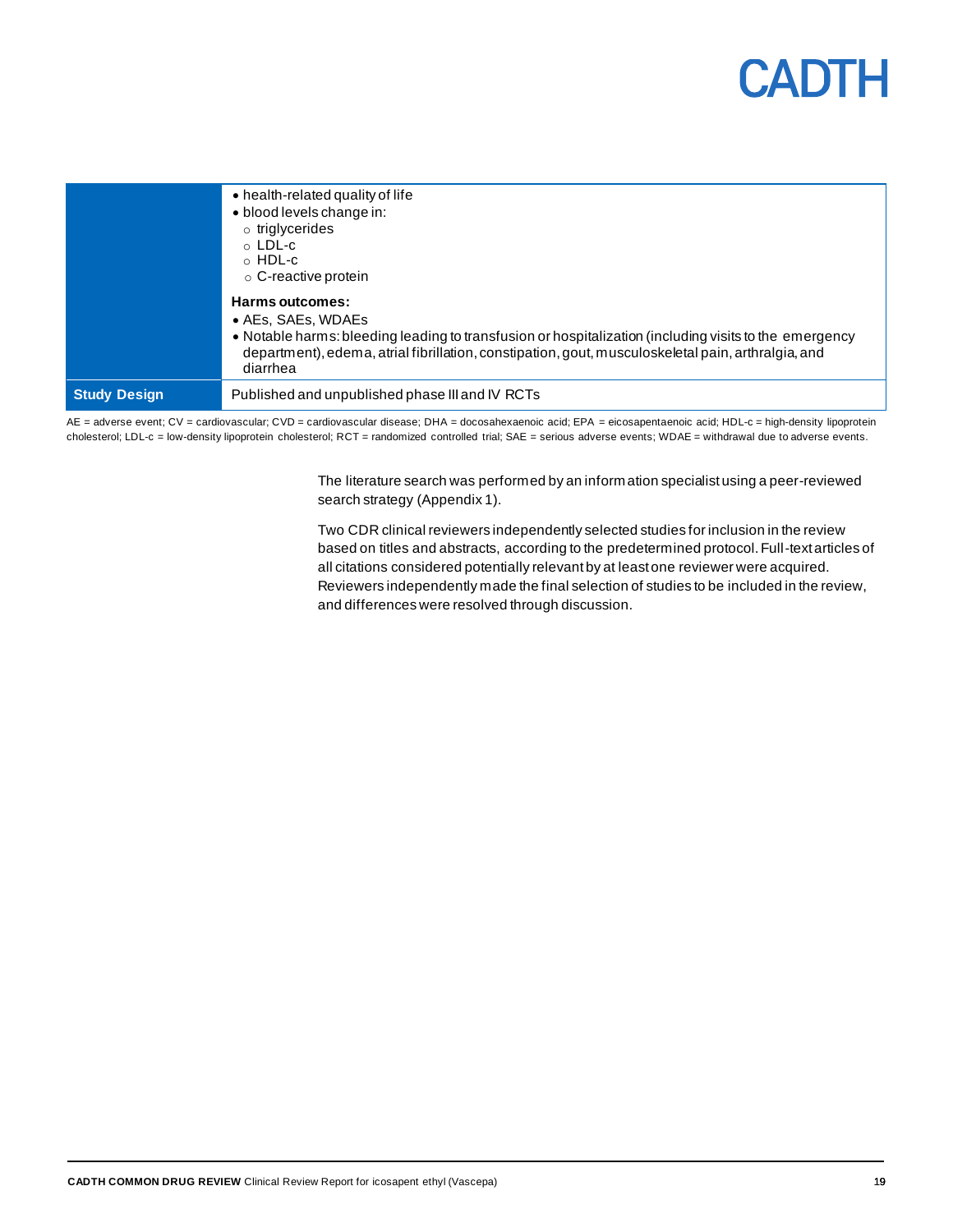

#### **Findings From the Literature**

A total of two studies were identified from the literature for inclusion in the systematic review [\(Figure 1\)](#page-19-1). The included studies are summarized i[n Table 4.](#page-20-0) A list of excluded studies is presented i[n Appendix 2.](#page-49-0)

#### <span id="page-19-1"></span><span id="page-19-0"></span>**Figure 1: Flow Diagram for Inclusion and Exclusion of Studies**

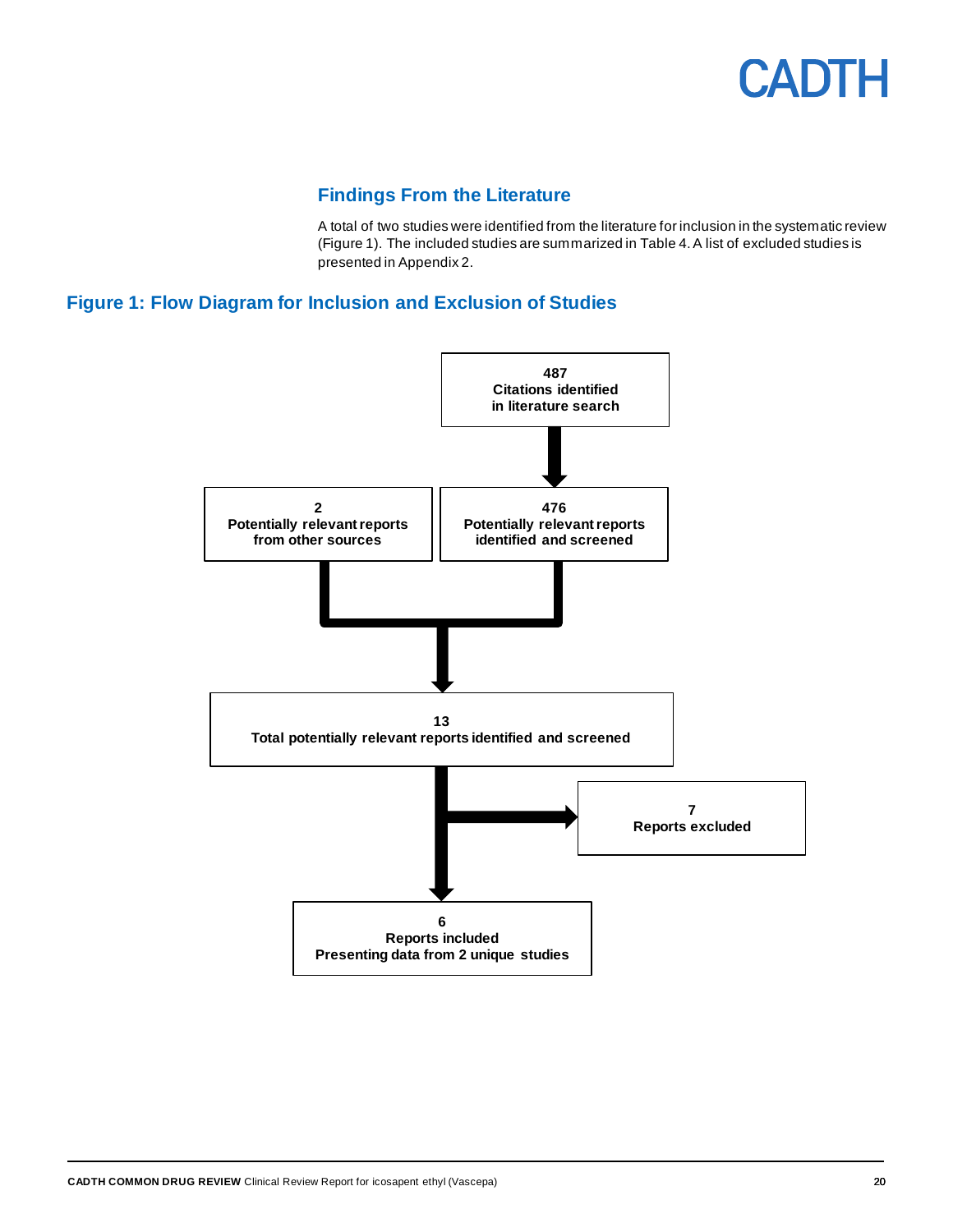<span id="page-20-0"></span>

| <b>Table 4: Details of Included Studies</b> |  |  |  |
|---------------------------------------------|--|--|--|
|                                             |  |  |  |

|                         |                           | REDUCE-IT <sup>25</sup>                                                                                                                                                                                                                                                                                                   | ANCHOR <sup>26</sup>                                                                                                                                                                                                                                                                                                                                                                                                                                                                                                                                                                                                                                                                                                                                                                |  |
|-------------------------|---------------------------|---------------------------------------------------------------------------------------------------------------------------------------------------------------------------------------------------------------------------------------------------------------------------------------------------------------------------|-------------------------------------------------------------------------------------------------------------------------------------------------------------------------------------------------------------------------------------------------------------------------------------------------------------------------------------------------------------------------------------------------------------------------------------------------------------------------------------------------------------------------------------------------------------------------------------------------------------------------------------------------------------------------------------------------------------------------------------------------------------------------------------|--|
|                         | <b>Study design</b>       | DB placebo-controlled RCT                                                                                                                                                                                                                                                                                                 | DB placebo-controlled RCT                                                                                                                                                                                                                                                                                                                                                                                                                                                                                                                                                                                                                                                                                                                                                           |  |
|                         | Locations                 | US, Netherlands, Ukraine, Russian<br>Federation, South Africa, Poland, India,<br>Canada, Romania, Australia, and New<br>Zealand                                                                                                                                                                                           | US (97 sites)                                                                                                                                                                                                                                                                                                                                                                                                                                                                                                                                                                                                                                                                                                                                                                       |  |
|                         | Randomized (N)            | 8,179                                                                                                                                                                                                                                                                                                                     | 702                                                                                                                                                                                                                                                                                                                                                                                                                                                                                                                                                                                                                                                                                                                                                                                 |  |
| DESIGNS AND POPULATIONS | Inclusion criteria        | • Men or women ≥ 45 years old with<br>established CVD or age ≥ 50 years with<br>DM in combination with 1 additional risk<br>factor for CVD<br>• Fasting TG ≥ 1.7 mmol/L (150 mg/dL)<br>and < $5.6$ mmol/L ( $500$ mg/dL)<br>.LDL-c> 1.0 mmol/L (40 mg/dL) and<br>< 2.6 mmol/L (100 mg/dL) and on stable<br>statin therapy | • Men or women > 18 years of age with BMI $\leq 45$<br>kg/m <sup>2</sup> with high fasting TG levels (≥ 2.3 mmol/L<br>[200 mg/dL] and < 5.6 mmol/L [500 mg/dL]), a<br>stable dose of statin therapy (with or without<br>ezetimibe), and at high risk for CVD. High risk for<br>CVD was defined as clinical CHD or clinical CHD<br>risk equivalents (10-year risk ≥ 20%), as defined<br>in the NCEP ATP III guidelines; i.e., when one of<br>the following were present: history of coronary<br>artery disease (MI, angina, coronary procedure),<br>atherosclerotic disease (e.g., PAD, TIA, carotid<br>obstruction)<br>· Using atorvastatin, rosuvastatin, or simvastatin at<br>optimal doses; patients had an LDL-c ≥ 1.0<br>$mmol/L$ (40 mg/dL) and $\leq$ 3.0 mmol/L (115 mg/dL) |  |
|                         | <b>Exclusion criteria</b> | • Severe heart failure<br>• Active liver disease<br>• Pregnant, breastfeeding, or plans for<br>pregnancy<br>· Planned coronary intervention                                                                                                                                                                               | $\bullet$ BMI > 45 kg/m <sup>2</sup> or weight change > 3 kg from the<br>first visit to the end of the qualifying period<br>· Use of other non-study, lipid-altering medication,<br>or other statin not stated in the protocol<br>• Hemoglobin A1C > 9.5% after visit 1<br>· Percutaneous coronary intervention within 4<br>weeks before screening<br>· Hospitalization within 4 weeks before screening<br>• Known nephrotic proteinuria<br>· Other major conditions (e.g., liver failure)                                                                                                                                                                                                                                                                                          |  |
| <b>DRUGS</b>            | Intervention              | Icosapentethyl: 2 capsules of 1 g twice a<br>day (4 g per day) p.o.                                                                                                                                                                                                                                                       | Icosapentethyl (2 g per day): 1 g capsule (plus 1<br>placebo capsule) twice a day p.o.<br>Icosapentethyl (4 g per day): 2 capsules of 1 g<br>twice a day p.o.                                                                                                                                                                                                                                                                                                                                                                                                                                                                                                                                                                                                                       |  |
|                         | Comparator(s)             | Placebo twice a day (4 capsules daily<br>p.o.                                                                                                                                                                                                                                                                             | Placebo twice a day (4 capsules daily p.o.)                                                                                                                                                                                                                                                                                                                                                                                                                                                                                                                                                                                                                                                                                                                                         |  |
|                         | <b>Phase</b>              |                                                                                                                                                                                                                                                                                                                           |                                                                                                                                                                                                                                                                                                                                                                                                                                                                                                                                                                                                                                                                                                                                                                                     |  |
| <b>DURATION</b>         | Run-in                    | Approximately 40 days                                                                                                                                                                                                                                                                                                     | 6 to 9 weeks                                                                                                                                                                                                                                                                                                                                                                                                                                                                                                                                                                                                                                                                                                                                                                        |  |
|                         | Double-blind              | Up to 6.2 years                                                                                                                                                                                                                                                                                                           | Through follow-up (12 weeks)                                                                                                                                                                                                                                                                                                                                                                                                                                                                                                                                                                                                                                                                                                                                                        |  |
|                         | Follow-up                 | Up to 6.2 (median 4.9) years                                                                                                                                                                                                                                                                                              | 12 weeks                                                                                                                                                                                                                                                                                                                                                                                                                                                                                                                                                                                                                                                                                                                                                                            |  |
| <b>OUTCOMES</b>         | <b>Primary end points</b> | First time to occurrence of any component<br>of the composite of the following major<br>adverse CV events:<br>• CV death<br>• non-fatal MI (including silent MI)<br>• non-fatal stroke<br>• coronary revascularization                                                                                                    | Percent change in TG levels from baseline to week<br>12                                                                                                                                                                                                                                                                                                                                                                                                                                                                                                                                                                                                                                                                                                                             |  |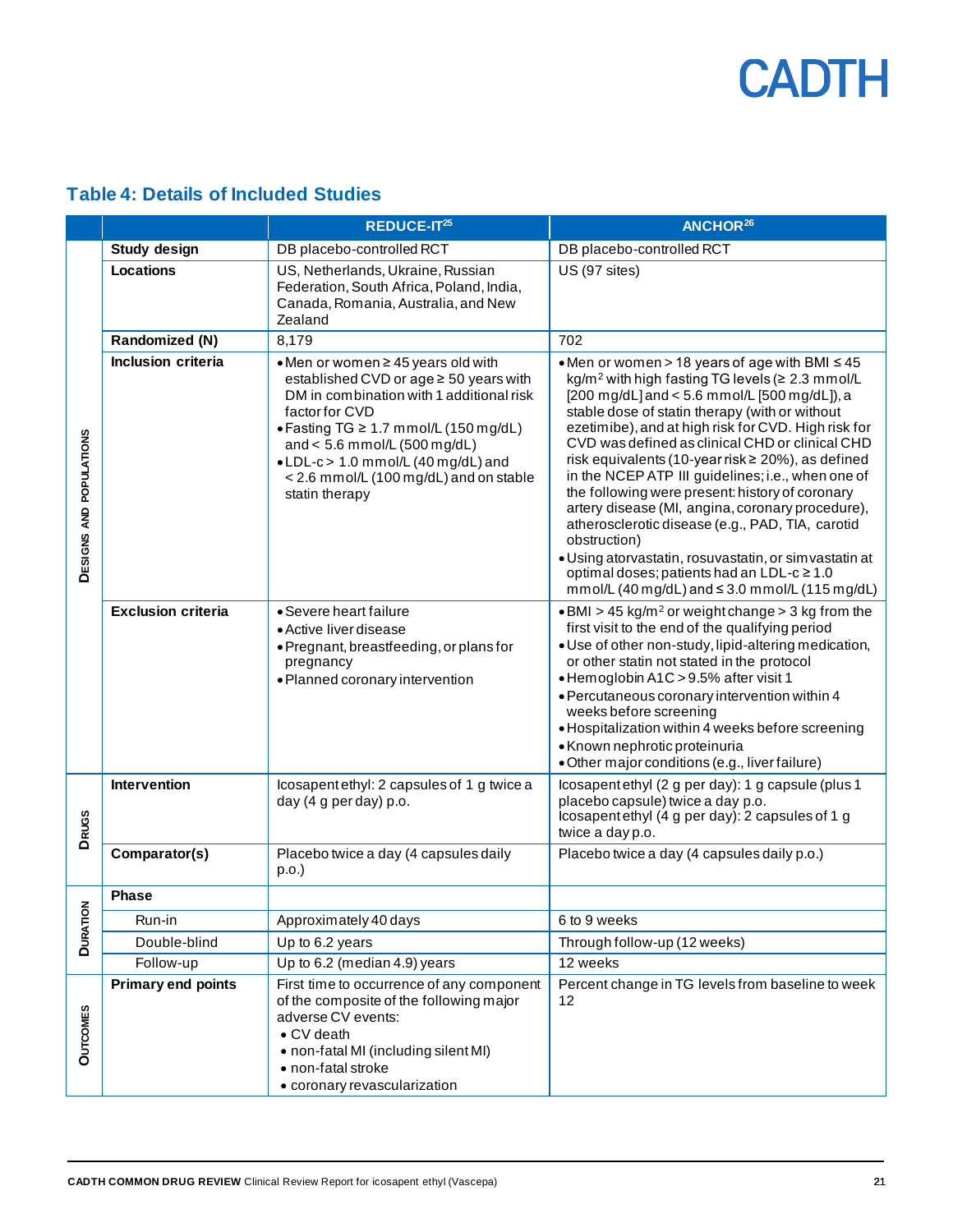|              |                                            | REDUCE-IT <sup>25</sup>                                                                                                                                                                                                                                                                                                                                                                                                                                                                                                                                                 | ANCHOR <sup>26</sup>                                                                                                                                                                                                                                                                                                                                                                                                                                                             |
|--------------|--------------------------------------------|-------------------------------------------------------------------------------------------------------------------------------------------------------------------------------------------------------------------------------------------------------------------------------------------------------------------------------------------------------------------------------------------------------------------------------------------------------------------------------------------------------------------------------------------------------------------------|----------------------------------------------------------------------------------------------------------------------------------------------------------------------------------------------------------------------------------------------------------------------------------------------------------------------------------------------------------------------------------------------------------------------------------------------------------------------------------|
|              |                                            | • unstable angina determined to be<br>caused by myocardial ischemia by<br>invasive/non-invasive testing and<br>requiring emergent hospitalization                                                                                                                                                                                                                                                                                                                                                                                                                       |                                                                                                                                                                                                                                                                                                                                                                                                                                                                                  |
|              | Secondary and<br>exploratory end<br>points | • Composite of CV death or non-fatal MI<br>(including silent MI)<br>• Fatal or non-fatal MI (including silent MI)<br>· Non-elective coronary revascularization<br>represented as the composite of<br>emergent or urgent classifications<br>$\bullet$ CV death<br>• Unstable angina determined to be<br>caused by myocardial ischemia by<br>invasive/non-invasive testing and<br>requiring emergent hospitalization<br>• Fatal or non-fatal stroke<br>• Composite of total mortality, non-fatal<br>MI (including silent MI), or non-fatal<br>stroke<br>• Total mortality | • Percent changes in LDL-c, non-HDL-c, VLDL-c,<br>Lp-PLA2, and apo B from baseline to week 12<br>end point<br>• Safety assessments included adverse events,<br>clinical laboratory measurements (chemistry,<br>hematology, and urinalysis), 12-lead<br>electrocardiograms, weight, and BMI, vital signs,<br>and physical examinations<br>Exploratory efficacy variables:<br>. Percent changes in total cholesterol and HDL-c,<br>VLDL-c, and high-sensitivity C-reactive protein |
| <b>Nores</b> | <b>Publications</b>                        | Bhatt et al. (2019) <sup>25</sup>                                                                                                                                                                                                                                                                                                                                                                                                                                                                                                                                       | Ballantyne et al. (2012) <sup>26</sup><br>Bays et al. (2013) <sup>27</sup><br>Ballantyne et al. (2015) <sup>28</sup>                                                                                                                                                                                                                                                                                                                                                             |

apo B = apolipoprotein B; BMI = body mass index; CHD = coronary heart disease; CV = cardiovascular; CVD = cardiovascular disease; DB = double-blind; DM = diabetes mellitus; LDL-c = low-density lipoprotein cholesterol; Lp-PLA2 = lipoprotein-associated lipase A2; HDL = high-density lipoprotein cholesterol; MI = myocardial infarction; NCEP ATP = National Cholesterol Education Program Adult Treatment Panel; PAD = peripheral artery disease; p.o. = by mouth; RCT = randomized controlled trial; TIA = transient ischemic attack; TG = triglyceride; `VLDL-c = very low-density lipoprotein cholesterol.

Note: Two additional reports were included (Clinical Study Reports for REDUCE IT<sup>1</sup> and ANCHOR<sup>2</sup>).

Source: Clinical Study Reports for REDUCE IT<sup>1</sup> and ANCHOR.<sup>2</sup>

Description of Studies

Two double-blind, randomized, placebo-controlled trials met the inclusion criteria for the review: the ANCHOR<sup>26</sup> and the REDUCE-IT<sup>25</sup> studies.

The ANCHOR trial was conducted from December 2009 to February 2011 across 97 centres in the US. The study aimed to evaluate the difference in the percent change in TG levels from baseline to week 12 for icosapent ethyl (2 g and 4 g) compared to placebo in patients with high risk for CVD and with TG levels  $\geq 2.3$  mmol/L (200 mg/dL) and  $< 5.6$ mmol/L (500 mg/dL). The investigators screened 2,309 patients for eligibility, of which 1,602 patients were considered screening failures, mainly because they did not satisfy the inclusion criteria ( $n = 1,461$ ) or because they withdrew consent ( $n = 102$ ). The screening period consisted of four to six weeks with diet and lifestyle stabilization, after which a 12week double-blind period ensued. After randomization procedures, investigators distributed 702 patients to three arms of study: an intervention arm with icosapent ethyl at 4 g per day  $(n = 233)$ , a second intervention arm using icosapent ethyl at 2 g per day  $(n = 236)$ , and a placebo group ( $n = 233$ ). The 2 g per day regimen is not included in this review because it was not a dosage submitted to Health Canada. The randomization list was stratified according to the type of statin (atorvastatin, rosuvastatin, or simvastatin), presence of diabetes, and gender.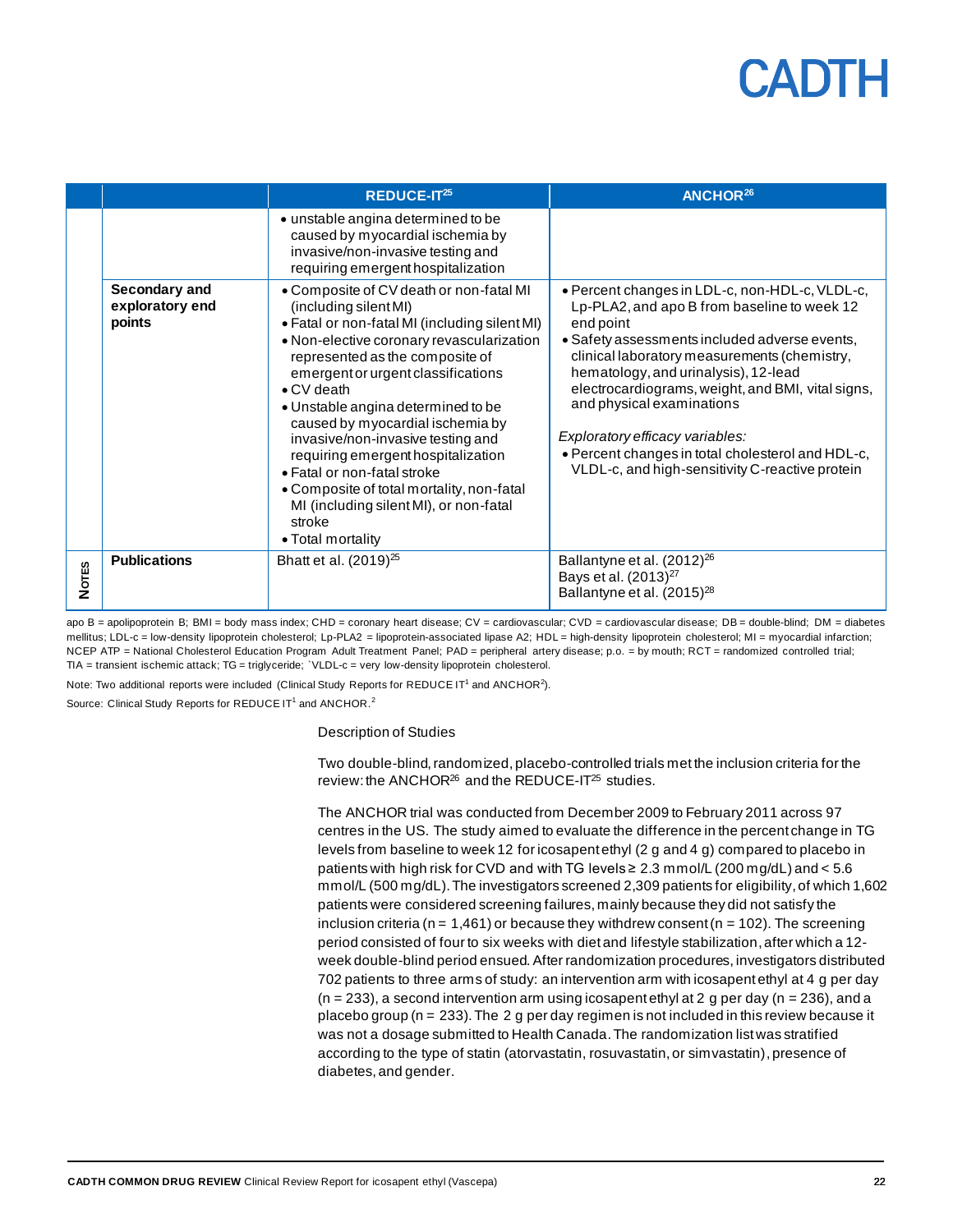## CANTH

The REDUCE-IT study was a larger randomized trial evaluating clinical outcomes in addition to TG blood levels and harms. It was conducted between November 2011 to August 2016 in 473 centres from 11 countries.The screening (run-in) period consisted of one month of assessment for eligibility, after which patients were randomized 1:1 to 4 g per day of icosapent ethyl or placebo. Randomization was stratified by CV risk category, use of ezetimibe,and geographical region (a group of western countries, Eastern European countries, and the Asia–Pacific region). Of 19,212 screened patients, 8,179 were randomized to intervention or control groups. Most of the screening failures were because the patients did not meet the inclusion criteria ( $n = 10,429$ ), withdrew consent ( $n = 340$ ), or were lost to follow-up during this period ( $n = 108$ ). The median follow-up time was 4.9 years and up to 6.2 years.

#### **Populations**

#### *Inclusion and Exclusion Criteria*

The ANCHOR study included patients older than 18 years of age with BMI 45 kg/m<sup>2</sup> or lower, fasting TG levels of 2.3 mmol/L (200 mg/dL) or higher and less than 5.6 mmol/L (500 mg/dL), a stable dose of statin therapy (with or without ezetimibe), and at high risk for CVD. Patients at high risk for CVD were defined as having clinical coronary heart disease or clinical coronary heart disease risk equivalents (10-year risk ≥ 20%), as delineated in the National Cholesterol Education Program Adult Treatment Panel III guidelines; i.e., when one of the following were present: history of coronary artery disease (MI, angina, coronary procedure), or atherosclerotic disease (e.g., peripheral artery disease, transient ischemic attack, carotid obstruction). Patients were excluded if they were receiving non-study lipidaltering medications or other statins not stated in the protocol; if they had hemoglobin A1C greater than 9.5%; or if they had had percutaneous coronary intervention within four weeks before screening, hospitalization within four weeks before screening, known nephrotic proteinuria, or other major conditions.

The REDUCE-IT trial included patients who were 45 years of age and older and had established risk for CVD (secondary prevention), or who were 50 years of age and older and were considered at high risk (primary prevention), defined as having diabetes plus one additional risk factor for CVD. Both groups also had to have a fasting TG level of 1.7 mmol/L (150 mg/dL) or greater and less than 5.6 mmol/L (500 mg/dL), and LDL-c greater than 1.0 mmol/L (40 mg/dL) and less than 2.6 mmol/L (100 mg/dL) and had to be on stable statin therapy.

Patients that investigators categorized as high risk in the ANCHOR study would have been classified as in the established-risk (secondary prevention) group in the REDUCE-IT trial. For this reason, we did not consider the ANCHOR trial to have high-risk patients, but rather all were managed as established CVD (secondary prevention) patients [\(Table 6\)](#page-24-0).

#### *Baseline Characteristics*

Baseline characteristics were considered similar between the intervention and placebo groups in both studies, denoting a randomization process that produced an appropriate balance of known or unknown prognostic factors, baseline conditions, medications, or prior treatments [\(Table 5](#page-23-0) an[d Table 6\)](#page-24-0). Statin intensity was defined according to the American College of Cardiology/American Heart Association (ACC/AHA) Blood Cholesterol Guidelines [\(Appendix 4\)](#page-52-0).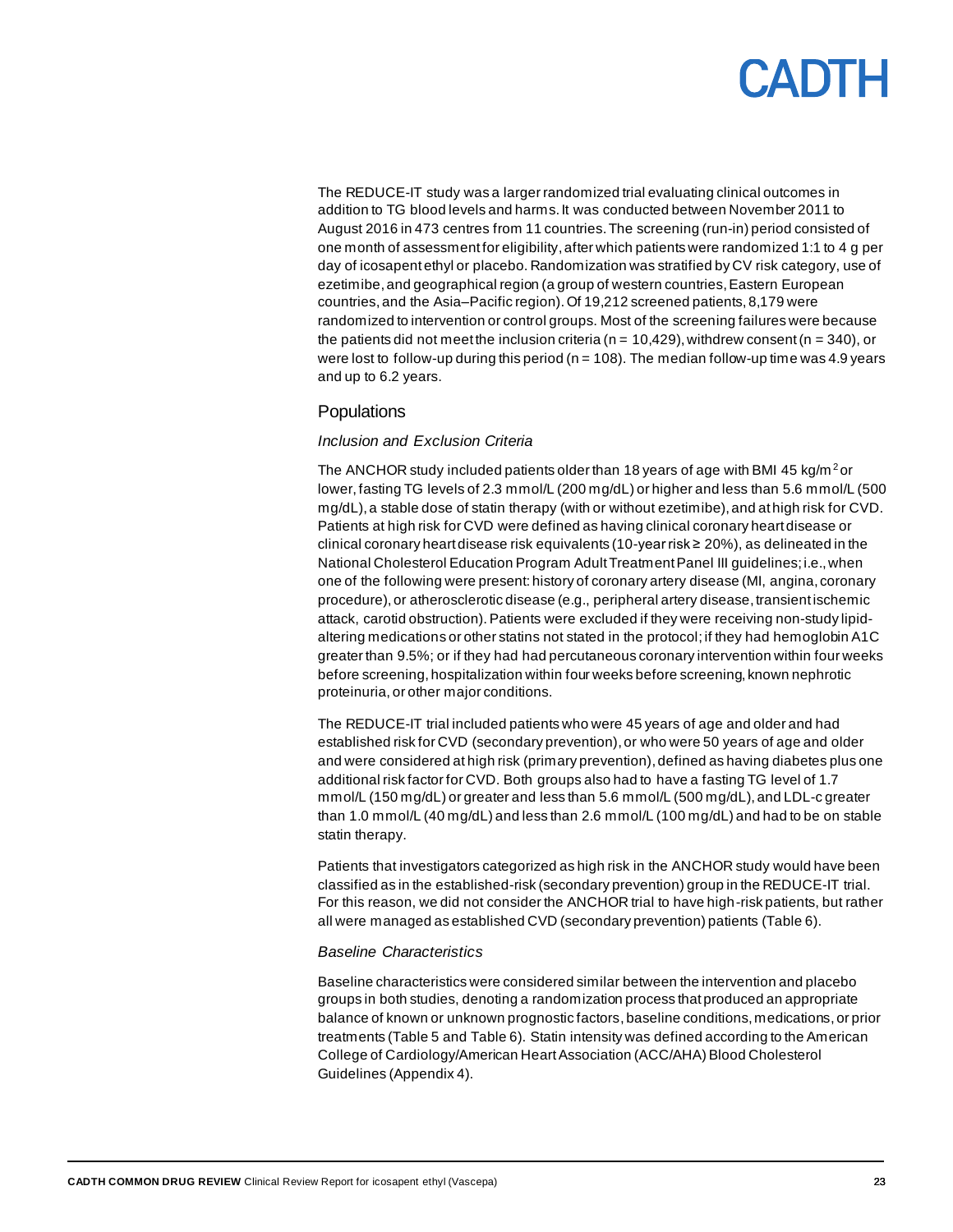

#### <span id="page-23-0"></span>**Table 5: Summary of Baseline Characteristics — REDUCE-IT Study**

| <b>Baseline characteristic</b>                                    | <b>REDUCE-IT</b>     |                      |  |  |
|-------------------------------------------------------------------|----------------------|----------------------|--|--|
|                                                                   | Icosapent ethyl 4 g  | <b>Placebo</b>       |  |  |
|                                                                   | $(N = 4,089)$        | $(N = 4,090)$        |  |  |
| Age (years), mean (SD)                                            | 63.4(8.4)            | 63.4 (8.43)          |  |  |
| Male sex, n (%)                                                   | 2,927 (71.6)         | 2,895 (70.8)         |  |  |
| Body mass index (kg/m <sup>2</sup> ), median (IQR)                | 30.8 (27.8 to 34.5)  | 30.8 (27.9 to 34.7)  |  |  |
| Region, n (%)                                                     |                      |                      |  |  |
| Group of western countries                                        | 2,906 (71.1)         | 2,905 (71.0)         |  |  |
| Eastern European countries                                        | 1,053(25.8)          | 1,053(25.7)          |  |  |
| Asia-Pacific region                                               | 130(3.2)             | 132(3.2)             |  |  |
| CV risk stratum, n (%)                                            |                      |                      |  |  |
| Established CV risk (secondary prevention)                        | 2,892 (70.7)         | 2,893 (70.7)         |  |  |
| At high CV risk (primary prevention)                              | 1,197 (29.3)         | 1,197 (29.3)         |  |  |
| Diabetes, n (%)                                                   |                      |                      |  |  |
| Type 1                                                            | 27(0.7)              | 30(0.7)              |  |  |
| Type 2                                                            | 2,367 (57.9)         | 2,363 (57.8)         |  |  |
| No diabetes                                                       | 1,695(41.5)          | 1,694 (41.4)         |  |  |
| Prior atherosclerotic CVD, n (%)                                  | 2,816 (68.9)         | 2,835 (69.3)         |  |  |
| Prior non-atherosclerotic CVD (including CHF), n (%)              | 3,649 (89.2)         | 3,645(89.1)          |  |  |
| Statin intensity/regimen, <sup>a</sup> n (%)                      |                      |                      |  |  |
| Low                                                               | 254(6.2)             | 267(6.5)             |  |  |
| Moderate                                                          | 2,533 (61.9)         | 2,575 (63.0)         |  |  |
| High                                                              | 1,290 (31.5)         | 1,226 (30.0)         |  |  |
| Baseline ezetimibe use                                            | 262(6.4)             | 262(6.4)             |  |  |
| TG levels, n/N (%)                                                |                      |                      |  |  |
| < 1.7 mmol/L (150 mg/dL)                                          | 412/4,086 (10.1)     | 429/4,089 (10.5)     |  |  |
| ≥ 1.7 mmol/L (150 mg/dL) to < 2.3 mmol/L<br>$(200 \text{ mg/dL})$ | 1,193/4,086 (29.2)   | 1,191/4,089 (29.1)   |  |  |
| ≥ 2.3 mmol/L (200 mg/dL) to < 5.6 mmol/L<br>$(500 \text{ mg/dL})$ | 2,481/4,086 (60.7)   | 2,469/4,089 (60.4)   |  |  |
| $\geq$ 5.6 mmol/L (500 mg/dL)                                     | $\Omega$             | $\Omega$             |  |  |
| TG levels (mg/dL), median (IQR)                                   | 216.5 (176.5 to 272) | 216.0 (175.5 to 274) |  |  |
| Renal impairment, <sup>b</sup> n (%)                              | 905(22.1)            | 911 (22.3)           |  |  |
| Hypertension, n (%)                                               | 3,541 (86.6)         | 3,543 (86.6)         |  |  |
| Abnormal lipids                                                   | 1,496 (36.6)         | 1,419(34.7)          |  |  |
| High HDL-c $( \ge 1.6$ mmol/L $[60$ mg/dL])                       | 187(4.6)             | 187(4.6)             |  |  |
| Low HDL-c (< 1.0 mmol/L [40 mg/dL])                               | 1,327 (32.5)         | 1,259 (30.8)         |  |  |
| TGs > 11.3 mmol/L (1,000 mg/dL)                                   | 76 (1.9)             | 72 (1.8)             |  |  |

CV = cardiovascular; CVD = cardiovascular disease; CHF = congestive hearth failure; HDL-c = high-density lipoprotein cholesterol; IQR = interquartile range; TG = triglyceride; SD = standard deviation.

<sup>a</sup> Statin intensity, as defined in the American College of Cardiology/American Heart Association cholesterol guidelines [\(Appendix 4\)](#page-52-0).<sup>29</sup>

 $^{\rm b}$  Defined as estimated glomerular filtration rate < 60 mL/min/1.73 m<sup>2</sup>.

Source: Clinical Study Report for the REDUCE-IT<sup>1</sup> and ANCHOR<sup>2</sup> studies.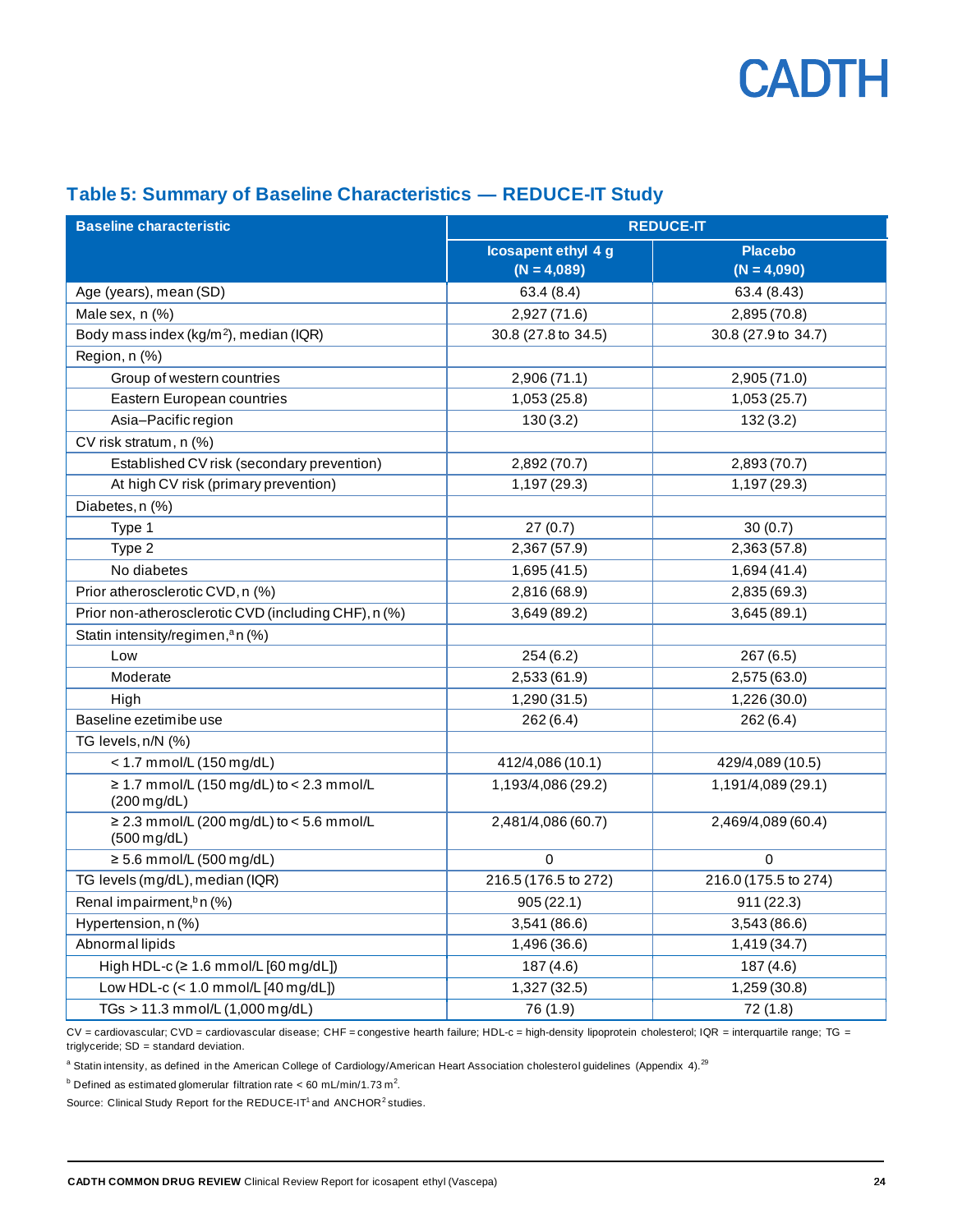

### <span id="page-24-0"></span>**Table 6: Summary of Baseline Characteristics — ANCHOR Study**

|                                                         | Icosapent ethyl 4 g<br>$(N = 233)$ | <b>Placebo</b><br>$(N = 233)$ |  |  |
|---------------------------------------------------------|------------------------------------|-------------------------------|--|--|
| Age (years), mean (SD)                                  | 61.1 (10.03)                       | 61.2 (10.05)                  |  |  |
| Male sex, n (%)                                         | 142(61)                            | 145 (62)                      |  |  |
| Body mass index (kg/m <sup>2</sup> ), mean (SD)         | 32.7 (4.99)                        | 33.0 (5.04)                   |  |  |
| Ethnic background, n (%)                                |                                    |                               |  |  |
| White                                                   | 218 (96.0)                         | 219 (96.9)                    |  |  |
| <b>Black or African-American</b>                        | 4(1.8)                             | 2(0.9)                        |  |  |
| Asian                                                   | 3(1.3)                             | 3(1.3)                        |  |  |
| American Indian or Alaskan Native                       | 1(0.4)                             | $\mathbf 0$                   |  |  |
| Other                                                   | 1(0.4)                             | 2(0.9)                        |  |  |
| CV risk stratum, n (%)                                  |                                    |                               |  |  |
| Established CV risk (secondary prevention) <sup>a</sup> | 233 (100)                          | 233 (100)                     |  |  |
| At high CV risk (primary prevention)                    | 0                                  | $\mathbf 0$                   |  |  |
| Diabetes, n (%)                                         |                                    |                               |  |  |
| Type 1                                                  | 1(0.4)                             | $\mathbf 0$                   |  |  |
| Type 2                                                  | 170 (72.9)                         | 171 (73.3)                    |  |  |
| No diabetes                                             | 62 (26.6)<br>62 (26.6)             |                               |  |  |
| History of CVD, n (%)                                   |                                    |                               |  |  |
| Myocardial infarction                                   | 46 (19.7)                          | 31(13.3)                      |  |  |
| Unstable angina                                         | 32 (13.7)                          | 18(7.8)                       |  |  |
| Stable angina                                           | 26(11.1)                           | 28 (12.0)                     |  |  |
| Angioplasty                                             | 55 (23.6)                          | 40 (17.2)                     |  |  |
| Bypass surgery                                          | 21(9.0)                            | 21(9.0)                       |  |  |
| Myocardial ischemia                                     | 15(6.4)                            | 9(3.9)                        |  |  |
| Peripheral artery disease                               | 8(3.4)                             | 10(4.3)                       |  |  |
| Abdominal aortic aneurysm                               | 7(3.0)                             | 3(1.3)                        |  |  |
| Transient ischemic attack                               | 9(3.8)                             | 10(4.3)                       |  |  |
| Stroke of carotid origin                                | 6(2.6)                             | 7(3.0)                        |  |  |
| Obstruction of carotid artery (> 50%)                   | 15(6.4)                            | 11 $(4.7)$                    |  |  |
| Statin intensity/regimen, n (%) <sup>b</sup>            |                                    |                               |  |  |
| Low                                                     | 16(6.9)                            | 15(6.4)                       |  |  |
| Moderate                                                | 148 (63.5)                         | 144 (61.8)                    |  |  |
| High                                                    | 69 (29.6)                          | 74 (31.8)                     |  |  |
| Baseline ezetimibe use                                  | 15(6.43)                           | 18 (7.72)                     |  |  |
| TG levels (mg/dL), mean (SD)                            | 281.1 (82.88)                      | 270.6 (75.02)                 |  |  |
| Abnormal lipids, n (%)                                  | 111 (47.6)<br>97 (41.6)            |                               |  |  |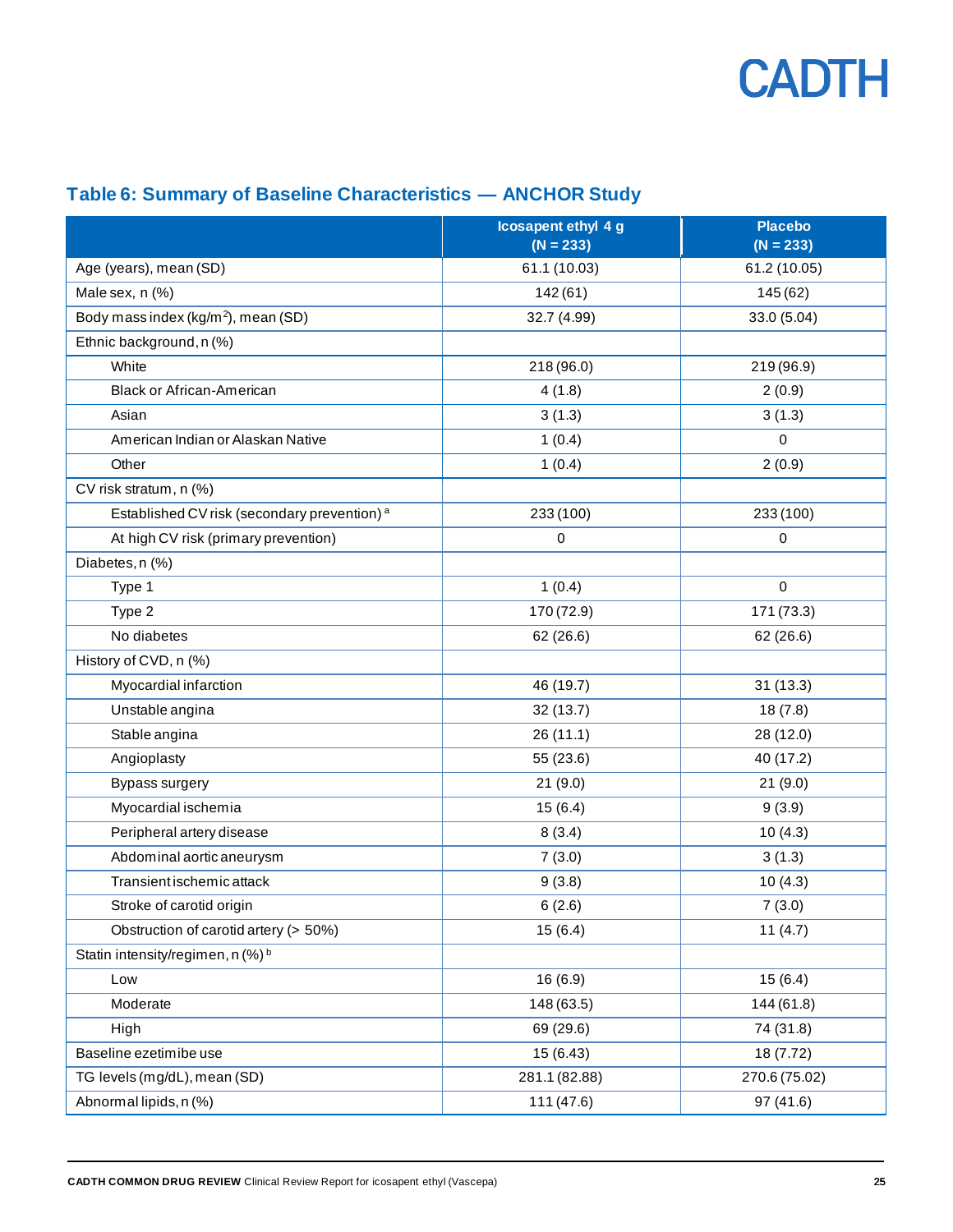## CANTH

|                                            | <b>Icosapent ethyl 4 g</b><br>$(N = 233)$ | <b>Placebo</b><br>$(N = 233)$ |
|--------------------------------------------|-------------------------------------------|-------------------------------|
| High HDL-c ( $\geq 1.6$ mmol/L [60 mg/dL]) | 12(5.1)                                   | 14(6.0)                       |
| Low HDL-c $(< 1.0$ mmol/L $[40$ mg/dL $])$ | 99 (42.4)                                 | 83 (35.6)                     |
| $TGs > 11.3$ mmol/L $(1,000$ mg/dL)        | NA                                        | <b>NA</b>                     |
| Renal impairment, <sup>c</sup> n $(\%)$    | ΝA                                        | NA.                           |
| Hypertension, n (%)                        | 193 (82.8)                                | 195 (83.7)                    |

IQR = interquartile range; CV = cardiovascular; CVD = cardiovascular disease; HDL-c = high-density lipoprotein cholesterol; TG = triglycerides; SD = standard deviation;  $NA = not available$ 

<sup>a</sup> In this trial, patients included are categorized as high risk for CVD, yet, for the REDUCE-IT study, these would be equivalent to the secondary prevention or established  $CVD$  (Table  $4$ ).

<sup>b</sup> Statin intensity, as defined in the American College of Cardiology/American Heart Association cholesterol guidelines [\(Appendix 4\)](#page-52-0).<sup>29</sup>

 $\textdegree$  Defined as estimated glomerular filtration rate < 60 mL/min/1.73 m<sup>2</sup>.

Source: Clinical Study Report for the REDUCE-IT<sup>1</sup> and ANCHOR<sup>2</sup> studies.

#### **Interventions**

In both studies, the intervention groups received icosapent ethyl as 1 g liquid-filled, oblong, gelatin capsules,at a dosage of 4 g per day. The placebo groups differed between these two studies. In the REDUCE-IT study, the placebo used was mineral oil in 1 g capsules administered as two capsules twice daily taken with food or about 4 mL per day (4 g per day). The ANCHOR study had a different approach by using a three-arm design: the control group, using four capsules filled with liquid paraffin as placebo administered twice a day orally, an icosapent ethyl 4 g daily group and an icosapent ethyl 2 g daily group.

Certain concurrent medications were permitted in both studies. Because both studies included patients with persistent hypertriglyceridemia, clinicians were allowed to administer statins as long as they were used according to the protocol. In the ANCHOR study, for instance, investigators were allowed to change patients from a non-study statin to one allowed by the protocol, such as atorvastatin, rosuvastatin, or simvastatin. The choice of statin was left to the discretion of the investigator/clinician. Other non-statin lipid-altering medications, as well as corticosteroids, weight-reduction agents, protease inhibitors to treat HIV, cyclophosphamide, or isotretinoin,were not permitted. No difference was noted between groups in the proportion of patients that used antihypertensive drugs, antidiabetic medications, statins, or other co-interventions.

Meanwhile,in the REDUCE-IT trial, non-statin lipid-altering medications or supplements were prohibited during the duration of the study, including niacin, fibrates, prescription omega-3 fatty acid medications, dietary supplements having omega-3 fatty acids (e.g., flaxseed, fish, krill, or algal oils), bile acid sequestrants, proprotein convertase subtilisin/kexin type 9 (PCSK9) inhibitors, cyclophosphamide, and systemic retinoids. Use of any of these products during the study had to be "for compelling medical reasons" and documented. Statins, ezetimibe, herbal products, and dietary supplements not containing omega-3 fatty acids were allowed and were balanced between study groups.Modifications in drug choice and dosages on these co-interventions or additions of other medications were allowed "for compelling medical reasons" and left to the discretion of the investigator/physician.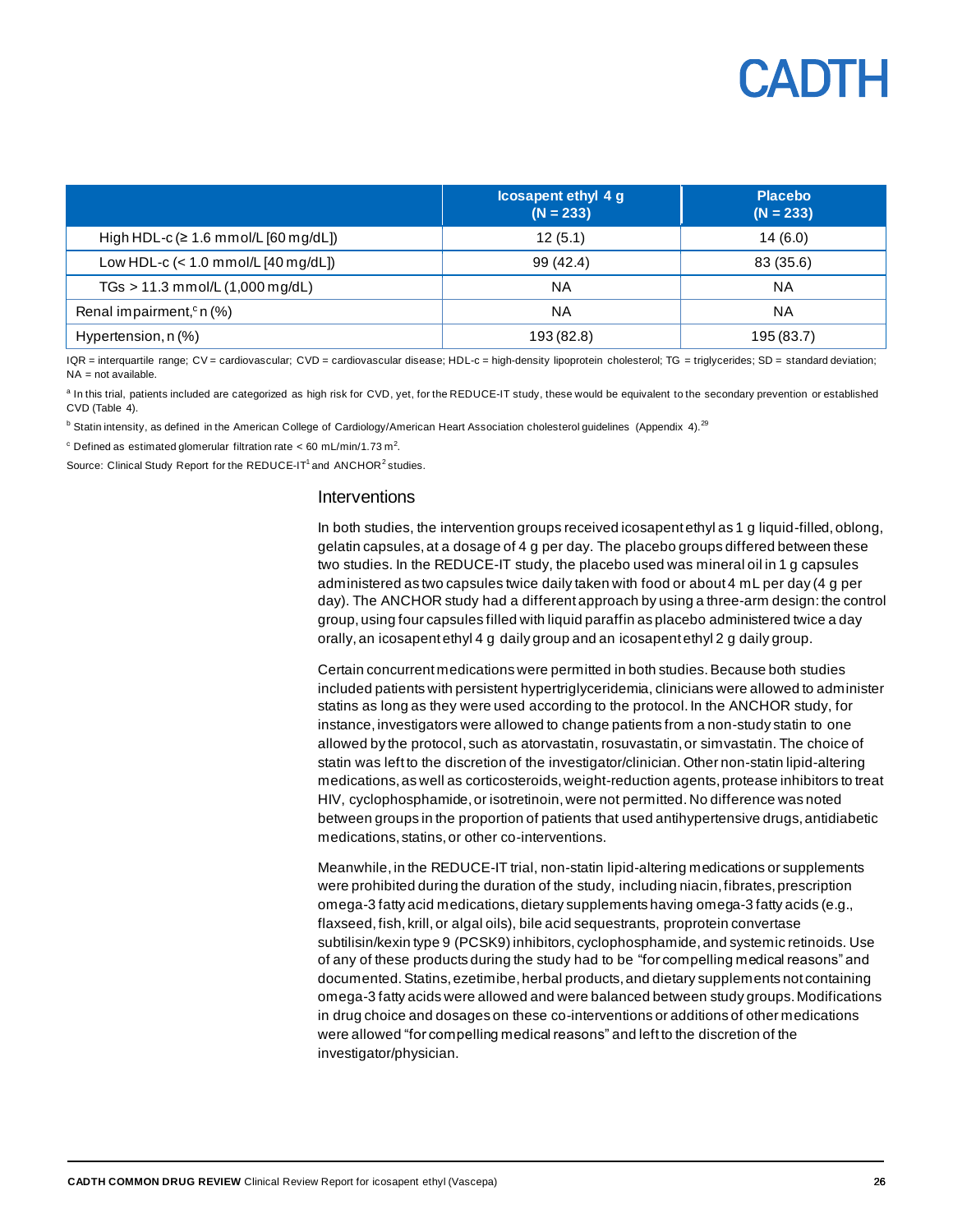#### **Outcomes**

The primary efficacy outcome in the ANCHOR trial was the percent change in TG level from baseline to 12 weeks. The pre-specified secondary efficacy outcomes were the percent change in LDL-c, non-HDL-c, VLDL-c, lipoprotein-associated lipase A2 (Lp-PLA2), and apolipoprotein Bfrom baseline to 12 weeks. Laboratory measurements were analyzed by a central laboratory.

In the REDUCE-IT trial, the primary efficacy outcome was the time from randomization to the first occurrence of any of the composite outcome — blindly adjudicated by an independent committee — that incorporated the following: CV death, non-fatal MI, non-fatal stroke, coronary revascularization, and hospitalization for unstable angina. Researchers assessed the time from randomization to the first occurrence of any component of the composite outcome. All observed data that were positively adjudicated by the committee, including data from patients with premature discontinuation of study drug, were included in the primary analysis. All components of the composite outcome were evaluated for up to 6.2 (median 4.9) years. The key secondary outcome was the time from randomization to the first occurrence of a composite of CV death, non-fatal MI (including silent MI), or nonfatal stroke. Other secondary outcomes were the time from randomization to the first occurrence of the individual or composite of CV death or non-fatal MI; fatal or non-fatal MI; non-elective coronary revascularization; CV death; unstable angina; fatal or non-fatal stroke; composite of total mortality, non-fatal MI, or non-fatal stroke; and total mortality. Morbidity events related to heart failure and cardiac arrhythmias were pre-specified as important outcomes for this review. Time from randomization to the first occurrence of these were tertiary outcomes in REDUCE-IT.

Adverse events were assessed in both studies using accepted definitions and approaches. No minimally important difference was set for any of the continuous outcomes in both studies.

#### Statistical Analysis

The primary efficacy variable in the ANCHOR trial was the percent change in fasting TG levels from baseline to week 12. A sample size of 194 patients per treatment group provided 90.6% or greater power to detect a difference of 15% between icosapent ethyl 4 g daily and placebo in percent change from baseline in fasting TG levels, assuming a standard deviation (SD) of 45% in TG measurements and a significance level of P < 0.05. To account for a 10% dropout rate, a total of 216 patients per treatment group were needed. For efficacy parameters, baseline (visit 4 [week 0]) measurement and week 12 (visit 7) differences were compared between groups. The primary efficacy (ITT) analysis was performed using an analysis of covariance (ANCOVA) model with treatment, sex, type of statin, and presence of diabetes as factors, and baseline TG value as a covariate. The Wilcoxon rank sum test was used as an alternative non-parametric analysis for the treatment comparisons, and medians and quartiles were provided for each treatment group. Estimates for the median of the treatment differences and 95% CI were provided for each treatment comparison.Authors used the Hommel's procedure to test the adequate control for type I error for multiple comparisons for secondary end points.

In the REDUCE-IT trial, sample size was determined by estimating the adjudicated primary end point events. With 90% power to detect a 15% lower relative risk reduction of the primary composite end point in the icosapent ethyl group than in the placebo group,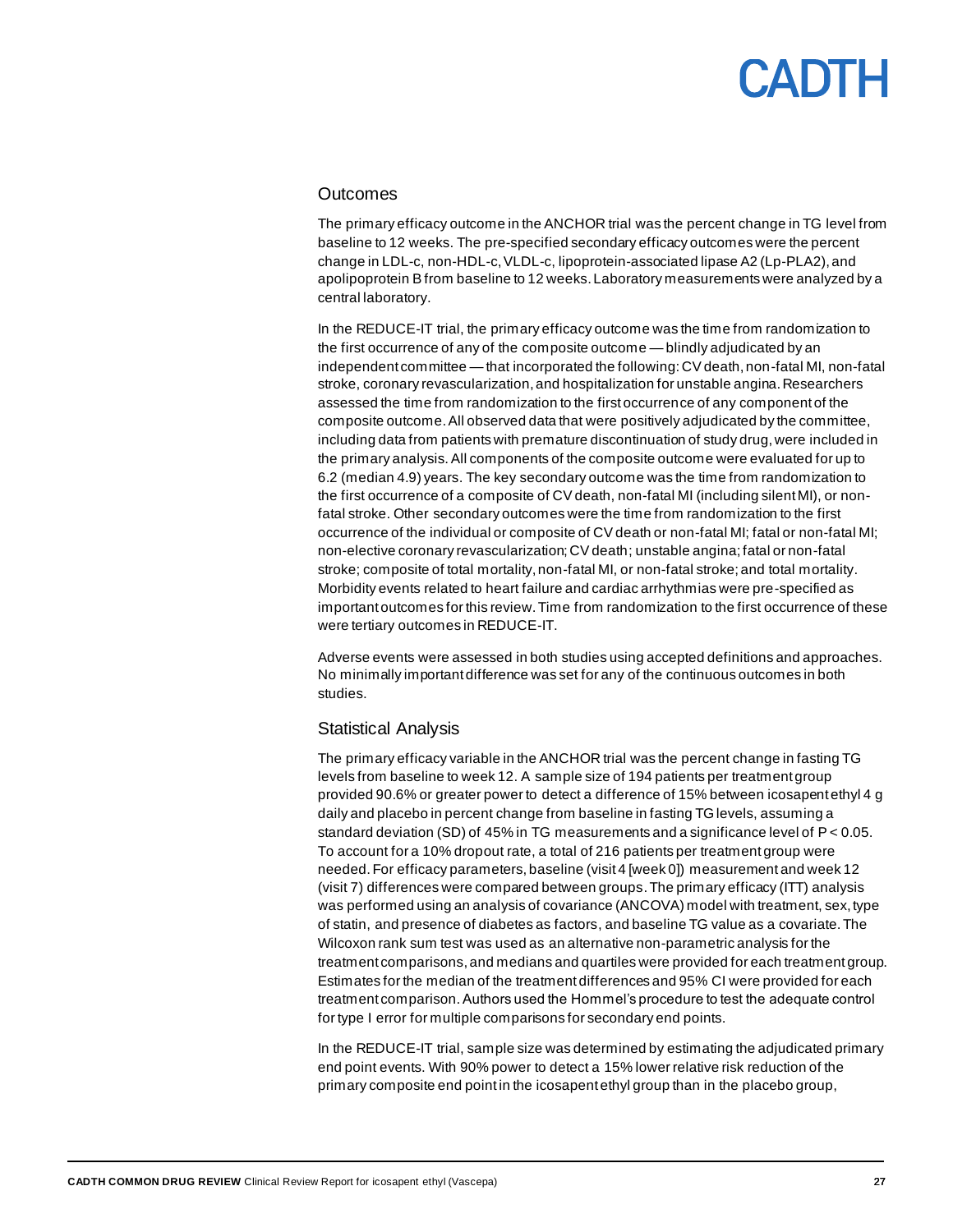## CANTH

approximately 1,612 events would be required, and the sample size needed to reach this number of events was approximately 7,990 patients.

The REDUCE-IT study assessed the primary outcome by counts and Kaplan–Meier estimates of the percentage of patients experiencing each type of event by study completion per treatment arm. HRs and 95% CIs were generated with the use of a Cox proportional hazards model that included trial-group assignment as a covariate, stratified according to CV risk category, geographic region, and use of ezetimibe. The two-sided alpha level for the primary analysis was adjusted to 0.0437 from 0.05 to account for the two interim analyses based on a group sequential design with O'Brien–Fleming boundaries generated using the Lan-DeMets alpha-spending function. Log-rank P values from the Kaplan–Meier analysis (stratified based on the three randomization factors) are reported. Subgroup analysis was performed using Kaplan–Meier estimates and the log-rank test stratified by stratification factors used at randomization (except where the subgroup was a stratification factor). The subgroups of interest for this review were pre-specified subgroups in REDUCE-IT: baseline CV risk category (primary versus secondary prevention) and presence or absence of diabetes at baseline. Tests for interaction between subgroup categories were performed and considered a Pvalue of less than 0.15 to be statistically significant. The sponsor noted that subgroup analyses were not powered to detect statistically significant differences between treatment groups within each individual subgroup, "particularly when a subgroup represents less than 50% of the enrolled population, and when a subgroup has low event rates."

The key and other secondary outcomes and tertiary outcomes, as well as the components of the composite outcomes, were analyzed using the same methods as the primary outcome analysis. Statistical analyses of secondary outcomes followed a hierarchical sequential approach to control for inflated type I error. Specifically, the key secondary end point(the time from randomization to the first occurrence of the composite of CV death, non-fatal MI [including silent MI], or non-fatal stroke) was tested only if the primary analysis was statistically significant. Other secondary end points were the time from randomization to the first occurrence of the individual or composite end points, as follows (statistically tested in the order listed):

- composite of CV death or non-fatal MI (including silent MI)
- fatal or non-fatal MI (including silent MI)
- non-elective coronary revascularization
- CV death
- unstable angina requiring emergent hospitalization
- fatal or non-fatal stroke
- composite of total mortality, non-fatal MI (including silent MI), or non-fatal stroke
- total mortality.

Testing was done at a significance level of 0.0437 and ceased when a comparison for a secondary end pointwas greater than this threshold. All analyses beyond the primary or the last end point meeting statistical significance in this hierarchical order at this alpha level were exploratory, per the analysis plan.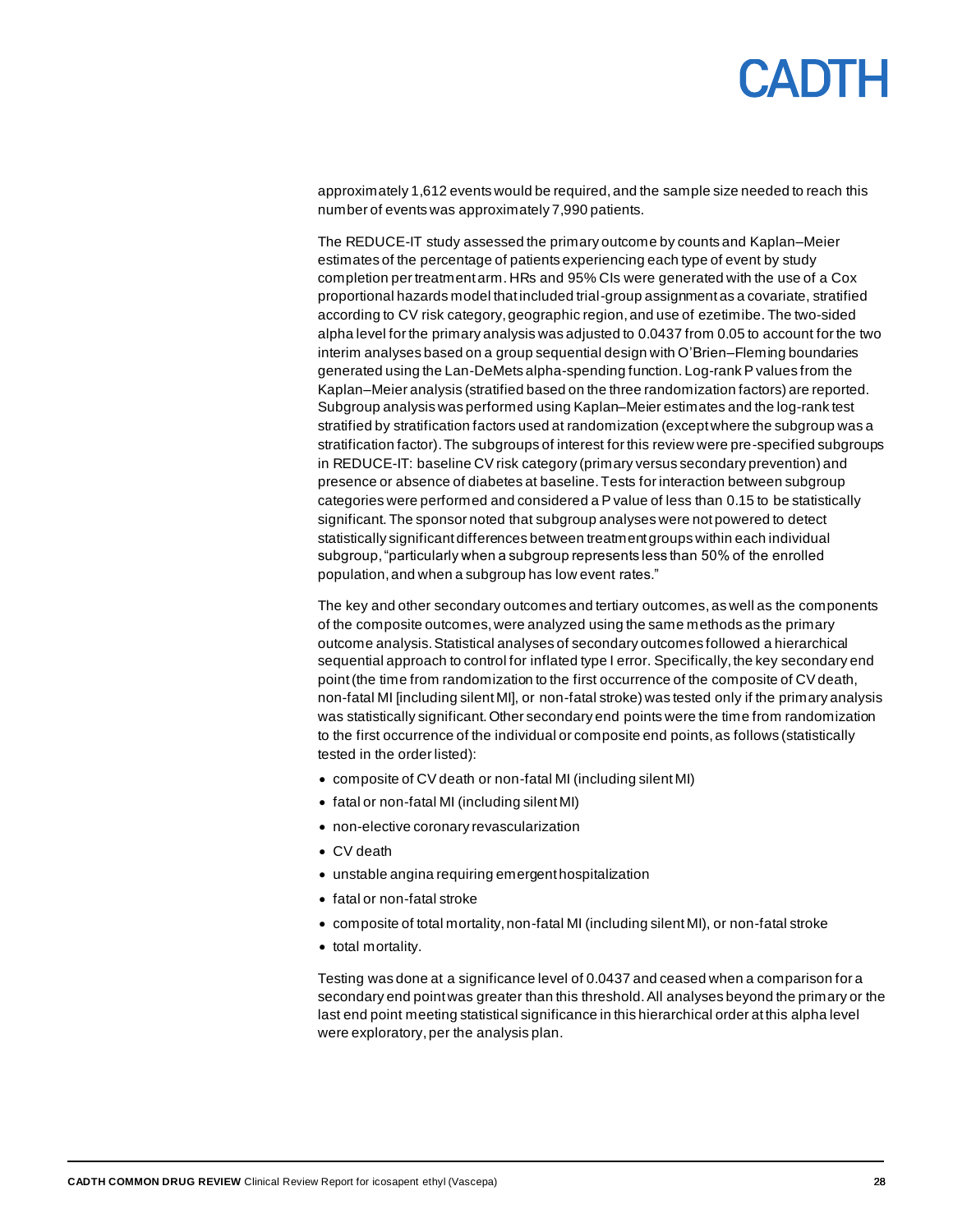## CANTH

#### *Analysis Populations*

For the ANCHOR study, the following analysis populations were defined:

- The ITT population included all randomized patients who took at least one dose of any study drug, had a valid baseline laboratory efficacy measurement, and had at least one valid post-randomization laboratory efficacy measurement of any type. The ITT population was the primary analysis population for the efficacy analyses.
- The per-protocol population included all ITT patients without any major protocol deviations. The per-protocol population was used to assess robustness of the primary analysis results.
- The safety population included all randomized patients who received at least one dose of any study drug.

For the REDUCE-IT study, the following analysis populations were defined:

- The ITT population was defined as all patients who were randomized. All efficacy analyses, including the primary analysis, were performed on the ITT population.
- The modified ITT population was defined as all randomized patients who had study drug dispensed after randomization. Patients were analyzed according to the randomized treatment.
- The per-protocol population included all modified ITT patients without any major protocol deviations who had 80% or greater adherence while on treatment. To be included in the per-protocol population, the minimum time on therapy was 90 days.
- The safety population was defined as all randomized patients, and was the same as the ITT population. Patients were analyzed for safety according to treatment received.

#### <span id="page-28-0"></span>**Results**

#### Patient Disposition

In the ANCHOR study, 2,309 patients were screened and 702 were eligible for randomization (30.4%), of which 233 patients were randomized to the icosapent ethyl 4 g daily group, 236 to icosapent ethyl 2 g daily group,and 233 to the control (placebo) group. No major differential dropouts were noticed during the analysis of the disposition of patients (5.2% versus 6.9%, respectively[;Table 7\)](#page-29-0).

In the REDUCE-IT study, there was a large number of screening failures. From 19,212 screened patients, 11,033 (57.4%) were not included in the randomization schedule, mostly due to not meeting inclusion criteria, withdrawal of consent, adverse events before randomization, and loss to follow-up.Of the patients eligible for randomization, 4,089 were assigned to the icosapent ethyl group and 4,090 to the control group. Also, little to no difference in the number of patients who discontinued medications between groups was found (9.9% versus 11.2%, respectively, [Table 7\)](#page-29-0).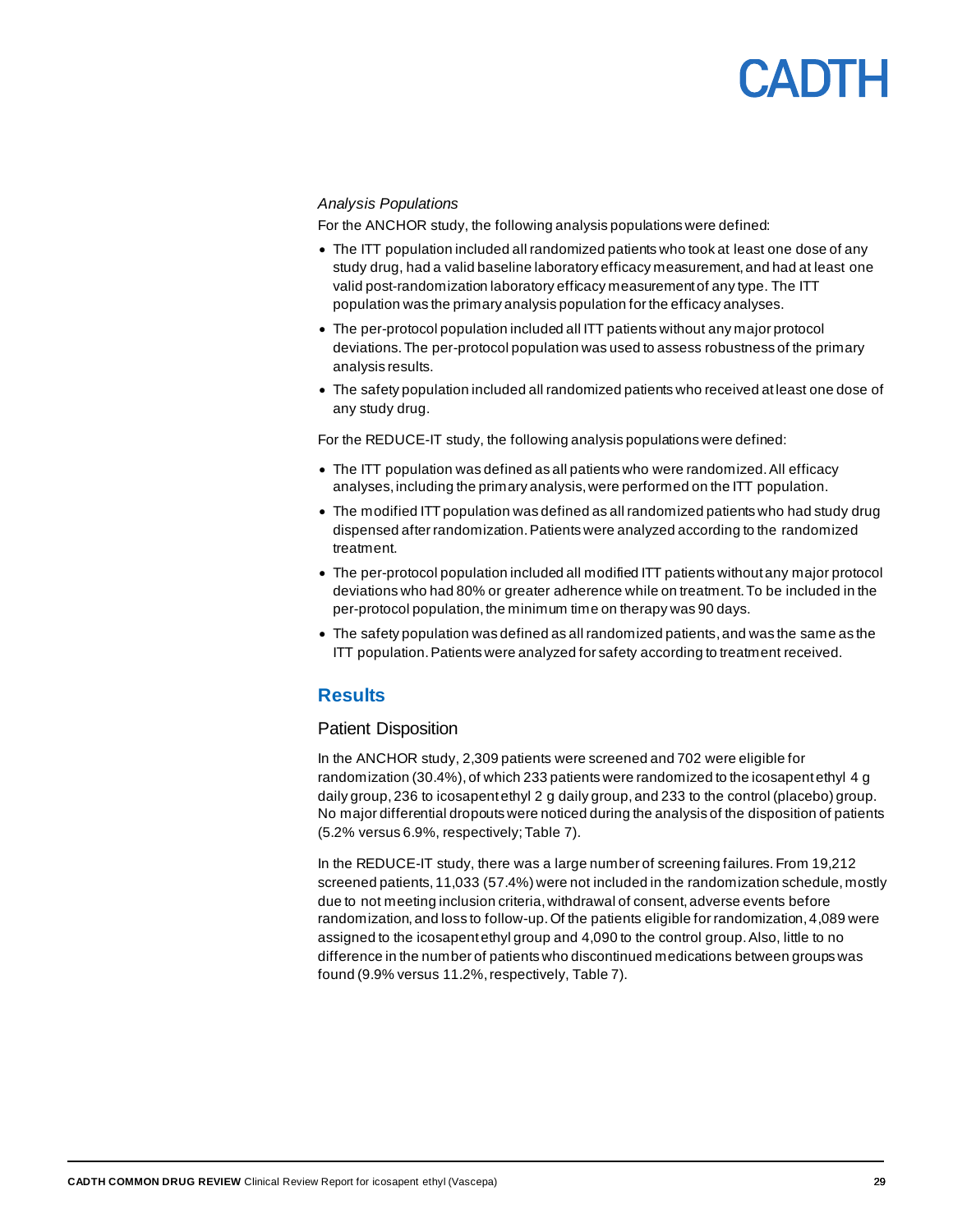

#### <span id="page-29-0"></span>**Table 7: Patient Disposition**

|                                   | <b>REDUCE-IT</b>                            |                                 | <b>ANCHOR</b>                             |                               |  |
|-----------------------------------|---------------------------------------------|---------------------------------|-------------------------------------------|-------------------------------|--|
|                                   | <b>Icosapent ethyl 4 g</b><br>$(N = 4,089)$ | <b>Placebo</b><br>$(N = 4,090)$ | <b>Icosapent ethyl 4 g</b><br>$(N = 233)$ | <b>Placebo</b><br>$(N = 233)$ |  |
| Screened, N                       | 19,212                                      |                                 | 2,309                                     |                               |  |
| Randomized, N                     | 8,179                                       |                                 | 702                                       |                               |  |
| Randomized to each group, N (%)   | 4,089                                       | 4,090                           | 233                                       | 233                           |  |
| Discontinued, N (%)               | 405 (9.9)                                   | 460 (11.2)                      | 12(5.2)                                   | 16(6.9)                       |  |
| Reason for discontinuation, N (%) |                                             |                                 |                                           |                               |  |
| Adverse events                    | $\Omega$                                    | $\Omega$                        | 5(2.1)                                    | 7(3.0)                        |  |
| Lost to follow-up                 | 63 (1.5)                                    | 89 (2.2)                        | 1(0.4)                                    | 0(0)                          |  |
| Withdrew consent                  | 281 (6.9)                                   | 297(7.3)                        | 4(1.7)                                    | 6(2.6)                        |  |
| Investigator judgment             | 12 (0.29)                                   | 12 (0.29)                       | 1(0.4)                                    | 0(0)                          |  |
| Death before final visit          | 265 $(6.4)^a$                               | $295(7.2)^a$                    | 0(0)                                      | 1(0.4)                        |  |
| Other                             | 49 (1.2)                                    | 62(1.5)                         | 1(0.4)                                    | 2(0.9)                        |  |
| ITT, N                            | 4,089                                       | 4,090                           | 226                                       | 227                           |  |
| PP, N                             | 3,360                                       | 3,299                           | 215                                       | 205                           |  |
| Safety, N                         | 4,089                                       | 4,090                           | 233                                       | 233                           |  |

ITT = intention-to-treat; PP = per-protocol.

a Deaths before final visit are part of the evaluated outcomes, therefore, authors did not count them as discontinuations.

Source: Clinical Study Report for the REDUCE-IT<sup>1</sup> and ANCHOR<sup>2</sup> studies.

#### Exposure to Study Treatments

In the ANCHOR study, drug adherence (exposure) or days of possible exposure was defined as the date of last dose of study drug: date of first dose + 1 during the double-blind treatment period. Numbers were also presented as percentages. Overall, 88.2% of patients reached more than 90% of exposure, with 88.2% in the icosapent ethyl group and 89.7% in the control group reaching this exposure [\(Table 8\)](#page-30-0). Approximately 85% of patients were adherent to statin therapy, and 83% remained on the same statin dose throughout the study; there were no differences between treatment groups related to statin use.

In the REDUCE-IT study, drug exposure was calculated as the number of doses assumed to be taken relative to documented dosing period — from randomization to the patient's final date in the study. Overall, 91.9% of patients in the icosapent ethyl group and 91.2% in the placebo group were at least 80% compliant with study drug (i.e., took at least 80% of their prescribed study drug capsules during the study). [Table 9](#page-30-1) shows the treatment exposure for the REDUCE-IT study. Approximately 3% of patients in both treatment groups were not adherent with study statin use (i.e., took less than 80% of their prescribed statin during the study), and approximately 0.1% of patients in both groups were not on a stable statin regimen during the study. Less than 4% of patients in each treatment group used fibrates, niacin, bile acid sequestrants, PCSK9 inhibitors, or omega-3 fatty acid compounds after randomization during the study.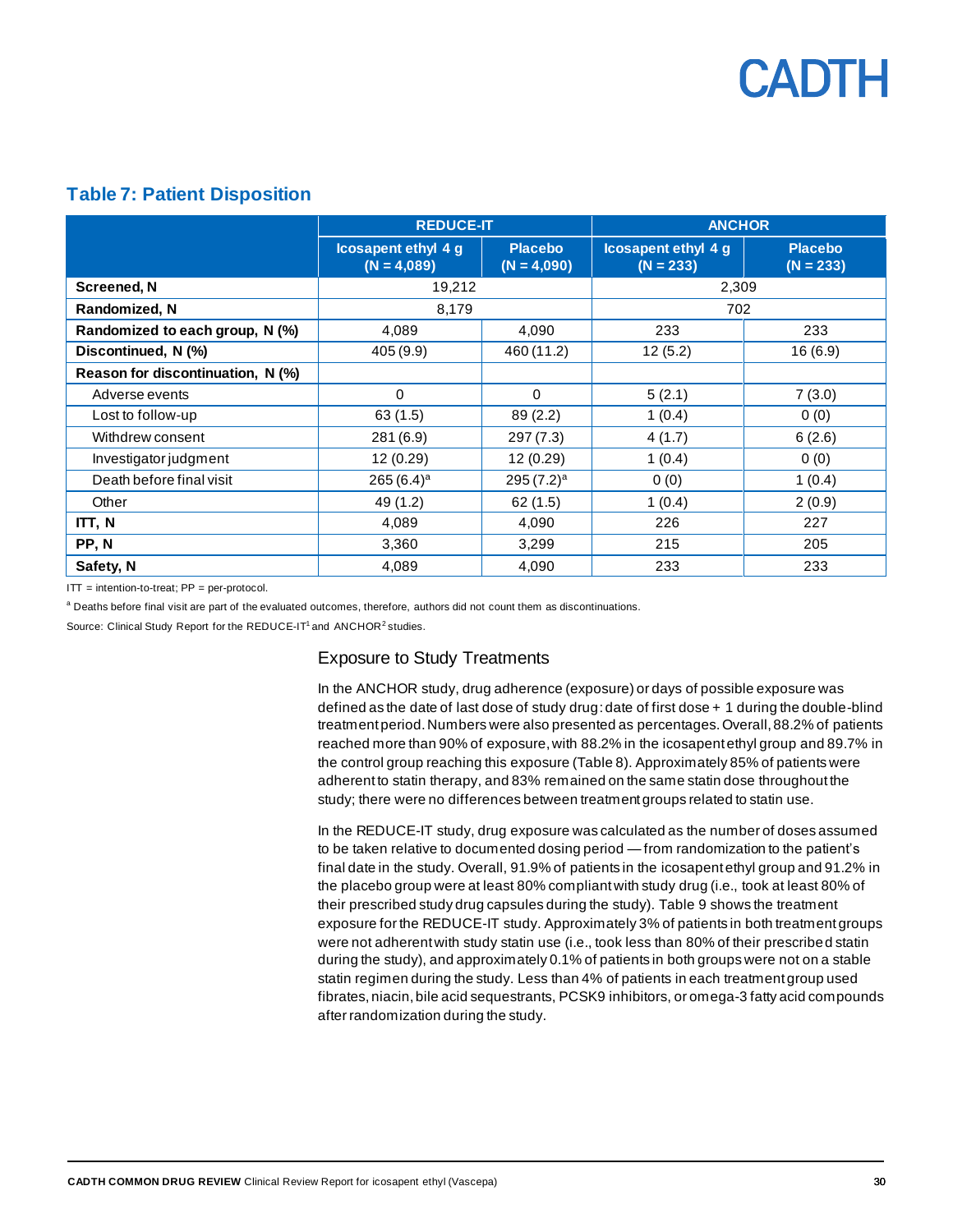|                            |               | Icosapent ethyl 4 g<br>$(N = 233)$ | <b>Placebo</b><br>$(N = 233)$ | <b>Overall</b><br>$(N = 702)$ |
|----------------------------|---------------|------------------------------------|-------------------------------|-------------------------------|
| Exposure (days)            | Mean          | 82.1                               | 81.3                          | 81.8                          |
|                            | SD.           | 14.29                              | 14.05                         | 13.23                         |
| Exposure categories, n (%) | 1 to 28 days  | 7(3.0)                             | 6(2.6)                        | 17(2.4)                       |
|                            | 29 to 42 days | 1(0.4)                             | 6(2.6)                        | 10(1.4)                       |
|                            | 43 to 84 days | 137 (58.8)                         | 140(60.1)                     | 436 (62.1)                    |
|                            | $> 84$ days   | 88 (37.8)                          | 81 (34.8)                     | 239 (34.0)                    |
| Adherence (%)              | Mean (SD)     | 95.7 (22.2)                        | 94.6 (12.03)                  | 95.4 (15.47)                  |
| Adherence $\geq 90\%$      | n(%)          | 209 (89.7)                         | 200 (85.8)                    | 619 (88.2)                    |

#### <span id="page-30-0"></span>**Table 8: Overall Study Treatment Exposure (ANCHOR Study)**

SD = standard deviation.

Note: Exposure is the date of the last dose of study drug: date of first dose + 1 during double-blind period. When the last dose of study drug is missing, the date of the last known visit is used. Adherence = 100 × (total number of capsules dispensed – total number of capsules returned) / (4 × [last visit date – first dose date]). Source: Clinical Study Report for the REDUCE-IT<sup>1</sup> and ANCHOR<sup>2</sup> studies.

#### <span id="page-30-1"></span>**Table 9: Overall Study Treatment Exposure (REDUCE-IT Study — Safety Population)**

|                                 | <b>Icosapent ethyl 4 g</b><br>$(N = 4,089)$ | <b>Placebo</b><br>$(N = 4,090)$ | <b>Overall</b><br>$(N = 8,179)$ |  |  |  |  |  |  |
|---------------------------------|---------------------------------------------|---------------------------------|---------------------------------|--|--|--|--|--|--|
| Number of capsules per day a    |                                             |                                 |                                 |  |  |  |  |  |  |
| N                               | 3,976                                       | 3,980                           | 7,956                           |  |  |  |  |  |  |
| Mean (SD)                       | 3.9(1.12)                                   | 4.0(1.62)                       | 3.9(1.39)                       |  |  |  |  |  |  |
| Overall adherence b             |                                             |                                 |                                 |  |  |  |  |  |  |
| N                               | 3.976                                       | 3.980                           | 7,956                           |  |  |  |  |  |  |
| Mean % (SD)                     | 98.3 (28.12)                                | 99.2 (40.43)                    | 98.7 (34.83)                    |  |  |  |  |  |  |
| Overall adherence categorized c |                                             |                                 |                                 |  |  |  |  |  |  |
| $< 80\%$ , n $(\%)$             | 322(8.1)                                    | 350(8.8)                        | 672(8.4)                        |  |  |  |  |  |  |
| $\geq$ 80%, n (%)               | 3,654 (91.9)                                | 3,630 (91.2)                    | 7,284 (91.6)                    |  |  |  |  |  |  |

SD = standard deviation.

Note: Based on the number of subjects randomized to each treatment group in the safety population (N).

<sup>a</sup>The total number of capsules taken is derived as the total number of capsules dispensed -total number of capsules returned; 1 capsule = 1 g.

 $b$  Overall adherence (%) = (total number of capsules taken / overall treatment duration  $\times$  4 capsules per day)  $\times$  100.

 $c$  Percentage based on number of subjects with overall adherence.

Source: Clinical Study Report for the REDUCE-IT<sup>1</sup> and ANCHOR<sup>2</sup> studies.

#### Efficacy Outcomes

#### *All-Cause Mortality*

Based on the REDUCE-IT study, icosapent ethyl did not statistically significantly reduce overall mortality.The event rates were 6.7% in the icosapent ethyl group versus 7.6% in the control group (HR 0.87; 95% CI, 0.74 to 1.02). The ANCHOR study did not evaluate this outcome.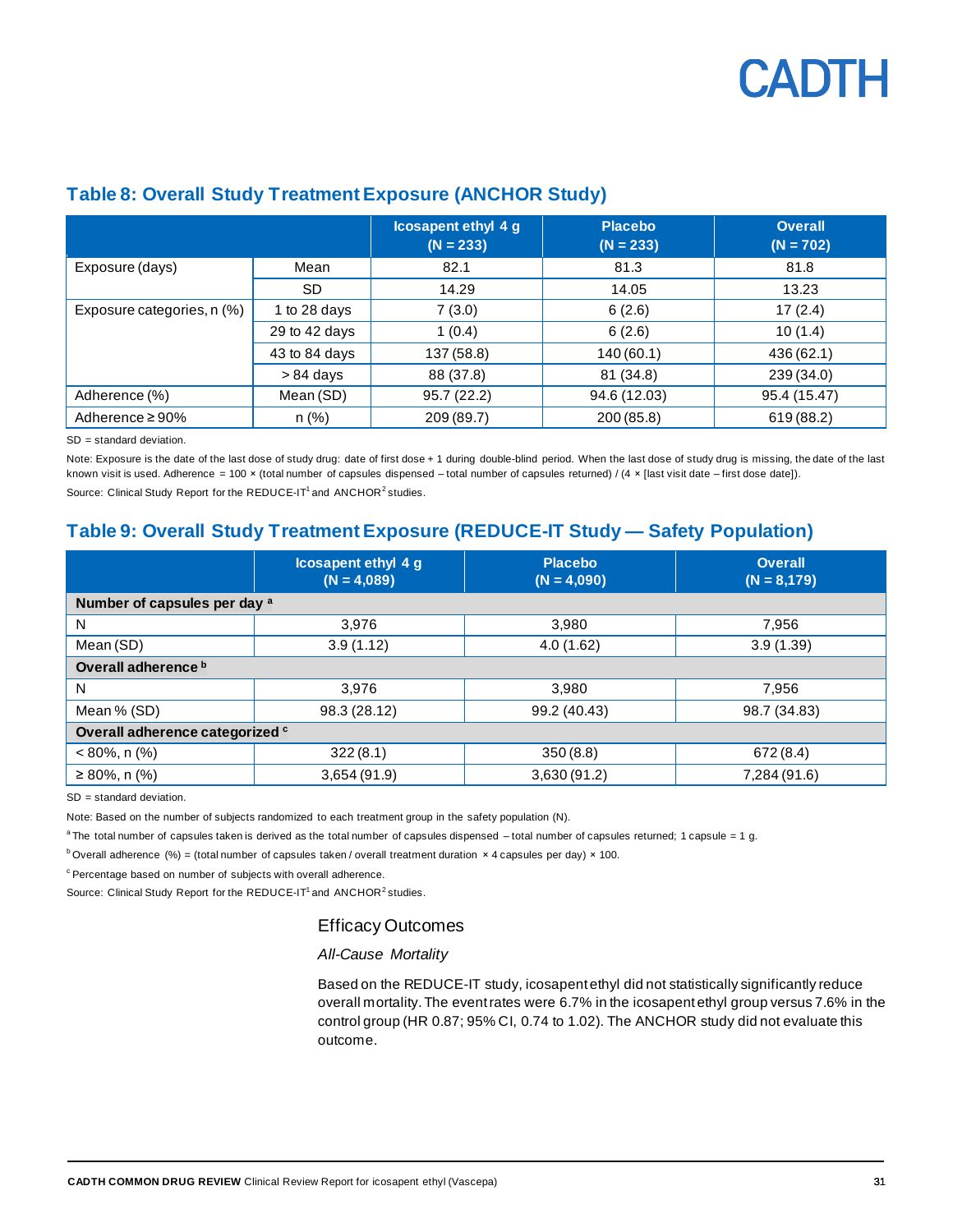#### *Cardiovascular Mortality*

Based on the REDUCE-IT study, a reduction in the rate of CV mortality (includes adjudicated CV deaths and deaths of undetermined causality) was observed, with a 4.3% event rate in the icosapent ethyl group versus 5.2% in the control group (HR 0.80; 95% CI, 0.65 to 0.98).

#### *Non-Fatal Cardiovascular Events*

Non-fatal CV events included non-fatal MI (including silent MI) and non-fatal stroke. The REDUCE-IT study showed that using icosapent ethyl results in a reduction in MI, with an event rate of 5.8% in the icosapent ethyl group versus 8.1% in the placebo group (HR 0.69; 95% CI, 0.59 to 0.83). Also based on this study, icosapent ethyl probably reduces the rate of non-fatal strokes (2.1% events in the intervention group versus 2.9% in the placebo group; HR 0.70; 95% CI, 0.53 to 0.93).

#### *Hospitalizations Due to Unstable Angina, Heart Failure, and Arrhythmia*

Icosapent ethyl reduced the occurrence of hospitalizations due to unstable angina (2.6% versus 3.8% event rate in the intervention versus placebo groups, respectively; HR 0.67; 95% CI, 0.53 to 0.86) in REDUCE-IT.

Icosapent ethyl was not found to be different from placebo for the risk in hospitalizations due to congestive heart failure (3.4% versus 3.5% event rate in the intervention and placebo groups,respectively; HR 0.97; 95% CI, 0.77 to 1.22) or cardiac arrhythmias (4.6% versus 3.8% event rate in the intervention and placebo groups,respectively; HR 1.21; 95% CI, 0.97 to 1.49).

#### *Revascularization*

Total coronary revascularizations were reduced with the use of icosapent ethyl (event rate of 9.2%) versus placebo (13.3%) (HR 0.66; 95% CI, 0.58 to 0.75). Total revascularization was not part of the hierarchical analysis plan and therefore not adjusted for inflated type I error.

#### *Health-Related Quality of Life*

Neither study evaluated the effects of icosapent ethyl on health-related quality of life.

#### *Lipid Blood Levels and hsCRP*

Both studies assessed blood concentrations of lipids and hsCRP. From the REDUCE-IT study, icosapent ethyl reduced TG levels, LDL-c, HDL-c, and hsCRP (). When comparing these changes between intervention and placebo groups, the icosapent ethyl group showed larger differences.

The ANCHOR study's main efficacy outcome was the mean change from baseline in TG and other lipids. The icosapent ethyl group had a larger reduction in total TG levels from baseline values (measured at 12 weeks of follow-up) than the placebo group (21.5% median difference between groups). The same was observed with levels of LDL-c, HDL-c, and hsCRP; these changes from baseline were statistically significant [\(Table 12](#page-36-0)).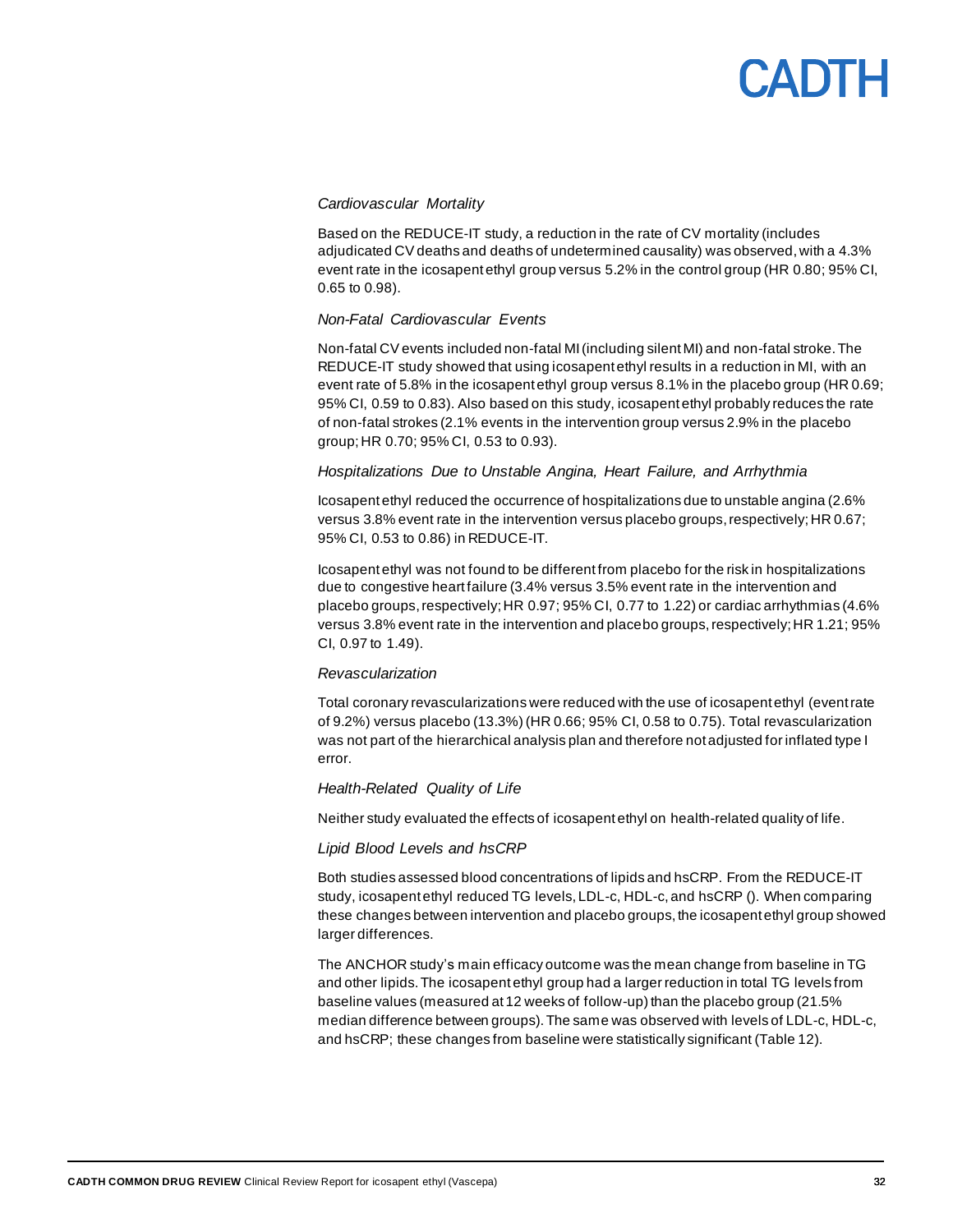#### *Composite Outcomes*

The primary and key secondary composite outcomes used in the REDUCE-IT study were not pre-specified outcomes in the protocol for this review. The outcomes, however, consist of individual outcomes that were identified as relevant, the results for which have already been presented.

[Table 10](#page-32-0) shows the results for the primary and key secondary composite outcomes. Icosapent ethyl reduced the risk of both outcomes versus placebo. The Kaplan–Meier curve for the primary outcome is presented i[n Figure](#page-37-0) 2. Sensitivity analyses confirmed the primary outcome results (Appendix 3, [Table 16\)](#page-50-0).

The occurrence of the primary outcome was lower with icosapent ethyl than with placebo in the established CVD (secondary prevention) subgroup, but there was no statistically significant difference between groups in the subgroup at risk for CVD (primary prevention) (Appendix 3, [Table 16\)](#page-50-0). The test for interaction between these subgroups was statistically significant ( $P = 0.1388$ ). In the subgroup of patients with diabetes at baseline and in those without diabetes at baseline, icosapent ethyl reduced the occurrence of the composite primary outcome relative to placebo to a similar magnitude (P value for interaction  $=$ 0.5598).

Results from the analyses of the individual components of the primary and key secondary outcomes, each analyzed as an independent outcome (e.g., time to first occurrence of nonfatal MI, regardless of the time to first occurrence of any other end points for the same patient), is presented i[n Figure 3](#page-51-0) (Appendix 3).

#### <span id="page-32-0"></span>**Table 10: Mortality and Non-Fatal Events — ITT Population**

| <b>Outcomes<sup>a</sup></b>                                                                                                                                                           | <b>REDUCE-IT</b>                      |                               |  |  |
|---------------------------------------------------------------------------------------------------------------------------------------------------------------------------------------|---------------------------------------|-------------------------------|--|--|
|                                                                                                                                                                                       | <b>Icosapent ethyl</b><br>$N = 4,089$ | <b>Placebo</b><br>$N = 4,090$ |  |  |
| Primary composite outcome (composite of CV death, non-fatal MI [including silent MI], non-fatal stroke, coronary<br>revascularization, and unstable angina requiring hospitalization) |                                       |                               |  |  |
| $n$ (%)                                                                                                                                                                               | 705 (17.2)                            | 901(22.0)                     |  |  |
| HR (95% CI)                                                                                                                                                                           |                                       | 0.752 (0.682 to 0.830)        |  |  |
| P value                                                                                                                                                                               | 0.00000001                            |                               |  |  |
| Components contributing to composite outcome, n (%) <sup>b</sup>                                                                                                                      |                                       |                               |  |  |
| $CV$ death <sup><math>c</math></sup>                                                                                                                                                  | 137(3.4)                              | 149(3.6)                      |  |  |
| Non-fatal MI <sup>d</sup>                                                                                                                                                             | 205(5.0)                              | 280(6.8)                      |  |  |
| Non-fatal stroke                                                                                                                                                                      | 80(2.0)                               | 105(2.6)                      |  |  |
| Coronary revascularization                                                                                                                                                            | 189 (4.6)                             | 244(6.0)                      |  |  |
| Hospitalization for unstable angina                                                                                                                                                   | 94(2.3)                               | 123(3.0)                      |  |  |
| Key secondary composite outcome (composite of CV death, non-fatal MI [including silent MI], and non-fatal stroke)                                                                     |                                       |                               |  |  |
| $n$ (%)                                                                                                                                                                               | 459 (11.2)<br>606 (14.8)              |                               |  |  |
| HR (95% CI)                                                                                                                                                                           | 0.735 (0.651 to 0.830)                |                               |  |  |
| P value                                                                                                                                                                               |                                       | 0.0000006                     |  |  |
| Components contributing to composite outcome, $n \, (\%)^b$                                                                                                                           |                                       |                               |  |  |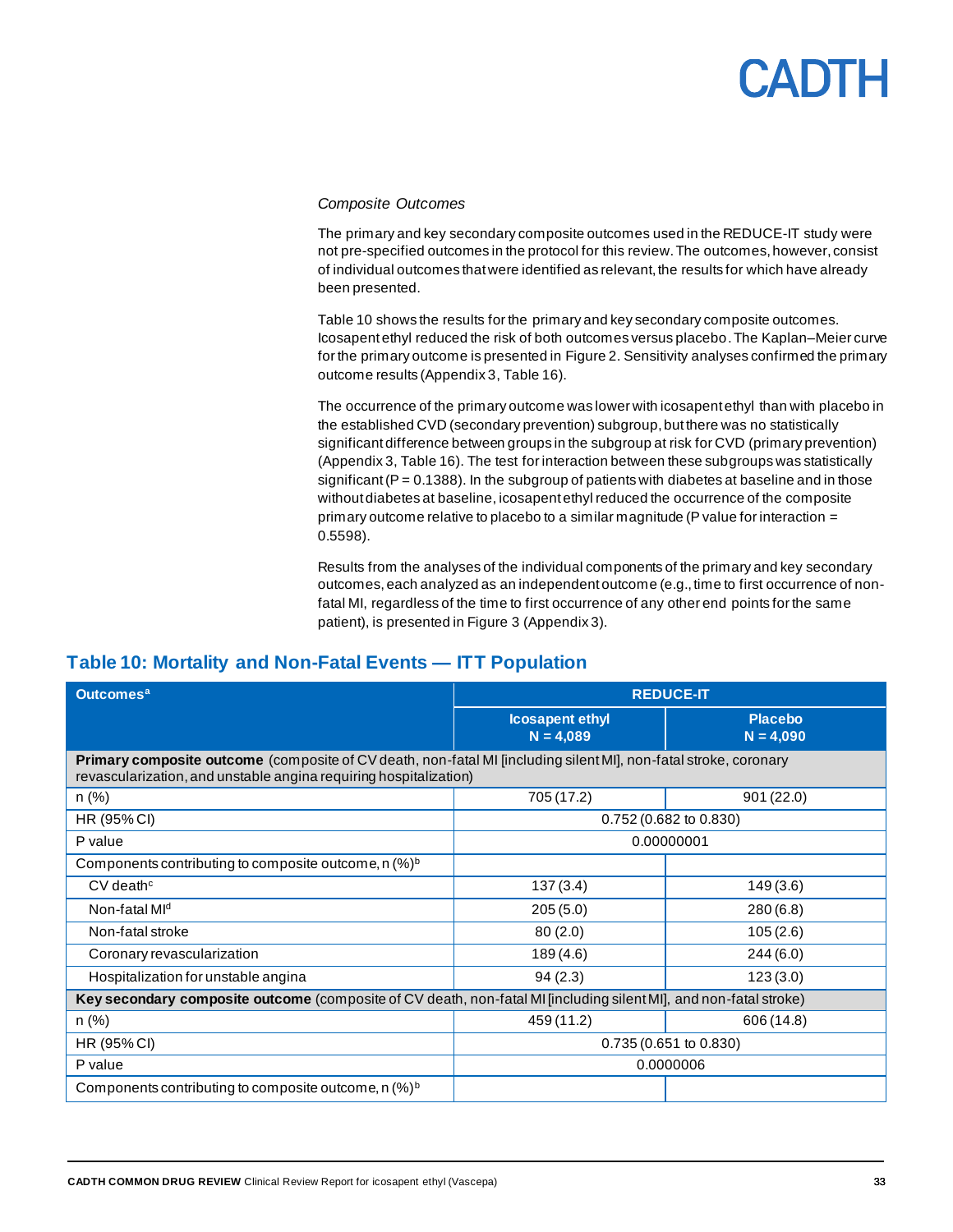| <b>Outcomes<sup>a</sup></b>           | <b>REDUCE-IT</b>                      |                               |  |  |  |
|---------------------------------------|---------------------------------------|-------------------------------|--|--|--|
|                                       | <b>Icosapent ethyl</b><br>$N = 4,089$ | <b>Placebo</b><br>$N = 4,090$ |  |  |  |
| $CV$ death $c$                        | 149(3.6)                              | 167(4.1)                      |  |  |  |
| Non-fatal MI <sup>d</sup>             | 230(5.6)                              | 325(7.9)                      |  |  |  |
| Non-fatal stroke                      | 80(2.0)                               | 114(2.8)                      |  |  |  |
| CV death or non-fatal MI              |                                       |                               |  |  |  |
| $n$ (%)                               | 392(9.6)                              | 507 (12.4)                    |  |  |  |
| HR (95% CI)                           |                                       | 0.753 (0.660 to 0.859)        |  |  |  |
| P value                               |                                       | < 0.001                       |  |  |  |
| <b>Fatal or non-fatal MI</b>          |                                       |                               |  |  |  |
| $n$ (%)                               | 250(6.1)                              | 355(8.7)                      |  |  |  |
| HR (95% CI)                           |                                       | 0.688 (0.585 to 0.808)        |  |  |  |
| P value                               | < 0.001                               |                               |  |  |  |
| Fatal MI, n (%)                       | 16(0.4)                               | 29(0.7)                       |  |  |  |
| HR (95% CI)                           | 0.546 (0.297 to 1.005)                |                               |  |  |  |
| P value                               |                                       | 0.0484                        |  |  |  |
| Non-fatal MI, n (%)                   | 237(5.8)                              | 332(8.1)                      |  |  |  |
| HR (95% CI)                           |                                       | 0.697 (0.590 to 0.823)        |  |  |  |
| P value                               | < 0.0001                              |                               |  |  |  |
| Urgent or emergency revascularization |                                       |                               |  |  |  |
| n(%)                                  | 216(5.3)                              | 321(7.8)                      |  |  |  |
| HR (95% CI)                           |                                       | 0.653 (0.550 to 0.776)        |  |  |  |
| P value                               |                                       | < 0.001                       |  |  |  |
| <b>CV</b> death                       |                                       |                               |  |  |  |
| $n$ (%)                               | 174(4.3)                              | 213(5.2)                      |  |  |  |
| HR (95% CI)                           |                                       | 0.803 (0.657 to 0.981)        |  |  |  |
| P value                               |                                       | 0.0315                        |  |  |  |
| Hospitalization for unstable angina   |                                       |                               |  |  |  |
| n (%)                                 | 108(2.6)                              | 157(3.8)                      |  |  |  |
| HR (95% CI)                           |                                       | 0.679 (0.531 to 0.868)        |  |  |  |
| P value                               |                                       | 0.0018                        |  |  |  |
| <b>Fatal or non-fatal stroke</b>      |                                       |                               |  |  |  |
| $n$ (%)                               | 98(2.4)                               | 134(3.3)                      |  |  |  |
| HR (95% CI)                           | 0.720 (0.555 to 0.934)                |                               |  |  |  |
| P value                               |                                       | 0.0129                        |  |  |  |
| Fatal stroke, n (%)                   | 14(0.3)                               | 18(0.4)                       |  |  |  |
| HR (95% CI)                           | 0.767 (0.382 to 1.543)                |                               |  |  |  |
| P value                               | 0.4564                                |                               |  |  |  |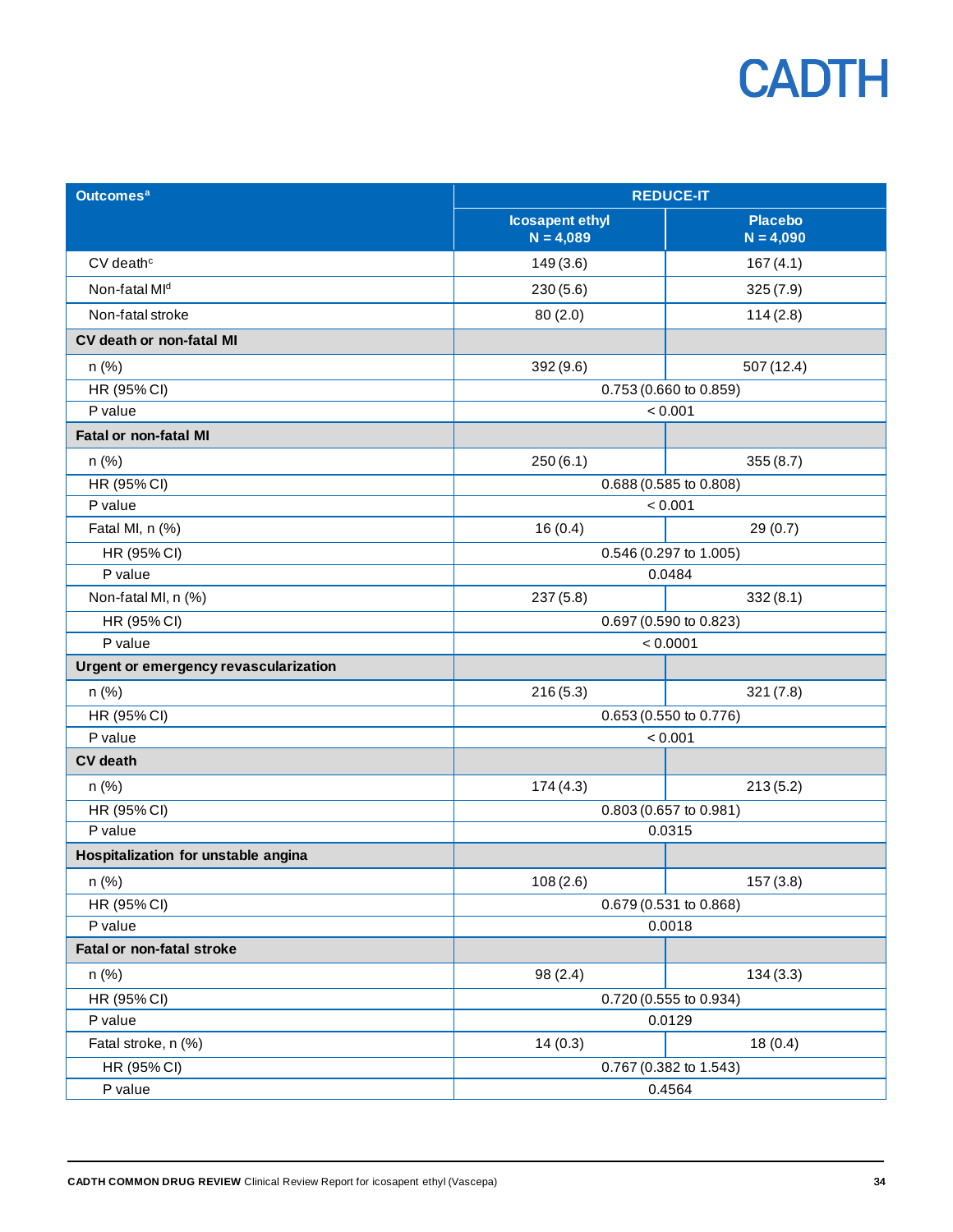| <b>Outcomes<sup>a</sup></b>                             | <b>REDUCE-IT</b>                      |                               |  |  |  |
|---------------------------------------------------------|---------------------------------------|-------------------------------|--|--|--|
|                                                         | <b>Icosapent ethyl</b><br>$N = 4,089$ | <b>Placebo</b><br>$N = 4,090$ |  |  |  |
| Non-fatal stroke, n (%)                                 | 85(2.1)                               | 118(2.9)                      |  |  |  |
| HR (95% CI)                                             |                                       | 0.708 (0.536 to 0.936)        |  |  |  |
| P value                                                 |                                       | 0.0149                        |  |  |  |
| Death from any cause, non-fatal MI, or non-fatal stroke |                                       |                               |  |  |  |
| $n$ (%)                                                 | 549 (13.4)                            | 690 (16.9)                    |  |  |  |
| HR (95% CI)                                             | 0.772 (0.690 to 0.864)                |                               |  |  |  |
| P value                                                 |                                       | < 0.001                       |  |  |  |
| Death from any cause                                    |                                       |                               |  |  |  |
| $n$ (%)                                                 | 274(6.7)                              | 310(7.6)                      |  |  |  |
| HR (95% CI)                                             | 0.870 (0.739 to 1.023)                |                               |  |  |  |
| P value                                                 |                                       | $0.0915^{\circ}$              |  |  |  |
| Outcomes outside the hierarchy                          |                                       |                               |  |  |  |
| <b>Coronary revascularization</b>                       |                                       |                               |  |  |  |
| $n$ (%)                                                 | 376 (9.2)                             | 544 (13.3)                    |  |  |  |
| HR (95% CI)                                             |                                       | 0.664 (0.583 to 0.758)        |  |  |  |
| P value                                                 |                                       | 0.0013                        |  |  |  |
| <b>Hospitalization for arrhythmias</b>                  |                                       |                               |  |  |  |
| $n$ (%)                                                 | 188 (4.6)                             | 154(3.8)                      |  |  |  |
| HR (95% CI)                                             |                                       | 1.21 (0.97 to 1.49)           |  |  |  |
| P value                                                 | 0.0856                                |                               |  |  |  |
| Hospitalization for congestive heart failure            |                                       |                               |  |  |  |
| n(%)                                                    | 141(3.4)<br>144(3.5)                  |                               |  |  |  |
| HR (95% CI)                                             |                                       | 0.97 (0.77 to 1.22)           |  |  |  |
| P value                                                 | 0.781                                 |                               |  |  |  |

CI = confidence interval; CV = cardiovascular; HR = hazard ratio; ITT = intention-to-treat; MI = myocardial infarction.

a Hazard ratio and 95% CI are reported from a Cox proportional hazard model with treatment as the covariate, and stratified by geographic region, CV risk category, and use of ezetimibe.

**b** Based on a patient's first post-randomization occurrence of the event contributing to the primary end point.

<sup>c</sup> CV death includes adjudicated CV deaths and deaths of undetermined causality.

<sup>d</sup> Non-fatal MI includes silent MI, which was assumed to occur on the date of the first post-randomization electrocardiogram tracing indicative of a silent MI.

<sup>e</sup> Death from any cause was the only comparison not meeting statistical significance during the hierarchical evaluation. After this, all tertiary outcomes, such as heart failure and arrhythmias, were considered exploratory.

Source: Clinical Study Report for the REDUCE-IT<sup>1</sup> study.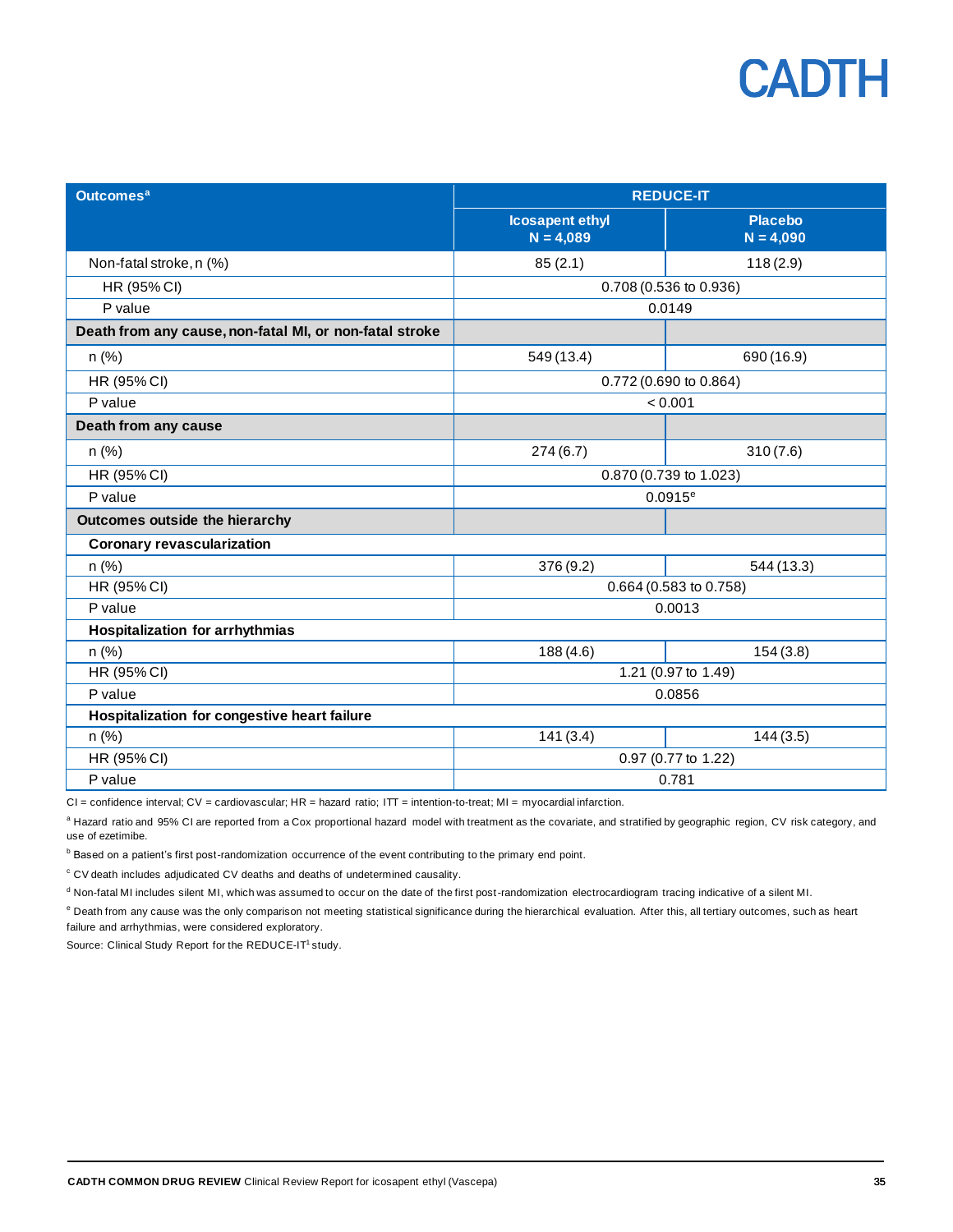### **Table 11: Efficacy Outcomes — Lipids and hsCRP (REDUCE-IT Trial), ITT Population**

|                                        | <b>Icosapent ethyl 4 g</b><br>$(N = 4,089)$  |                                           |                                   | <b>Placebo</b><br>$(N = 4,090)$     |                                       |                                             |                                                           | <b>Treatment difference between</b><br>intervention and placebo |                                                |                                           |         |
|----------------------------------------|----------------------------------------------|-------------------------------------------|-----------------------------------|-------------------------------------|---------------------------------------|---------------------------------------------|-----------------------------------------------------------|-----------------------------------------------------------------|------------------------------------------------|-------------------------------------------|---------|
|                                        | <b>Baseline</b><br>$(N = 4,086)$             | <b>Day 360</b><br>$(N = 3,689)$           | <b>Change</b><br>from<br>baseline | % change<br>from<br><b>baseline</b> | <b>Baseline</b><br>$(N = 4,089)$      | <b>Day 360</b><br>$(N = 3,633)$             | <b>Change</b><br>from<br><b>baseline</b><br>$(N = 3,883)$ | % change<br>from<br><b>baseline</b>                             | <b>Change</b><br>from<br>baseline <sup>a</sup> | % change<br>from<br>baseline <sup>a</sup> | P value |
| Median TG.<br>mg/dL,<br>( IQR)         | 216.5 (176.5<br>to $272.0$ )                 | 175.0<br>(132.0 to<br>238.0)              | $-39.0$<br>(–82.0 to<br>7.0)      | $-18.3$<br>(–36.4 to<br>3.2)        | 216.0<br>(175.5 to<br>274.0)          | 221.0<br>164.0 to<br>298.0)                 | 4.5<br>(–44.0 to<br>57.5)                                 | 2.2<br>$(-20.3)$<br>(27.5)                                      | $-44.5$<br>(-48.0 to<br>$-40.5$                | $-19.7$<br>$(-21.3)$ to<br>$-18.2$        | < 0.001 |
| <b>Median</b><br>LDL-c.<br>mg/dL (IQR) | 74.0<br>$(61.5 \text{ to } 88.0)$            | 77.0<br>$(63.0)$ to<br>94.0)              | 2.0<br>(-9.0 to<br>15.0)          | 3.1<br>(–11.6 to<br>(23.0)          | 76.0<br>$(63.0 \text{ to } 89.0)$     | 84.0<br>$(69.0)$ to<br>$100.0$ )            | 7.0<br>(-5.0 to<br>21.0)                                  | 10.2<br>(–5.9 to<br>31.3)                                       | $-5.0$<br>(-6.0 to<br>$-4.0$                   | $-6.6$<br>(–7.9 to<br>$-5.3)$             | < 0.001 |
| <b>Median</b><br>HDL-c.<br>mg/dL (IQR) | 40.0 $^{\rm b}$<br>$(34.5 \text{ to } 46.0)$ | 39.0 <sup>c</sup><br>$(33.0)$ to<br>45.0) | $-1.0$<br>$(-4.0$ to<br>(2.5)     | $-2.6$<br>(-10.3 to<br>6.0)         | 40.0 $d$<br>$(35.0 \text{ to } 46.0)$ | 42.0 <sup>e</sup><br>(36.0 to<br>(48.0)     | 1.5<br>$(-2.0)$ to<br>5.0)                                | 3.8<br>(–4.9 to<br>(13.5)                                       | $-2.5$<br>(-2.5 to<br>$-2.0$                   | $-6.3$<br>(–6.9 to<br>$-5.6$              | < 0.001 |
| <b>Median</b><br>hsCRP.<br>mg/L (IQR)  | 0.8<br>$(0.1 \text{ to } 1.5)$               | 0.6 <sup>†</sup><br>$(-0.2)$ to<br>1.4)   | $-0.1$<br>(-0.7 to<br>(0.4)       | $-21$<br>(–82.3 to<br>34.1)         | 0.8<br>$(0.1 \text{ to } 1.5)$        | 1.0 <sup>9</sup><br>$(0.3 \text{ to } 1.8)$ | 0.3<br>$(-0.2$ to<br>(0.8)                                | 0.0<br>(–65.6 to<br>65.8)                                       | $-0.4$<br>$(-0.5$ to<br>$-0.4)$                | $-22.5$<br>(–27.9 to<br>$-17.0$           | < 0.001 |

<span id="page-35-0"></span>TG = triglyceride; LDL-c = low-density lipoprotein cholesterol; HDL-c = high-density lipoprotein cholesterol; hsCRP = high-sensitivity C-reactive protein; IQR = interquartile range.

<sup>a</sup> Values in parentheses indicate the 95% CI.

 $b$  N = 4,077

 $c$  N = 3,676

 $d N = 4,090$ 

 $^{\circ}$  N = 3,619

 $f N = 3,322$ ; this outcome was evaluated at day 720.

 $9 N = 3,229$ ; this outcome was evaluated at day 720.

Source: Clinical Study Report for the REDUCE-IT<sup>1</sup> study.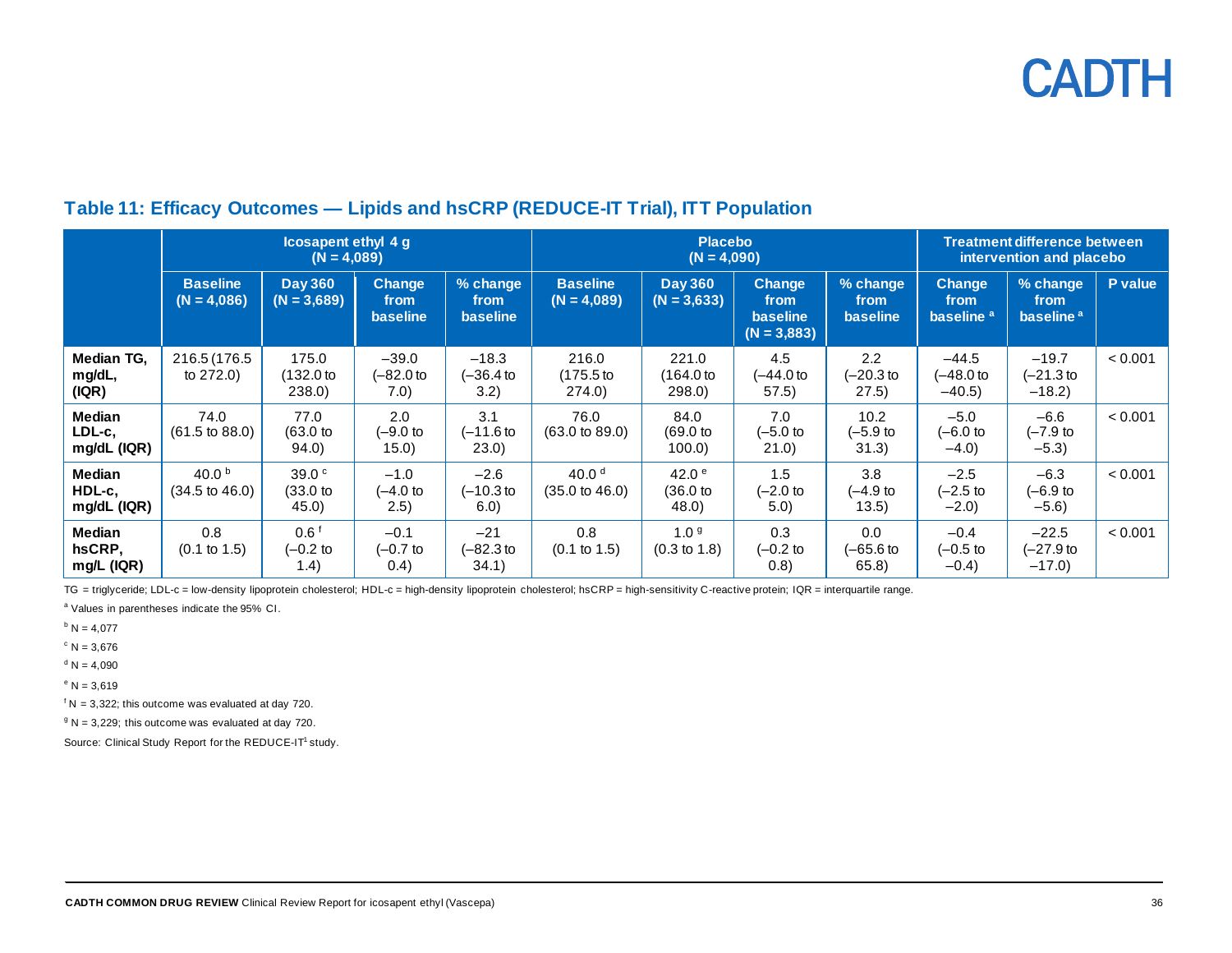### **Table 12: Efficacy Outcomes — Lipids and hsCRP (ANCHOR Trial)**

| <b>Biomarker</b>                            | <b>Icosapent ethyl 4 g</b><br>$(N = 4,089)$ |                        |                                     | <b>Placebo</b><br>$(N = 4,090)$ |                        |                                     | <b>Treatment difference</b> |                    |         |
|---------------------------------------------|---------------------------------------------|------------------------|-------------------------------------|---------------------------------|------------------------|-------------------------------------|-----------------------------|--------------------|---------|
|                                             | <b>Baseline</b><br>$(N = 226)$              | Week 12<br>$(N = 226)$ | % change<br>from<br><b>baseline</b> | <b>Baseline</b><br>$(N = 227)$  | Week 12<br>$(N = 227)$ | % change<br>from<br><b>baseline</b> | <b>Median</b><br>difference | 95% CI             | P value |
| Median TG,<br>mg/dL, (IQR)                  | 264.8 (93.0)                                | 220.8 (92.0)           | $-17.5(31.0)$                       | 259.0 (81.0)                    | 269.5 (149.5)          | 5.9<br>(44.9)                       | $-21.5$                     | $-26.7$ to $-16.2$ | < 0.001 |
| Median LDL-c.<br>mg/dL (IQR)                | 82.0 (25.0)                                 | 83.0 (31.0)            | 1.5<br>(26.6)                       | 84.0 (27.0)                     | 88.5 (31.0)            | 8.8<br>(31.0)                       | $-6.2$                      | $-10.5$ to $-1.7$  | 0.0067  |
| Median HDL-c.<br>mg/dL (IQR)                | 37.0 (12.0)                                 | 37.0 (13.0)            | $-1.0(18.2)$                        | 39.0 (12.0)                     | 40.0 (14.0)            | 4.8<br>(22.0)                       | $-4.5$                      | $-7.4$ to $-1.8$   | 0.0013  |
| Median<br>hsCRP, mg/L<br>(IQR) <sup>a</sup> | 2.2<br>(2.7)                                | 2.0<br>(3.0)           | $-0.1$<br>(1.4)                     | 2.2<br>(4.0)                    | 2.6<br>(4.7)           | 0.3<br>(1.8)                        | $-0.5$                      | $-0.8$ to $-0.2$   | < 0.001 |

<span id="page-36-0"></span>CI = confidence interval; TG = triglyceride; LDL-c = low-density lipoprotein cholesterol; HDL-c = high-density lipoprotein cholesterol; hsCRP = high-sensitivity C-reactive protein; IQR = interquartile range.

a Change from baseline measured in mg/dL, in 217 patients in the intervention group and 219 in the placebo group.

Source: Clinical Study Report for the ANCHOR<sup>2</sup> study.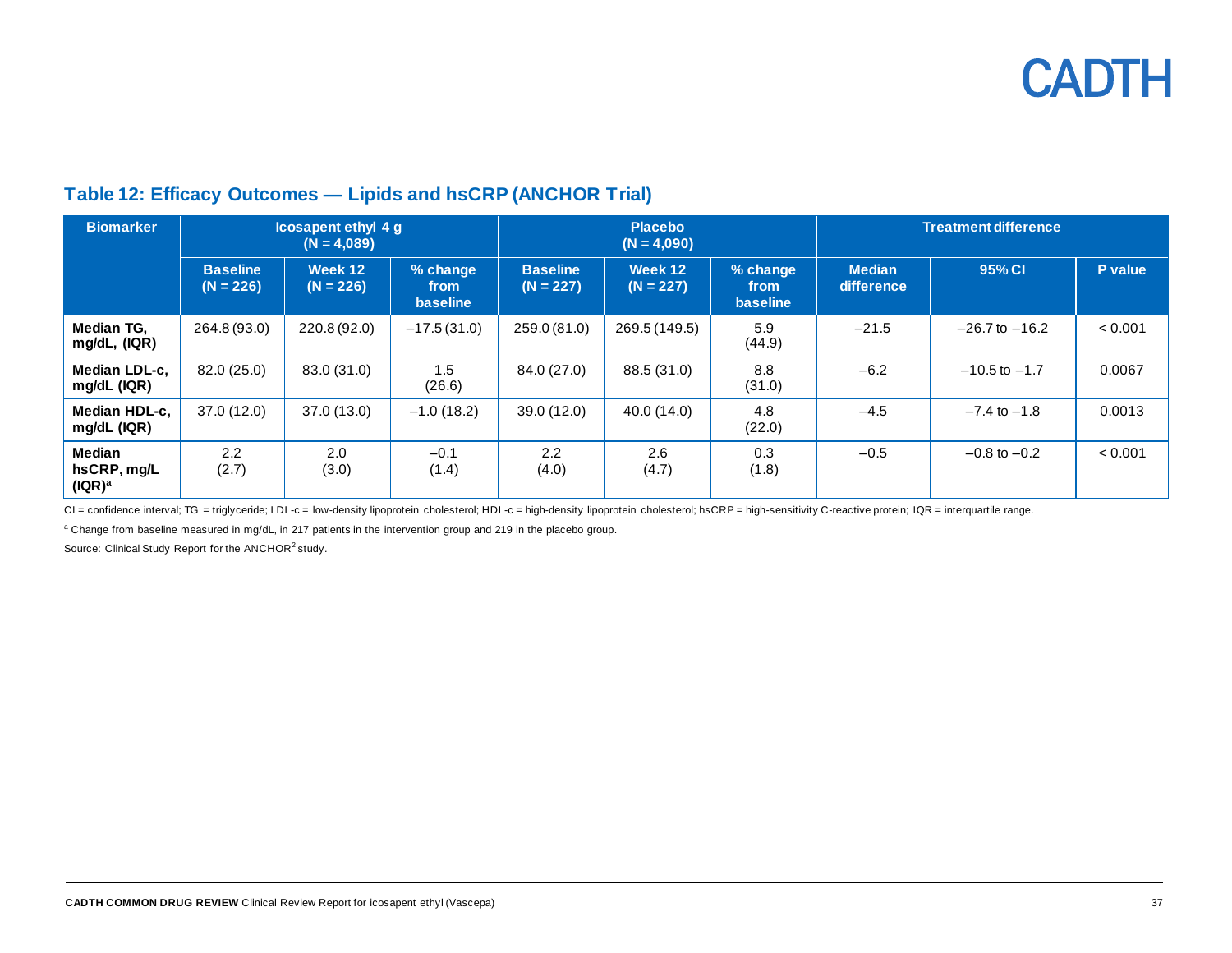

#### <span id="page-37-0"></span>**Figure 2: Kaplan–Meier Curve of Time to Primary Composite End Point From Date of Randomization (REDUCE-IT Trial) 1**



#### PRIMARY(COMPOSITE) ENDPOINT

CI = confidence interval.

Source: Clinical Study Report for  $\mathsf{REDUCE}\text{-}\mathsf{IT}^1$ .

#### Harms

#### *Adverse Events*

The percentage of patients experiencing AEs was similar in the icosapent ethyl and placebo groups in REDUCE-IT (82% and 81%, respectively) and in ANCHOR (45% and 48%, respectively).The most common adverse events reported in both studies (with prevalence above 3%) were also similar between groups. Among these, the most commonly reported were diarrhea, nausea, back pain, nasopharyngitis, and arthralgia [\(Table 13](#page-38-0) an[d Table 14\)](#page-39-0).

#### *Serious Adverse Events*

The REDUCE-IT study reported that 31% of patients in each group had a serious adverse event. In the ANCHOR trial, 3% of patients in the icosapent ethyl group and 2.1% in the placebo group had a serious adverse event. Individual types of serious adverse events occurred at a frequency of less than 3% in REDUCE-IT.

#### *Withdrawals Due to Adverse Events*

There was no difference between the icosapent ethyl and placebo groups (8% in each group) in the number of patients who withdrew due to adverse events in the REDUCE-IT study. Fewer patients in the ANCHOR study withdrew due to adverse events (2.1% with icosapent ethyl and 3.0% with placebo).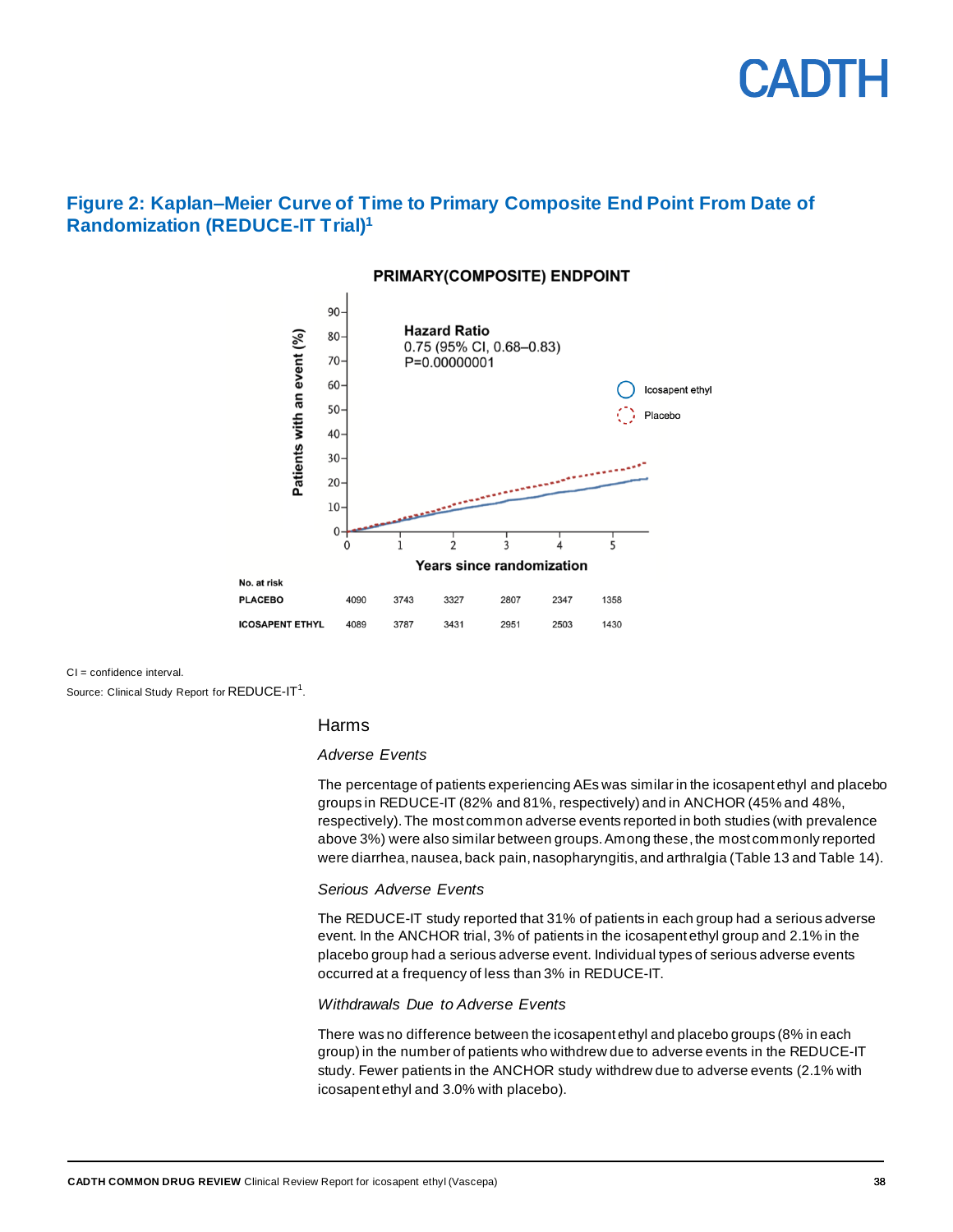#### *Notable Harms*

Potential adverse events of particular interest were identified for the review based on feedback from clinical experts, the draft product monograph for icosapent ethyl, and notable harms pre-specified in the protocol. These notable harms included bleeding leading to transfusion or hospitalization (including visits to the emergency department), edema, atrial fibrillation, constipation, gout, musculoskeletal pain, arthralgia, and diarrhea [\(Table 13](#page-38-0) and [Table 14\)](#page-39-0).

In the REDUCE-IT study, a larger percentage of patients treated with icosapent ethyl had atrial fibrillation than in the placebo arm (5.3% versus 3.9%, respectively).Only one patient with atrial fibrillation was reported in the ANCHOR study, in a person randomized to placebo. Peripheral edema was also observed more frequently in the icosapent ethyl group than in the placebo group in REDUCE-IT (6.5% versus 5.0%, respectively) and in the ANCHOR study (1.3% versus 0.9%, respectively).Rates of serious adverse bleeding events were 2.7% in the icosapent ethyl group and 2.1% in the placebo group in REDUCE-IT; there were no fatal bleeding events in either group. There were no differences in the rates of adjudicated hemorrhagic stroke between the icosapent ethyl group and the placebo group.

A higher frequency of constipation was reported for icosapent ethyl versus placebo (5.4% versus 3.6%, respectively) in REDUCE-IT. Diarrhea was the most commonly occurring AE in both trials but occurred more frequently in the placebo arm than in the icosapent ethyl group. Musculoskeletal pain (back pain and arthralgia) occurred more frequently with icosapent ethyl than placebo in the trials. Finally, gout was observed in more patients treated with icosapent ethyl than placebo in REDUCE-IT; however, in ANCHOR, two patients in the placebo group had gout, whereas no patients treated with icosapent ethyl had gout.

|                                                               | <b>Icosapent ethyl</b><br>$N = 4,089$ | <b>Placebo</b><br>$N = 4,090$ |
|---------------------------------------------------------------|---------------------------------------|-------------------------------|
| Patients with at least one TEAE, <sup>a</sup> n (%)           | 3,343(81.8)                           | 3,326(81.3)                   |
| Serious AE                                                    | 1,252 (30.6)                          | 1,254 (30.7)                  |
| TEAE leading to withdrawal of study drug b                    | 321(7.9)                              | 335(8.2)                      |
| Serious TEAE leading to withdrawal of study drug <sup>b</sup> | 88 (2.2)                              | 88 (2.2)                      |
| Serious TEAE leading to death                                 | 94(2.3)                               | 102(2.5)                      |
| Most common AEs with $> 3\%$ prevalence, n (%)                |                                       |                               |
| Diarrhea <sup>c</sup>                                         | 367(9.0)                              | 453 (11.1)                    |
| Back pain                                                     | 335(8.2)                              | 309(7.6)                      |
| Hypertension                                                  | 320(7.8)                              | 344(8.4)                      |
| Nasopharyngitis                                               | 314(7.7)                              | 300(7.3)                      |
| Arthralgia                                                    | 313(7.7)                              | 310(7.6)                      |
| Upper respiratory tract infection                             | 312(7.6)                              | 320(7.8)                      |
| <b>Bronchitis</b>                                             | 306(7.5)                              | 300(7.3)                      |
| Chest pain                                                    | 273(6.7)                              | 290(7.1)                      |
| Peripheral edema <sup>c</sup>                                 | 267(6.5)                              | 203(5.0)                      |
| Pneumonia                                                     | 263(6.4)                              | 277(6.8)                      |

#### <span id="page-38-0"></span>**Table 13: Summary of Harms — REDUCE-IT Study**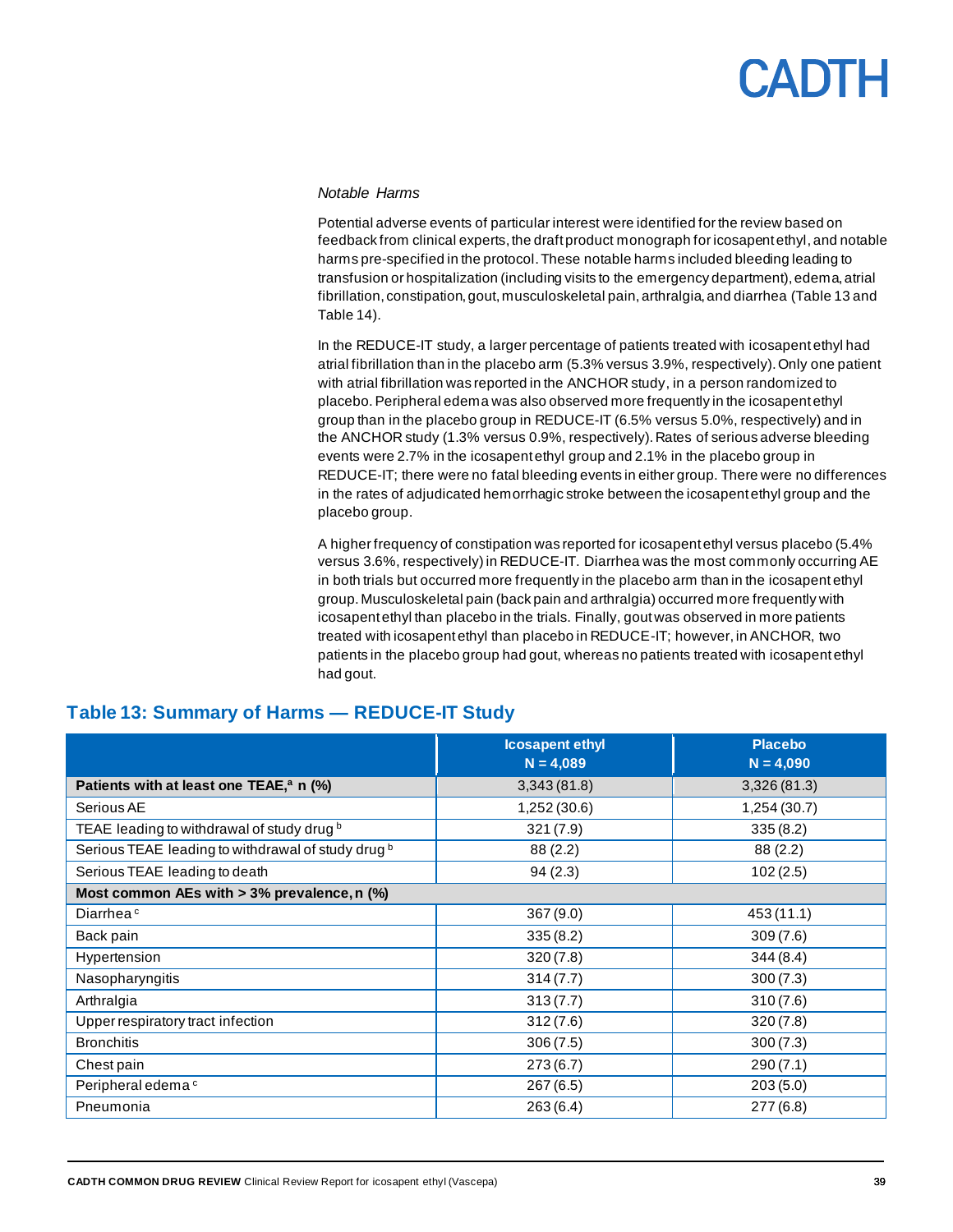|                                                     | <b>Icosapent ethyl</b><br>$N = 4,089$ | <b>Placebo</b><br>$N = 4,090$ |
|-----------------------------------------------------|---------------------------------------|-------------------------------|
| Influenza                                           | 263(6.4)                              | 271(6.6)                      |
| Dyspnea                                             | 254(6.2)                              | 240(5.9)                      |
| Urinary tract infection                             | 253(6.2)                              | 261(6.4)                      |
| Cough                                               | 241(5.9)                              | 241(5.9)                      |
| Osteoarthritis                                      | 241(5.9)                              | 218(5.3)                      |
| <b>Dizziness</b>                                    | 235(5.7)                              | 246(6.0)                      |
| Pain in extremity                                   | 235(5.7)                              | 241(5.9)                      |
| Cataract                                            | 233(5.7)                              | 208(5.1)                      |
| Fatigue                                             | 228(5.6)                              | 196 (4.8)                     |
| Constipation <sup>c</sup>                           | 221(5.4)                              | 149(3.6)                      |
| Atrial fibrillation <sup>c</sup>                    | 215(5.3)                              | 159(3.9)                      |
| Requiring hospitalization > 24 h                    | 127(3.1)                              | 84(2.1)                       |
| Angina pectoris                                     | 200(4.9)                              | 205(5.0)                      |
| Anemia                                              | 191 (4.7)                             | 236(5.8)                      |
| Goutc                                               | 171(4.2)                              | 127(3.1)                      |
| Bleeding related disorders <sup>c</sup>             | 111(2.7)                              | 85(2.1)                       |
| GI bleeding                                         | 62(1.5)                               | 47(1.1)                       |
| CNS bleeding                                        | 14(0.3)                               | 10(0.2)                       |
| Most common serious AEs with > 2% prevalence, n (%) |                                       |                               |
| Pneumonia                                           | 105(2.6)                              | 118(2.9)                      |

AE = adverse event; CNS = central nervous system; GI = gastrointestinal; TEAE = treatment-emergent adverse event.

Note: A treatment-emergent adverse event (TEAE) is defined as an event that first occurs or worsens in severity on or after the date of dispens ing study drug and within 30 days after the completion or withdrawal from study. Percentages are based on the num ber of subjects randomized to each treatment group in the safety population (N). Events that were positively adjudicated as clinical end points are not included.

a Drug-related TEAEs include those characterized as related, probably related, or possibly related.

<sup>b</sup> Withdrawal of study drug excludes subjects who were off drug in study for 30 days or more, then restarted study drug.

 $c$  Notable harms as detailed in this review protocol [\(Table 4\)](#page-20-0).

Source: Clinical Study Report for the REDUCE-IT<sup>1</sup> study.

#### <span id="page-39-0"></span>**Table 14: Summary of Harms — ANCHOR Study**

| Category, n (%)                                                             | <b>Icosapent ethyl</b><br>$N = 233$ | <b>Placebo</b><br>$N = 233$ |  |  |
|-----------------------------------------------------------------------------|-------------------------------------|-----------------------------|--|--|
| Patients with at least 1 TEAE                                               | 106(45.5)                           | 112(48.1)                   |  |  |
| <b>Patients with SAEs</b>                                                   | 7(3.0)                              | 5(2.1)                      |  |  |
| Deaths                                                                      | 0(0.0)                              | 1(0.4)                      |  |  |
| Patients with an adverse event leading to<br>discontinuation from the study | 5(2.1)                              | 7(3.0)                      |  |  |
| Patients with an SAE leading to discontinuation                             | 1(0.4)                              | 2(0.9)                      |  |  |
| Most common AEs with $>$ 3% prevalence, n (%)                               |                                     |                             |  |  |
| Diarrhea <sup>a</sup>                                                       | 8(3.4)                              | 10(4.3)                     |  |  |
| Nausea                                                                      | 5(2.1)                              | 7(3.0)                      |  |  |
| Nasopharyngitis                                                             | 1(0.4)                              | 7(3.0)                      |  |  |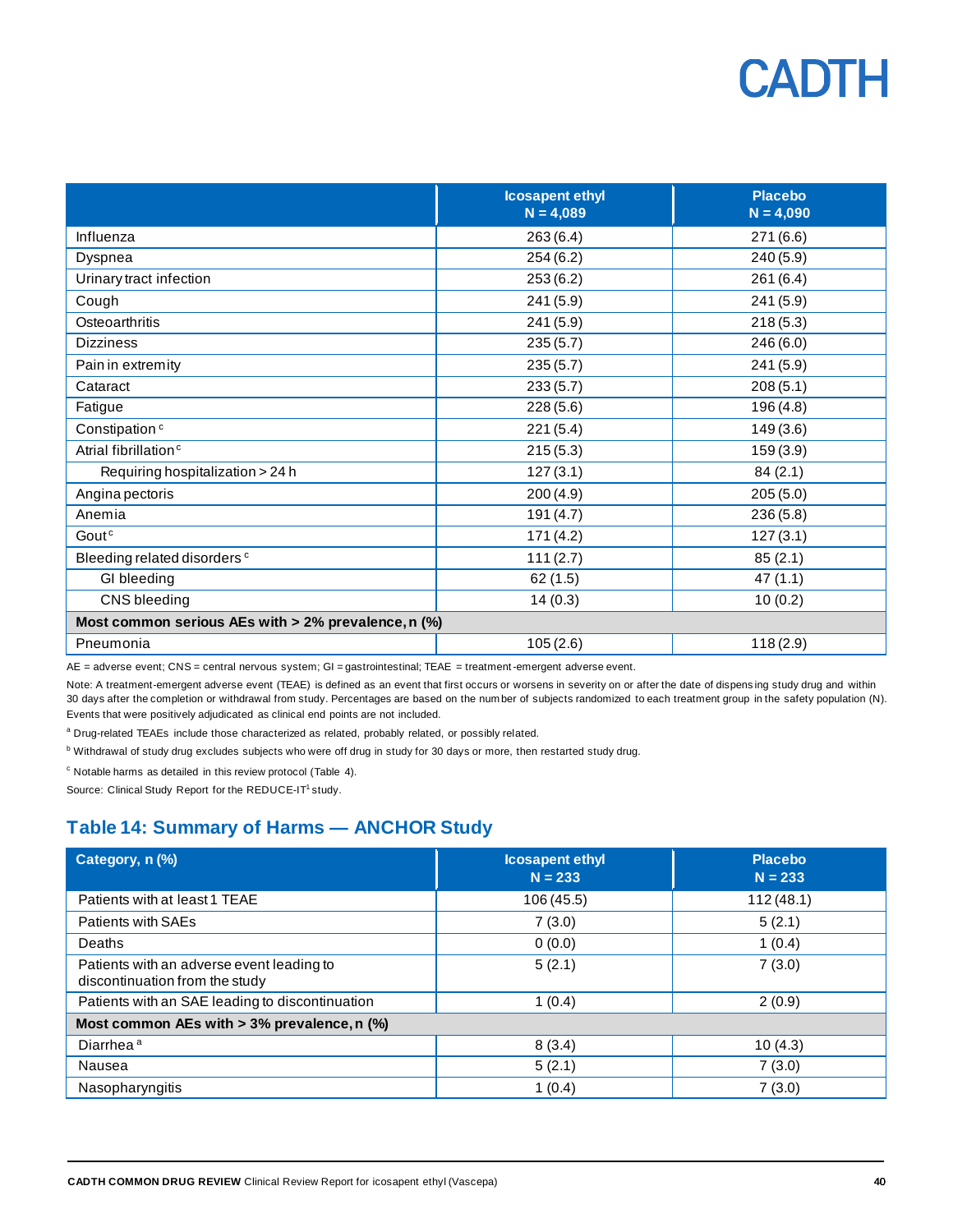| Category, n (%)                   | <b>Icosapent ethyl</b><br>$N = 233$ | <b>Placebo</b><br>$N = 233$ |
|-----------------------------------|-------------------------------------|-----------------------------|
| Arthralgia                        | 4(1.7)                              | 1(0.4)                      |
| GI bleeding <sup>a</sup>          | 1(0.4)                              | 1(0.4)                      |
| CNS bleeding <sup>a</sup>         | 1(0.4)                              | 0(0)                        |
| Atrial fibrillation <sup>a</sup>  | 0(0)                                | 1(0.4)                      |
| Peripheral edema <sup>a</sup>     | 3(1.3)                              | 1(0.4)                      |
| Musculoskeletal pain <sup>a</sup> | 3(1.3)                              | 2(0.9)                      |
| Constipation <sup>a</sup>         | 2(0.9)                              | 4(1.7)                      |
| Gout <sup>a</sup>                 | 0(0)                                | 2(0.9)                      |

AE = adverse event; CNS = central nervous system; GI = gastrointestinal; SAE = serious adverse event; TEAE = treatment -emergent adverse event.

Note: A TEAE was defined as an adverse event that started after the first dose of double-blind study drug or occurred before the first dose and worsened in severity during the double-blind treatment period.  $% = n/N$ , where n is the number of patients with at least 1 TEAE for the specified category and N is the number of patients for the treatment group. For maximum severity summary, only the worst severity for each patient was used. Each patient was counted only once.

<sup>a</sup> Notable harm as stated in this review protocol [\(Table 4\)](#page-20-0).

Source: Clinical Study Report for the ANCHOR<sup>2</sup> study.

#### Critical Appraisal

#### *Internal Validity*

Both studies had a proper randomization process. The generation of the randomization sequence was adequate, and the concealment of the allocation sequence was concealed until participants were enrolled and assigned to the interventions. Furthermore, no differences were noted in baseline characteristics, suggesting that the randomization process was successful.

The blinding of participants, clinicians, and researchers was achieved through identical placebo capsules, which avoided important and unbalanced deviations from the intended interventions. There is no clear evidence that participants were aware of their assigned intervention during the trial. Additionally, patients who discontinued or deviated from the interventions were properly analyzed in both ITT and per-protocol principles. Certain scenarios related to censoring in the primary time-to-event analysis were modelled appropriately in REDUCE-IT.

Overall, follow-up was relatively complete for the primary end point, with more than 95% of patients accounted for in the ITT analysis. Missing data were handled by evaluating both ITT and per-protocol analyses. Differences in missing data between study groups were unlikely to affect the final results.

The ANCHOR trial was short-term, and long-term effects could not be evaluated. However, outcomes were objectively obtained, and the processes to accomplish outcome measurements were well described. In the REDUCE-IT trial, the components of the composite outcome were objectively assessed in a blinded fashion by an appropriate adjudication committee to minimize bias. These measurements were similar among intervention and placebo groups.

There is a low risk of bias due to selection of the reported results. A protocol is well described for both studies, and the results analyzed are in accordance with the prespecified analysis plan, even after considering the amendment in the protocol of the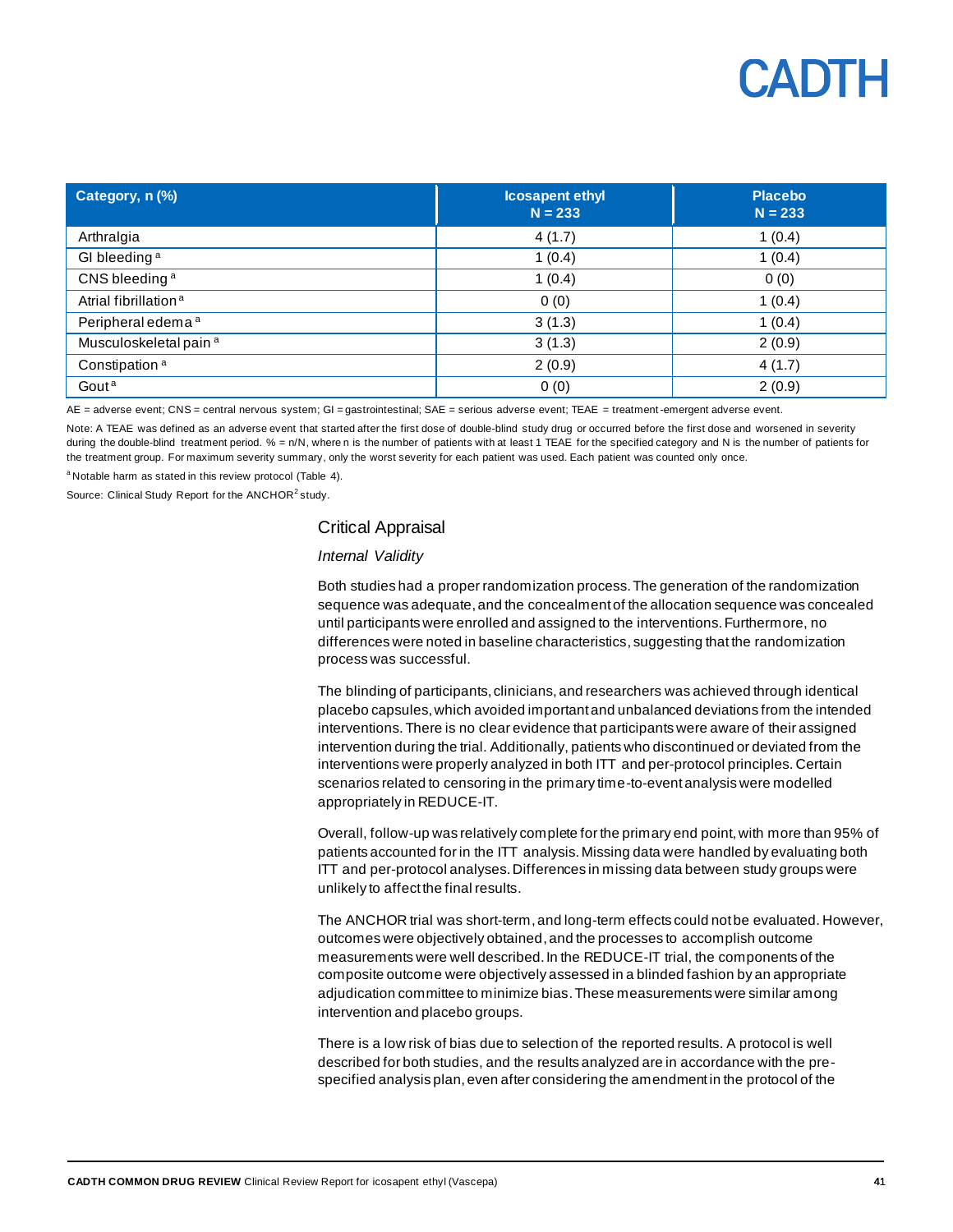REDUCE-IT study to designate a key secondary composite outcome. This amendment was performed before the study's conclusion and data evaluation.

Subgroup analyses were set a priori and properly conducted. However, all were underpowered to detect a significant effect from modifiers. Multiplicity was assessed by using a hierarchical model; however, it was not accounted for in the subgroup analysis.

The placebo used in the REDUCE-IT study was composed of mineral oil to mimic the active intervention. An increase in LDL-c levels at year one was observed in the placebo group when compared to the icosapent ethyl–treated arm (an increase of 10.2% and 3.1% in the placebo and intervention groups,respectively[;Table](#page-35-0) 11). Also, an increase in hsCRP at year two was reported (32.9% versus –13.9% in the placebo versus intervention groups, respectively) suggesting a possible biological effect of the mineral oil contained in the placebo, potentially inhibiting the gastrointestinal absorption of statins.These increases were not substantial,and a post hoc analysis by the sponsor suggests a similarly lower risk of events with icosapent ethyl and placebo,regardless of whether there was an increase in LDL-c in the placebo arm. However, the clinical experts consulted by CADTH indicated that this was notable.

#### *External Validity*

Patients included in the ANCHOR study were only from the US, while those from the REDUCE-IT trial were distributed worldwide. Results from the primary outcome by region subgroup analysis (categorized as a group of western countries, Eastern European countries, and Asia–Pacific) in REDUCE-IT suggested potential differences in the magnitude of treatment effects by region (HR 0.491 for Asia–Pacific region, 0.740 for western countries, and 0.842 for Eastern European countries); however, the numbers of patients in the Eastern European and Asia–Pacific subgroups were relatively small, with imprecise estimates (very wide confidence intervals), and the test for interaction was not statistically significant ( $P = 0.3046$ ). The clinical experts consulted by CADTH indicated that, despite some potential differences, the populations are likely similar to the target population in Canada in which icosapent ethyl would be used.

As in many clinical trials, the patients included could be considered highly selected, as the studies excluded a large number of patients (screening failures) who could be encountered in real clinical practice, such as those with TG below 2.3 mmol/L (200 mg/dL) or above 5.6 mmol/L (500 mg/dL), with congestive heart failure, active liver disease, or a planned coronary surgery or intervention. The mean (SD) ages in both studies were approximately 61 (9.8) and 63 (8.4) years; the clinical experts noted that the studies provide limited evidence on patients younger than 50 years and older than 70 years, which are patients seen in clinical settings.

The distribution of the baseline statin intensity may not reflect clinical practice. The clinical experts consulted by CADTH indicated that the distribution of patients receiving moderateand high-intensity statin therapy is reversed from what clinical practice guidelines would recommend in this population of patients. The goal should be to first ensure optimal treatment with a statin before adding another therapy: the highest tolerated intensity of statin therapy is used to bring the lipid profile to the target range. The experts acknowledged that the distribution in the studies may reflect what is observed in registry data, because there is suboptimal adherence to practice guidelines in clinical practice settings. The distribution of baseline statin intensity was balanced between treatment groups in both studies and was unlikely to influence the results; furthermore, regardless of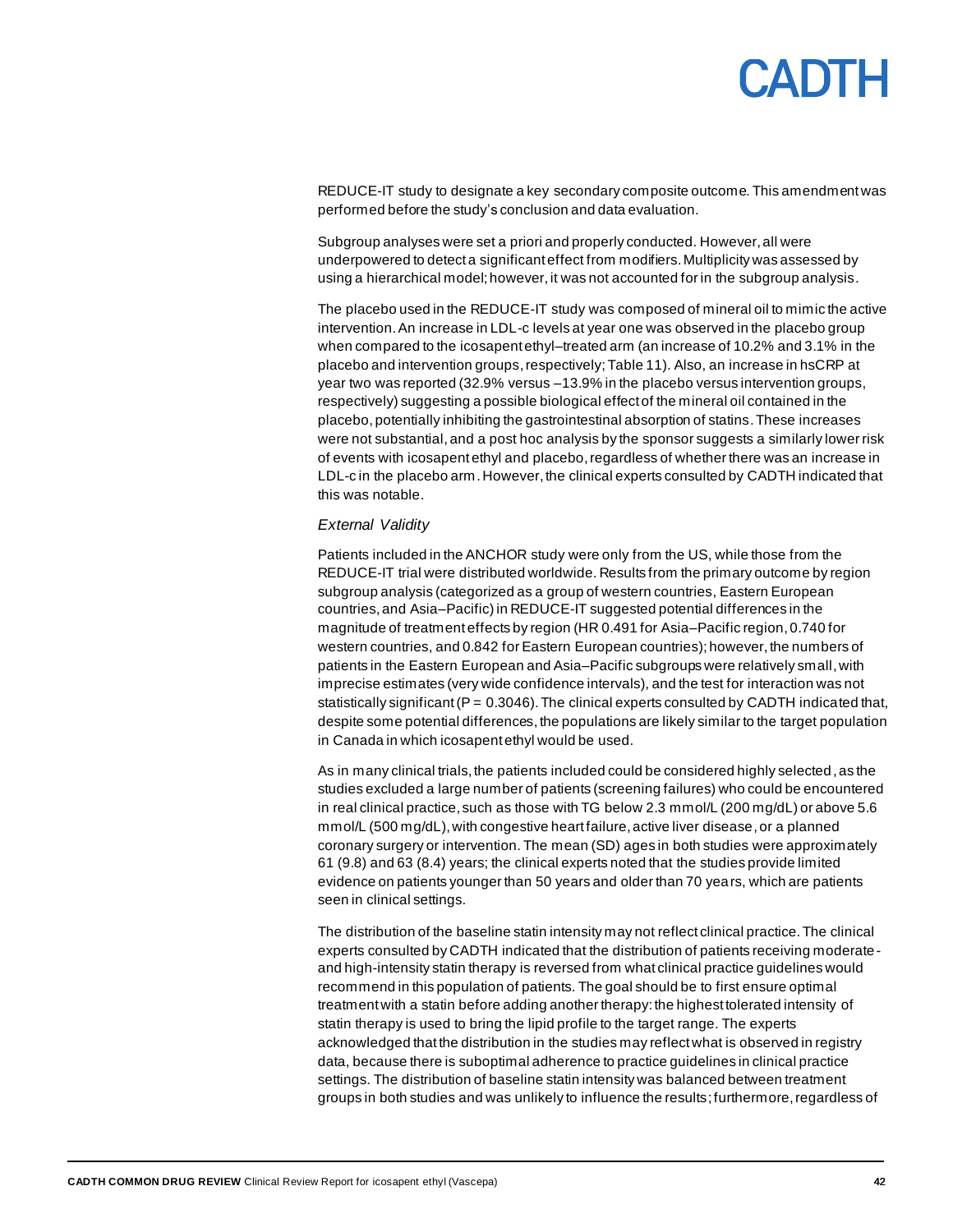statin intensity distribution, the median baseline LDL-c level was within target levels at approximately 1.94 mmol/L (75 mg/dL) across the studied population.

#### <span id="page-42-0"></span>**Other Relevant Studies**

At the time of writing this report, no other relevant studies have been published from the REDUCE-IT study. Regarding the ANCHOR study, one report pertinent to this review is described below.

Ballantyne et al.<sup>28</sup> is an exploratory analysis pre-specified from the ANCHOR study. It assesses patients in the same group with TG levels between 2.3 and 5.6 mmol/L (200 and 500 mg/dL) despite statin treatment. However, the aim of the study was to assess the effects of icosapent ethyl on lipoprotein particle concentration and size as the main outcome, and the correlations of atherogenic particles with apolipoprotein B. Nuclear magnetic resonance spectroscopy was used to measure lipoprotein particle concentration and size. It was reported that, compared with placebo, icosapent ethyl 4 g per day significantly reduced VLDL-c (7.7%,  $P = 0.0001$ ) and HDL-c (1.2%,  $P = 0.0014$ ) particle sizes, with a modest but significant increase in LDL-c particle size (0.5%, P 0.0031). This is a descriptive study with indirect outcomes that are not directly applicable to clinical practice.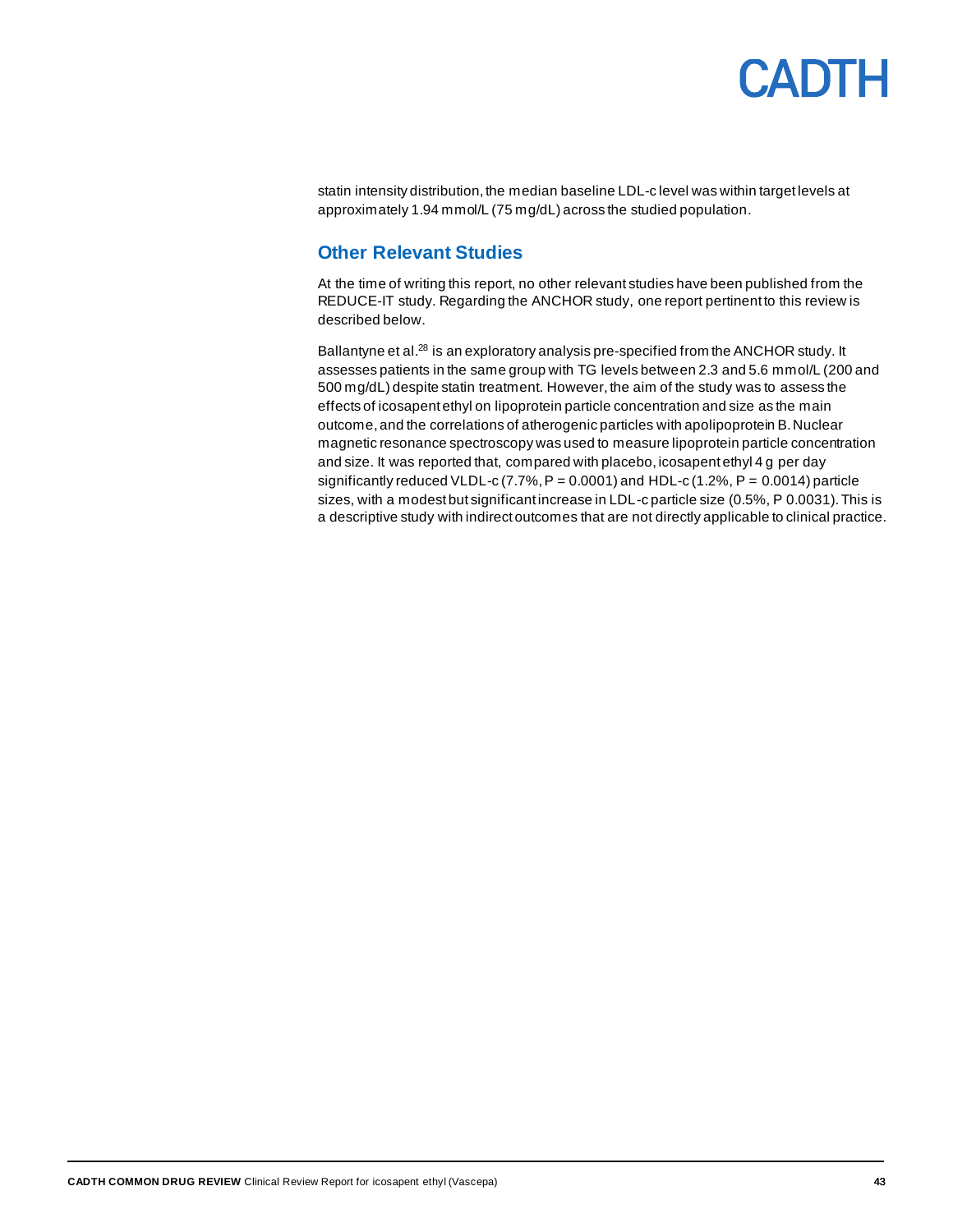### <span id="page-43-0"></span>**Discussion**

#### <span id="page-43-1"></span>**Summary of Available Evidence**

Two randomized, double-blind, placebo-controlled studies met the inclusion criteria for this review comparing the recommended dose of icosapent ethyl (4 g daily) to placebo in patients with persistent elevated blood levels of TG despite treatment with statins and either established CVD or considered at high risk for CVD. The ANCHOR study was a 12-week trial including 702 participants in the US, and the REDUCE-IT study was multinational and included 8,179 patients who were followed for a median of 4.9 years. The ANCHOR study evaluated changes from baseline in blood levels of TG, as well as LDL-c, HDL-c, and hsCRP. The REDUCE-IT study, on the other hand, focused on clinically important outcomes,of which the main was a composite of CV death, non-fatal MI, non-fatal stroke, coronary revascularization, and hospitalization due to unstable angina.

#### <span id="page-43-2"></span>**Interpretation of Results**

#### **Efficacy**

Based on the REDUCE-IT study, icosapent ethyl resulted in a reduction in the composite outcome of CV death, non-fatal MI, non-fatal stroke, coronary revascularization, and hospitalization for unstable angina. Overall, 22% of patients in the placebo group and 17.2% of those taking icosapent ethyl (absolute difference of 4.8%) experienced at least one component of the composite outcome. Icosapent ethyl was associated with a 24.8% relative risk reduction, which the clinical experts consulted by CADTH indicated is clinically meaningful. The clinical experts noted, however, that the magnitude of benefit with icosapent ethyl may vary in clinical practice settings outside of the controlled trial with greater variation in treatment adherence and statin dosage, and a more heterogeneous population than that in the trials, as examples. Results for the individual components of the composite primary outcome did not clearly suggest that one component dominated in driving the treatment effect of icosapent ethyl.

Subgroup analyses in REDUCE-IT suggested a potential difference in risk reduction for the composite primary outcome with icosapent ethyl in patients with established CVD (HR versus placebo 0.726; 95% CI, 0.650 to 0.810) and those at high risk for CVD (HR versus placebo 0.876; 95% CI, 0.700 to 1.095). The test for interaction was statistically significant at the pre-specified alpha level. The imbalance in the percentage of patients categorized as having established CVD (70%) versus those at risk (30%) may,in part, explain this result.

Although icosapent ethyl reduced CV mortality events (4.3% event rate in the icosapent ethyl group versus 5.2% in the placebo group), non-fatal CV events, and coronary revascularization, the study revealed no significant difference in all-cause mortality,or hospitalizations due to arrhythmia or congestive heart failure.The lack of a statistically significant effect on all-cause mortality is not surprising, at least in part because of the sample size and the duration of REDUCE-IT, both of which were likely insufficient to evaluate this outcome.

In both studies, blood levels of TG, LDL-c, HDL-c, and hsCRP changed from baseline in the intervention group, and this change was larger in the icosapent ethyl group than in the placebo group. The complete mechanism of action of icosapent ethyl in the studied populations remains unclear, but it appears,in part, to positively impact blood lipid profiles.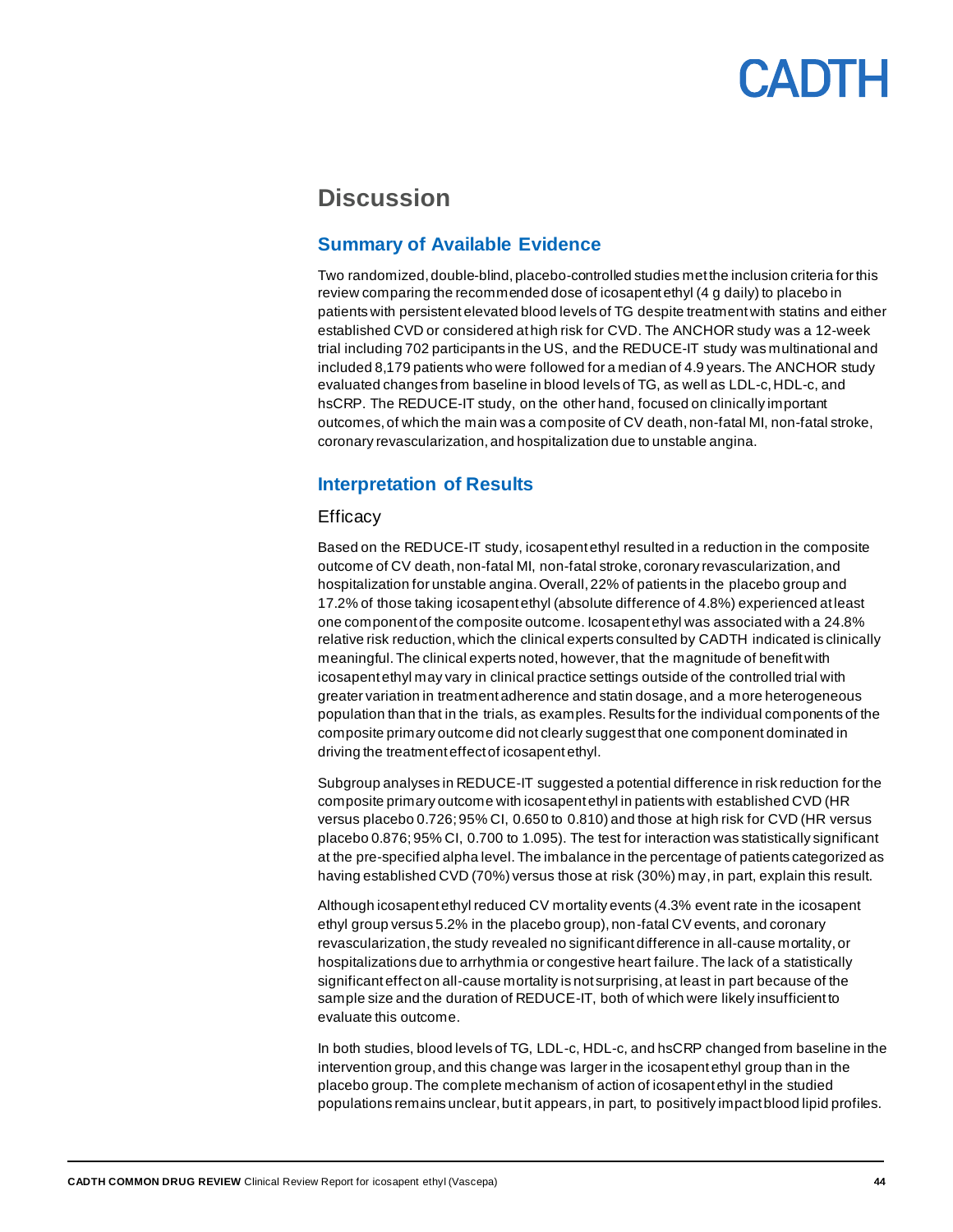# **ANTH**

The clinical significance of this treatment effect still needs to be evaluated to understand its relationship to clinically important outcomes.

It is difficult to determine the clinical value added of icosapent ethyl, given that the primary efficacy data comes from a single — albeit relatively large — randomized controlled trial versus placebo. No studies were available comparing icosapent ethyl with relevant comparators considered for this review: fibrates, ezetimibe, niacin, and omega-3 fatty acid preparations. Studies with these other drugs that also lower TG levels have not demonstrated a benefit as add-on treatment in the patient population with residual risk and in other groups of patients.<sup>17,30-32</sup> The low dose or the low ratio of EPA to DHA in some of the omega-3 fatty acids studied may be the reason previous studies showed no effect. Yet, the absence of head-to-head or indirect comparisons between icosapent ethyl and comparators of interest for this review means the comparative effects are unknown.

Furthermore, the results for efficacy may not be applicable to patients with characteristics outside the inclusion criteria of the REDUCE-IT trial. Indeed, the clinical experts consulted by CADTH noted that use of icosapent ethyl will be targeted to the studied population as add-on to optimized statin treatment. The real-world benefit of icosapent ethyl may be less than observed in the seemingly selected population of REDUCE-IT (which is a common trait of randomized controlled trials of drugs for CV conditions). It is important to note the concern generated by the increased levels of TG and hsCRP observed in the placebo arm of the REDUCE-IT trial. Although the effect of this increase on the results of REDUCE-IT is still uncertain, as no effects of this difference were observed in post hoc analyses, it is worth considering when the drug is used in clinical settings and when adherence to treatment may not be complete.

No input from patient groups was received for this review. However, based on input provided for previous CADTH CDR reviews on drugs for the prevention or treatment of CVD, it is likely that outcomes of interest to patients (with exception of health-related quality of life) were evaluated in REDUCE-IT. Past patient-group input, as well as input from the clinical experts consultations, suggests that the efficacy results of REDUCE-IT would fill some of the unmet needs for an effective therapy in patients with residual CV risk despite statin therapy.

#### Harms

The rates of adverse events were low and generally similar between the trial groups.Some differences, however, are important to mention.

Atrial fibrillation, constipation, peripheral edema, and serious adverse bleeding were more frequent in the icosapent ethyl group than in the placebo group. The higher frequencies of bleeding and of hospitalization for atrial fibrillation or flutter in the icosapent ethyl group versus placebo were considered important by the clinical experts participating in this review.This was considered a safety signal that should be monitored in clinical practice. The incidence of bleeding was greater in patients receiving concomitant antithrombotic medications, such as Aspirin, clopidogrel, or warfarin. However, even with these increased risks of bleeding and atrial fibrillation, the undesirable events are likely outweighed by the reduction of CV risk in high-risk patients with elevated serum TG levels despite treatment with a statin.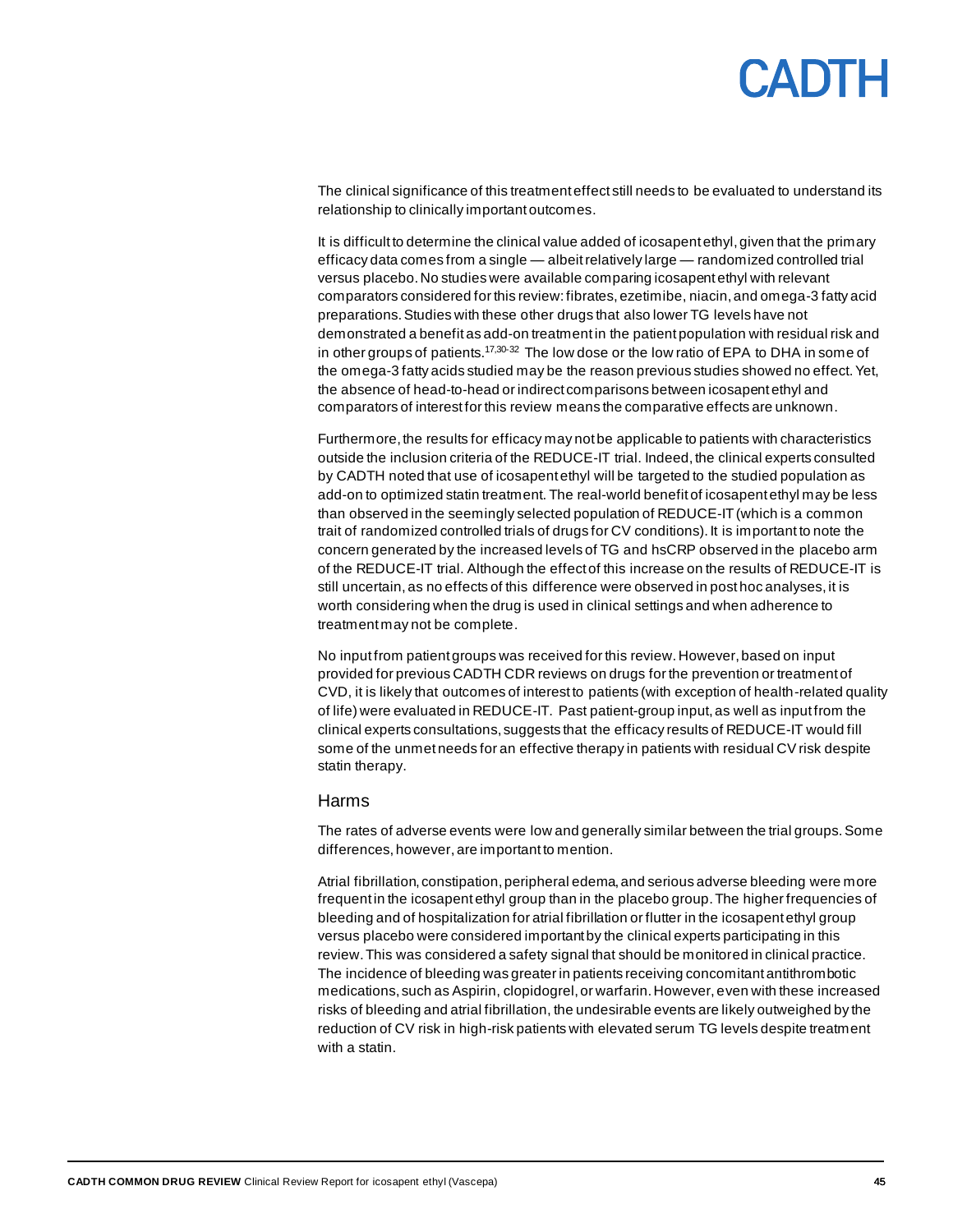### <span id="page-45-0"></span>**Conclusions**

Icosapent ethyl reduced the occurrence of events included in the composite outcome of CV death, non-fatal MI, non-fatal stroke, coronary revascularization, and hospitalization for unstable angina in patients treated with statins and with residual CV risk (i.e., those with increased TG levels despite treatment and with established CVD or at high risk of CV events). The key secondary end points — a composite of CV death, MI, or stroke — were also fewer in those treated with icosapent ethyl than in the placebo group. Icosapent ethyl also had a beneficial effect when the components of the composite outcome CV mortality, non-fatal CV events, and coronary revascularization were evaluated individually,although there was no difference in all-cause mortality or hospitalizations due to heart failure and arrhythmia.The effects of icosapent ethyl, however, might include an increase in the number of adverse events such as serious bleeding, peripheral edema, and hospitalization due to atrial fibrillation. The results may not be generalizable; they may be restricted to the specific population enrolled in the REDUCE-IT study.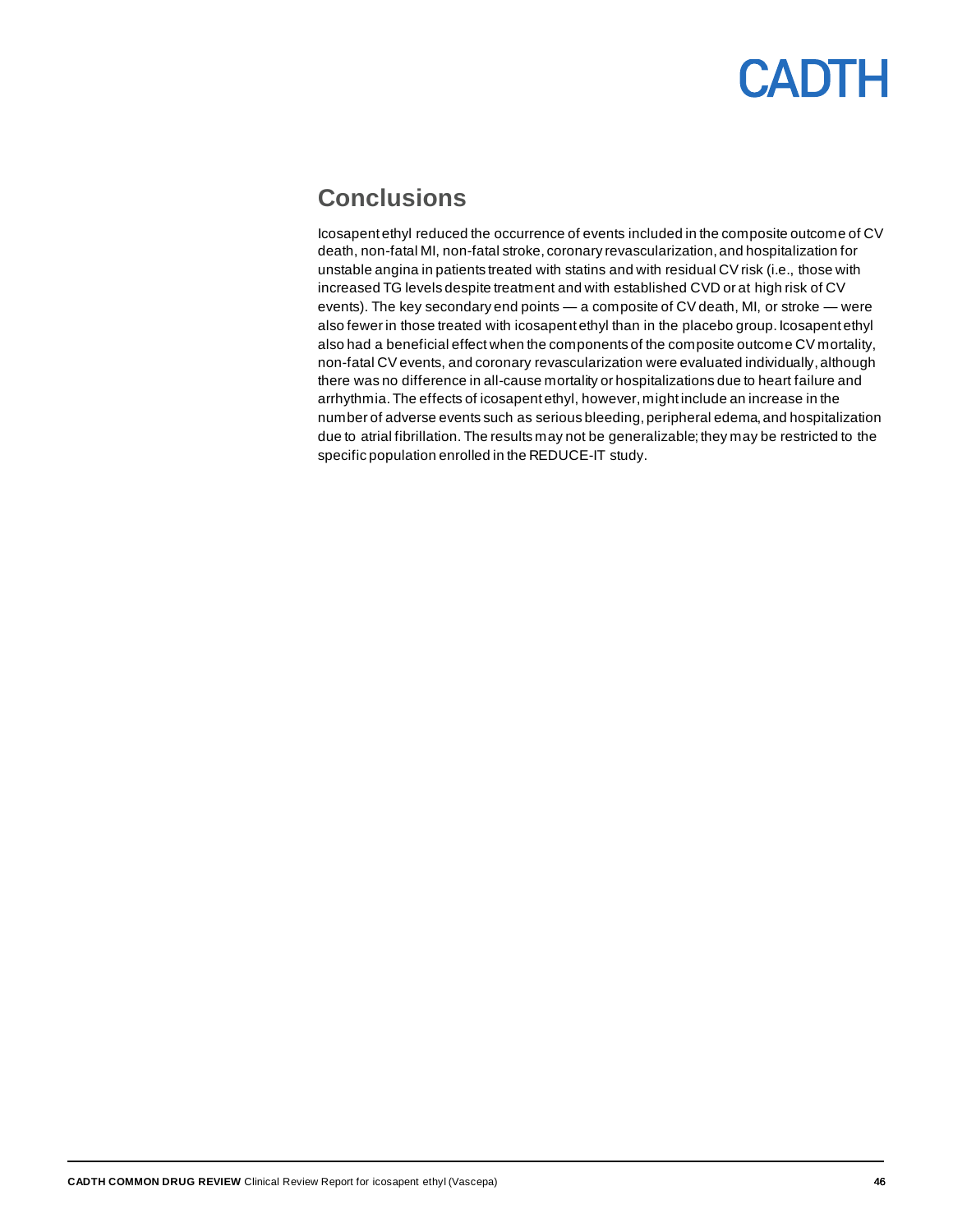### <span id="page-46-0"></span>**Appendix 1: Literature Search Strategy**

### **Clinical Literature Search**

| <b>OVERVIEW</b> |                                                                                                                                                                                                                                      |
|-----------------|--------------------------------------------------------------------------------------------------------------------------------------------------------------------------------------------------------------------------------------|
| Interface:      | Ovid                                                                                                                                                                                                                                 |
| Databases:      | MEDLINE All (1946–present)<br>Embase (1974–present)<br>Cochrane Central Register of Controlled Trials (CCTR)<br>Note: Subject headings have been customized for each database. Duplicates between databases were<br>removed in Ovid. |
| Date of Search: | July 16, 2019                                                                                                                                                                                                                        |
| Alerts:         | Bi-weekly search updates until project completion                                                                                                                                                                                    |
| Study Types:    | No filters were applied to limit retrieval by study type                                                                                                                                                                             |
| Limits:         | Conference abstracts: excluded                                                                                                                                                                                                       |

| <b>SYNTAX GUIDE</b> |                                                                                                                                                                         |
|---------------------|-------------------------------------------------------------------------------------------------------------------------------------------------------------------------|
|                     | At the end of a phrase, searches the phrase as a subject heading                                                                                                        |
| <b>MeSH</b>         | Medical Subject Heading                                                                                                                                                 |
| .fs                 | Floating subheading                                                                                                                                                     |
| exp                 | Explode a subject heading                                                                                                                                               |
|                     | Before a word, indicates that the marked subject heading is a primary topic;<br>or, after a word, a truncation symbol (wildcard) to retrieve plurals or varying endings |
| #                   | Truncation symbol for one character                                                                                                                                     |
| ?                   | Truncation symbol for one or no characters only                                                                                                                         |
| adj#                | Requires terms to be adjacent to each other within # number of words (in any order)                                                                                     |
| .ti                 | Title                                                                                                                                                                   |
| .ab                 | Abstract                                                                                                                                                                |
| .hw                 | Heading word; usually includes subject headings and controlled vocabulary                                                                                               |
| .kf                 | Author keyword heading word (MEDLINE)                                                                                                                                   |
| .kw                 | Author keyword (Embase)                                                                                                                                                 |
| .pt                 | Publication type                                                                                                                                                        |
| .mp                 | Mapped term                                                                                                                                                             |
| .rn                 | Registry number                                                                                                                                                         |
| .nm                 | Name of substance word                                                                                                                                                  |
| .ot                 | Original title                                                                                                                                                          |
| .go                 | Grant organization                                                                                                                                                      |
| .pb                 | Publisher                                                                                                                                                               |
| .ir                 | Investigator                                                                                                                                                            |
| .ia                 | Investigator affiliation                                                                                                                                                |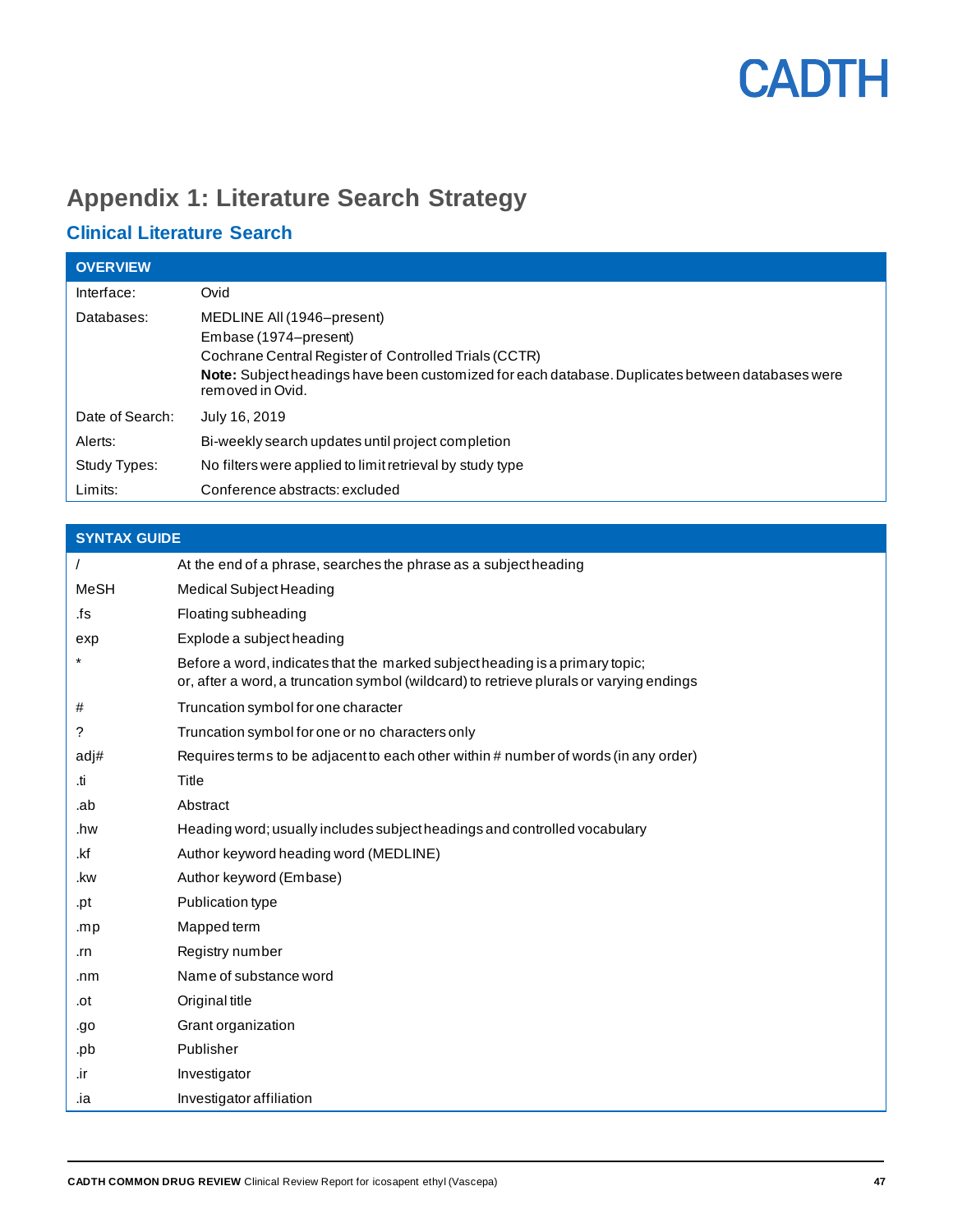

|        | <b>SYNTAX GUIDE</b>                                                                                                                                                                                                                                      |  |
|--------|----------------------------------------------------------------------------------------------------------------------------------------------------------------------------------------------------------------------------------------------------------|--|
| dq.    | Candidate term word (Embase)                                                                                                                                                                                                                             |  |
| medall | Ovid database code: MEDLINE All, 1946 to present, updated daily                                                                                                                                                                                          |  |
| oemezd | Ovid database code; Embase, 1974 to present, updated daily                                                                                                                                                                                               |  |
| cctr   | Ovid database code; Cochrane Central Register of Controlled Trials                                                                                                                                                                                       |  |
|        |                                                                                                                                                                                                                                                          |  |
|        | <b>MULTI-DATABASE STRATEGY</b>                                                                                                                                                                                                                           |  |
| 1      | (vascepa* or AMR101* or AMR 101* or epadel* or 6GC8A4PAYH* or UNII6GC8A4PAYH* or vp-pnv-dha* or vp pnv dha*<br>or ethyl-EPA* or ethyl EPA* or EPA ethyl ester* or K85 or miraxion* or mnd 21* or mnd21* or lax 101* or<br>lax101*).ti,ab,kf,ot,hw,rn,nm. |  |
| 2      | ((icosapen* or eicosapent* or timnodon*) adj4 ethyl).ti,ab,kf,ot,hw,rn,nm.                                                                                                                                                                               |  |
| 3      | exp Eicosapentaenoic Acid/or (eicosapentaenoic acid or icosapentaenoic acid).ti,ab.                                                                                                                                                                      |  |
| 4      | (HLS or Amarin).ti,ab,kf,ot,hw,go,pb,ir,ia.                                                                                                                                                                                                              |  |
| 5      | $3$ and $4$                                                                                                                                                                                                                                              |  |
| 6      | 1 or 2 or 5                                                                                                                                                                                                                                              |  |
| 7      | 6 use medall                                                                                                                                                                                                                                             |  |
| 8      | *icosapentaenoic acid ethyl ester/                                                                                                                                                                                                                       |  |
| 9      | (vascepa* or AMR101* or AMR 101* or epadel* or vp-pnv-dha* or vp pnv dha* or ethyl-EPA* or ethyl EPA* or EPA ethyl<br>ester* or K85 or miraxion* or mnd 21* or mnd21* or lax 101* or lax101*).ti,ab,kw,dq.                                               |  |
| 10     | ((icosapen* or eicosapent* or timnodon*) adj4 ethyl).ti,ab,kw,dq.                                                                                                                                                                                        |  |
| 11     | icosapentaenoic acid/or (eicosapentaenoic acid or icosapentaenoic acid).ti,ab.                                                                                                                                                                           |  |
| 12     | (HLS or Amarin).ti,ab,kf,ot,hw,go,pb,ir,ia.                                                                                                                                                                                                              |  |
| 13     | 11 and 12                                                                                                                                                                                                                                                |  |
| 14     | 8 or 9 or 10 or 13                                                                                                                                                                                                                                       |  |
| 15     | 14 use oemezd                                                                                                                                                                                                                                            |  |
| 16     | (conference abstract or conference review).pt.                                                                                                                                                                                                           |  |
| 17     | 15 not 16                                                                                                                                                                                                                                                |  |
| 18     | 7 or 17                                                                                                                                                                                                                                                  |  |
| 19     | exp animals/                                                                                                                                                                                                                                             |  |
| 20     | exp animal experimentation/or exp animal experiment/                                                                                                                                                                                                     |  |
| 21     | exp models animal/                                                                                                                                                                                                                                       |  |
| 22     | nonhuman/                                                                                                                                                                                                                                                |  |
| 23     | exp vertebrate/or exp vertebrates/                                                                                                                                                                                                                       |  |
| 24     | or/19-23                                                                                                                                                                                                                                                 |  |
| 25     | exp humans/                                                                                                                                                                                                                                              |  |
| 26     | exp human experimentation/or exp human experiment/                                                                                                                                                                                                       |  |
| 27     | or/25-26                                                                                                                                                                                                                                                 |  |
| 28     | 24 not 27                                                                                                                                                                                                                                                |  |
| 29     | 18 not 28                                                                                                                                                                                                                                                |  |
| 30     | remove duplicates from 29                                                                                                                                                                                                                                |  |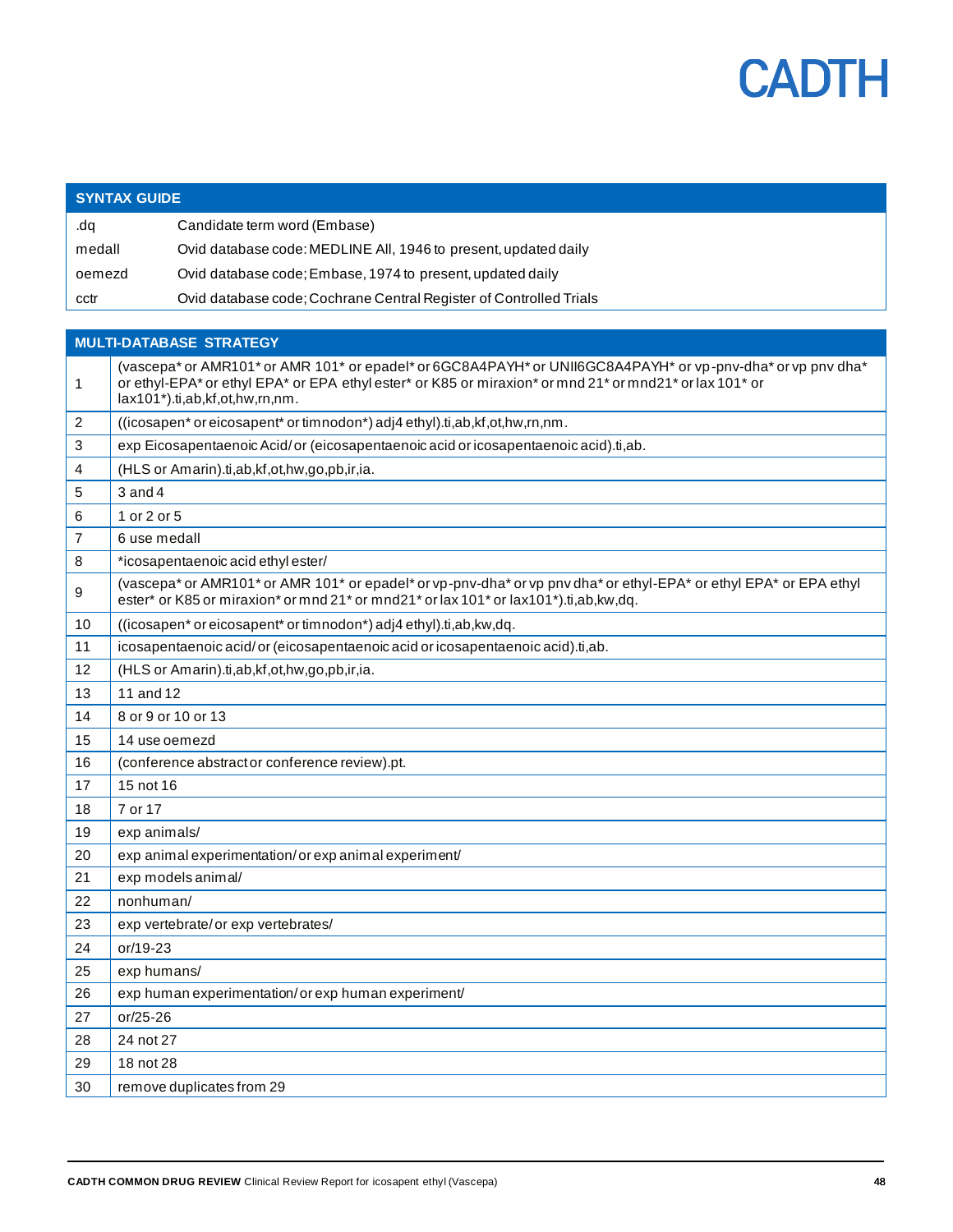

| <b>CLINICAL TRIAL REGISTRIES</b> |                                                                                                                                                                                                                      |  |  |
|----------------------------------|----------------------------------------------------------------------------------------------------------------------------------------------------------------------------------------------------------------------|--|--|
| ClinicalTrials.gov               | Produced by the US National Library of Medicine. Targeted search used to capture registered<br>clinical trials.<br>Search terms: Vascepa, Epadel, icosapent ethyl, AMR101                                            |  |  |
| WHO ICTRP                        | International Clinical Trials Registry Platform, produced by the World Health Organization.<br>Targeted search used to capture registered clinical trials.<br>Search terms: Vascepa, Epadel, icosapent ethyl, AMR101 |  |  |

| <b>OTHER DATABASES</b> |                                                                                                                                                             |  |
|------------------------|-------------------------------------------------------------------------------------------------------------------------------------------------------------|--|
| PubMed                 | Searched to capture records not found in MEDLINE. Same MeSH, keywords, limits, and study<br>types used as per MEDLINE search, with appropriate syntax used. |  |

#### **Grey Literature**

| Dates for Search: | July 6–10.2019                                                                              |
|-------------------|---------------------------------------------------------------------------------------------|
| Kevwords:         | Vascepa, Epadel, icosapent ethyl, eicosapentaenoic ethyl, icosapentaenoic ethyl, ethyl -EPA |
| Limits:           | None                                                                                        |

Relevant websites from the following sections of the CADTH grey literature checklist Grey Matters: a practical tool for searching health-related grey literature [\(https://www.cadth.ca/grey-matters\)](https://www.cadth.ca/grey-matters) were searched:

- health technology assessment agencies
- health economics
- clinical practice guidelines
- drug and device regulatory approvals
- advisories and warnings
- drug class reviews
- clinical trial registries
- databases (free)
- health statistics
- internet search.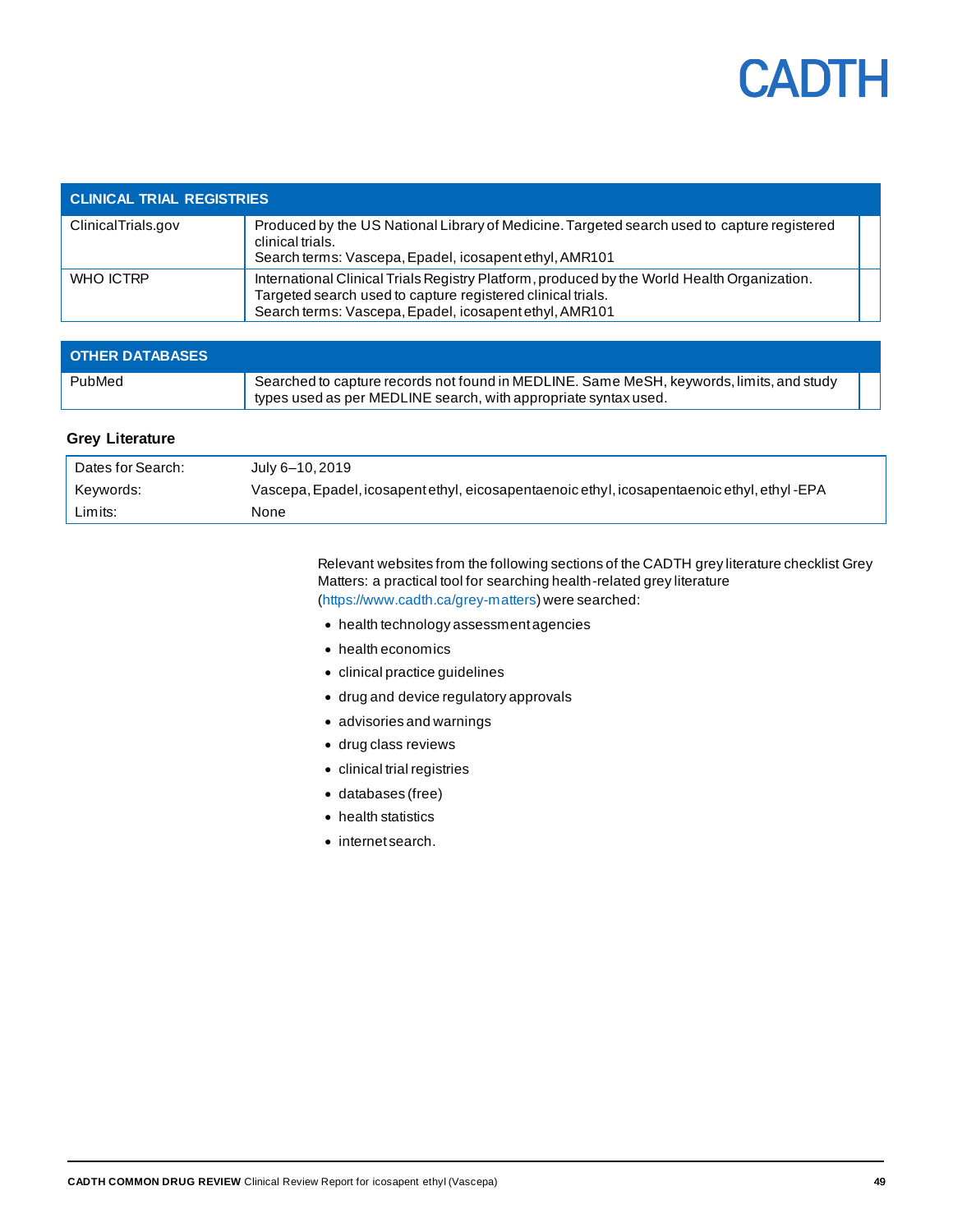### <span id="page-49-0"></span>**Appendix 2: Excluded Studies**

### <span id="page-49-1"></span>**Table 15: Excluded Studies**

| <b>Reference</b>                   | <b>Reason for Exclusion</b>                                                                                                                                                             |
|------------------------------------|-----------------------------------------------------------------------------------------------------------------------------------------------------------------------------------------|
| Maki et al. (2017) <sup>33</sup>   | Intervention: Vascepa is the comparator against an EPA/DHA combination (MAT9001); small open-<br>label trial crossover; outcomes were TG levels and adverse events related to the drugs |
| Bhatt et al. $(2019)^{34}$         | Study design: Post hoc analysis of REDUCE-IT of subsequent ischemic events (first, subsequent, and<br>total ischemic events)                                                            |
| Bays et al. (2011) 35              | Study population: The MARINE study; population did not meet inclusion criteria for our protocol                                                                                         |
| Mosca et al. $(2017)^{36}$         | Post hoc report of the MARINE and ANCHOR trials                                                                                                                                         |
| Budoff et al. (2018) <sup>37</sup> | Protocol of the EVAPORATE study: no results yet; it assesses Vascepa                                                                                                                    |
| Bays et al. (2012) <sup>38</sup>   | Design: MARINE trial exploratory analysis on lipoprotein particle concentrations and sizes                                                                                              |
| Bhatt et al. (2017) <sup>39</sup>  | Design: Narrative analysis of the REDUCE-IT study                                                                                                                                       |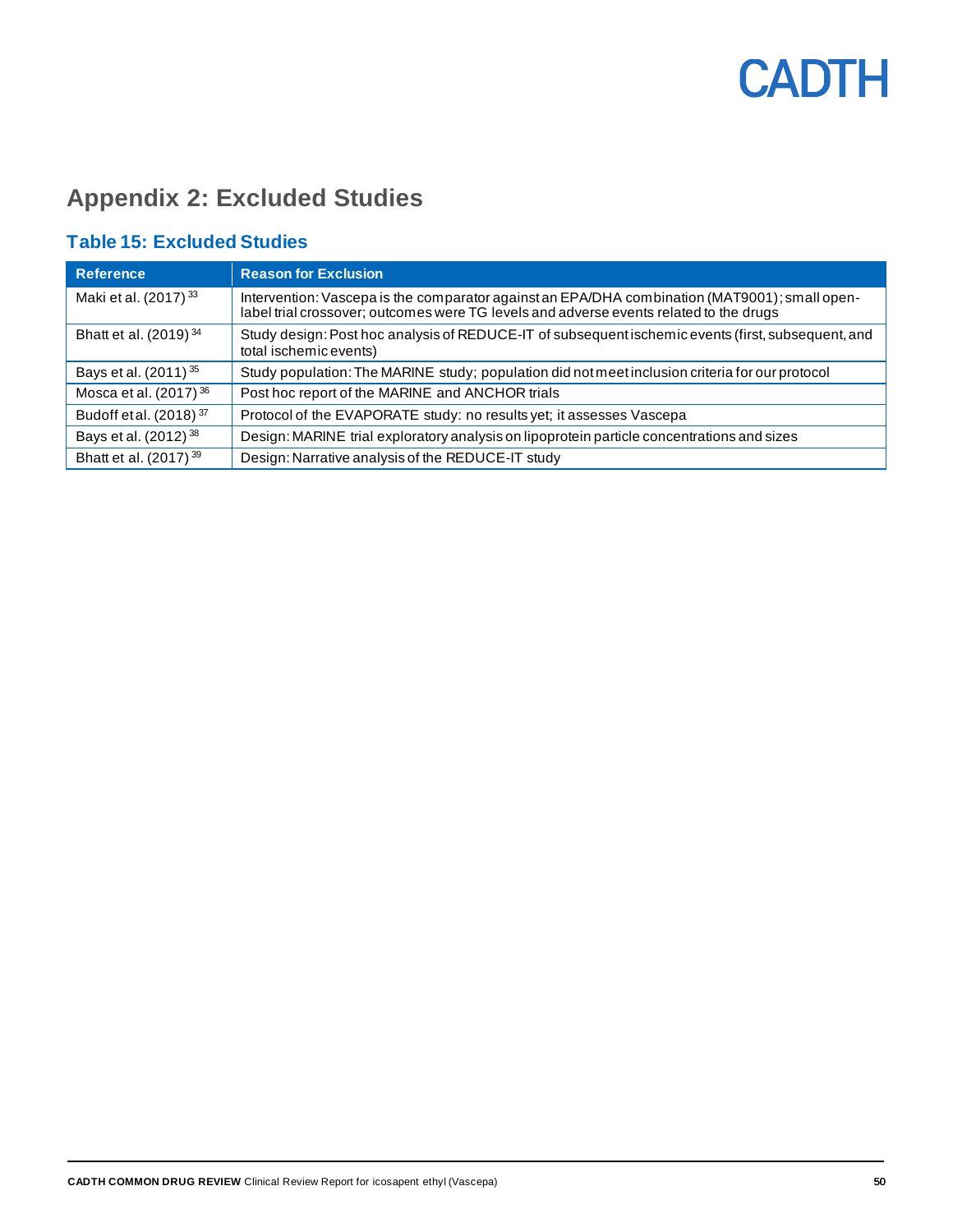### **Appendix 3: Detailed Outcome Data**

#### <span id="page-50-0"></span>**Table 16: Stratified Analysis of Time to the Primary Composite End Point From Date of Randomization: Sensitivity Analyses֪— ITT Population**

| End point, n (%)                                         | <b>Icosapent ethyl</b><br>$N = 4,089$ | <b>Placebo</b><br>$N = 4,090$ | <b>HR (95% CI)</b>               | P value  |
|----------------------------------------------------------|---------------------------------------|-------------------------------|----------------------------------|----------|
| Primary composite -<br>excluding<br>undetermined death   | 673 (16.5)                            | 878 (21.5)                    | 0.737 (0.667 to 0.815)           | < 0.0001 |
| Primary censored at<br>drug discontinuation              | 577(14.1)                             | 732 (17.9)                    | 0.739 (0.662 to 0.824)           | < 0.0001 |
| Primary censored at<br>drug discontinuation +<br>30 days | 596 (14.6)                            | 776 (19.0)                    | 0.721 (0.648 to 0.802)           | < 0.0001 |
| Primary with silent MI<br>censored at last normal        | 705 (17.2)                            | 901(22.0)                     | 0.752 (0.682 to 0.830)           | < 0.0001 |
| Primary with silent MI<br>censored at mid-point          | 705 (17.2)                            | 901(22.0)                     | $0.752(0.682 \text{ to } 0.830)$ | < 0.0001 |

 $CI =$  confidence interval;  $HR =$  hazard ratio;  $MI =$  myocardial infarction.

#### <span id="page-50-1"></span>**Table 17: Subgroup Analysis Hazard Ratios (95% CI) for Primary Composite End Point by Subgroups — ITT Population**

|                                              | Icosapent ethyl,<br>$n/N$ $(\%)$ | <b>Placebo</b><br>$n/N$ (%) | <b>HR (95% CI)</b>               | <b>Interaction</b><br>P value |
|----------------------------------------------|----------------------------------|-----------------------------|----------------------------------|-------------------------------|
| Primary composite (ITT)                      | 705/4,089 (17.2)                 | 901/4,090 (22.0)            | $0.752(0.682 \text{ to } 0.830)$ |                               |
| <b>Risk Category</b>                         |                                  |                             |                                  | 0.1388                        |
| Established CVD<br>(secondary prevention)    | 559/2,892 (19.3)                 | 738/2,893 (25.5)            | $0.726(0.650)$ to $0.810($       |                               |
| At high risk for CVD<br>(primary prevention) | 146/1,197 (12.2)                 | 163/1,197 (13.6)            | 0.876 (0.700 to 1.095)           |                               |
| Baseline diabetes                            |                                  |                             |                                  | 0.5598                        |
| <b>Diabetes</b>                              | 433/2,394 (18.1)                 | 536/2,393 (22.4)            | 0.769 (0.678 to 0.873)           |                               |
| No diabetes                                  | 272/1,695 (18.0)                 | 365/1,694 (21.5)            | 0.726 (0.620 to 0.849)           |                               |

CI = confidence interval; CVD = cardiovascular disease; HR = hazard ratio; ITT = intention-to-treat.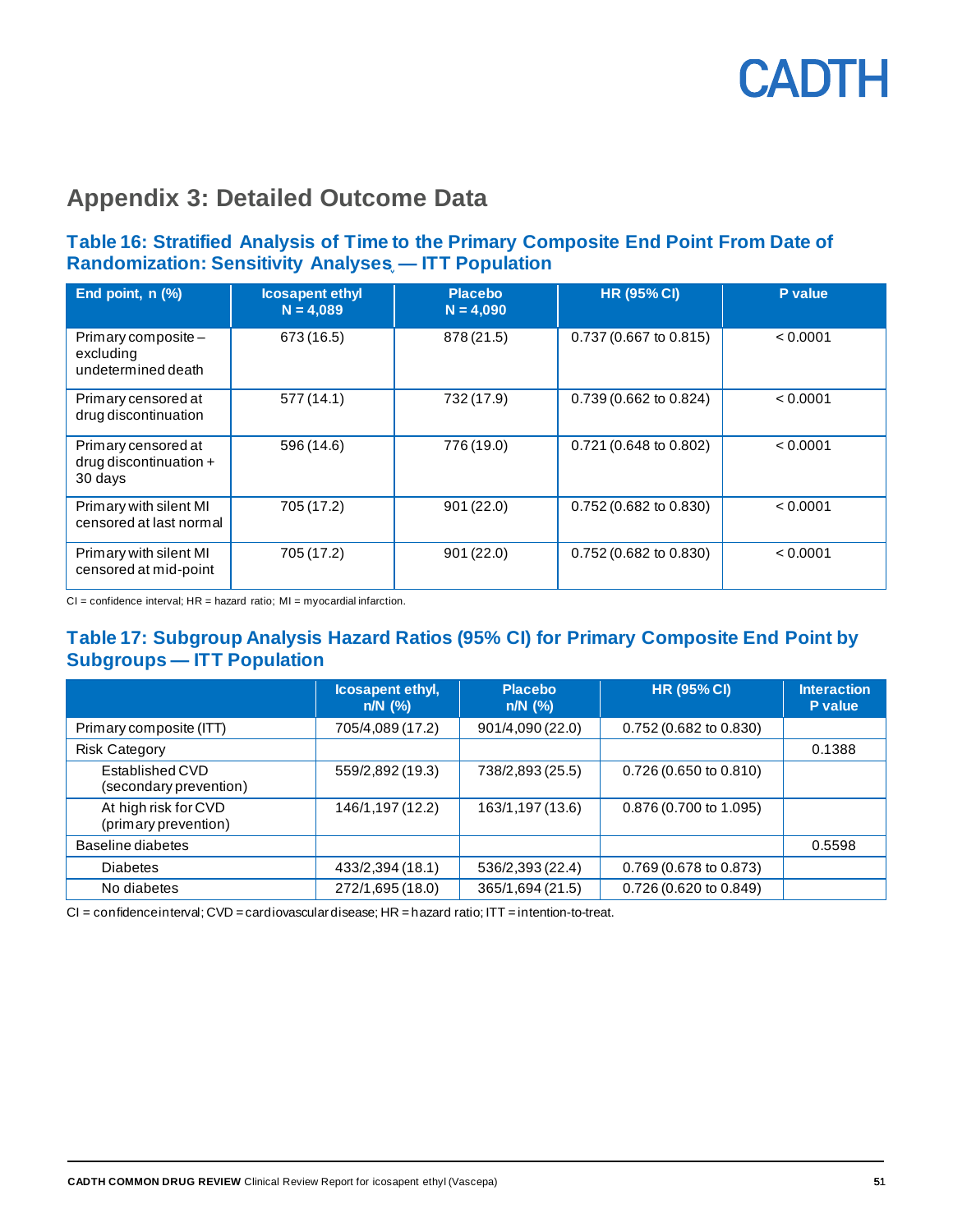#### <span id="page-51-0"></span>**Figure 3: Forest Plot of Analyses of Individual Components of the Primary and Key Secondary Outcomes (ITT Population, REDUCE-IT)**

| Endpoint                            | <b>Hazard Ratio</b><br>$(95% \text{ CI})$                                       | <b>AMR101</b>   | Placebo         | <b>Hazard Ratio</b><br>$(95% \text{ CI})$ | p-Value  |
|-------------------------------------|---------------------------------------------------------------------------------|-----------------|-----------------|-------------------------------------------|----------|
|                                     |                                                                                 | $n/N$ (%)       | $n/N$ (%)       |                                           |          |
| Primary Composite (ITT)             |                                                                                 | 705/4089 (17.2) | 901/4090 (22.0) | $0.752(0.682, 0.830)$ <0.0001             |          |
| Key Secondary Composite             |                                                                                 | 459/4089 (11.2) | 606/4090 (14.8) | 0.735 (0.651, 0.830)                      | < 0.0001 |
| Cardiovascular Death                |                                                                                 | 174/4089 (4.3)  | 213/4090 (5.2)  | 0.803 (0.657, 0.981)                      | 0.03     |
| Nonfatal Myocardial Infarction      |                                                                                 | 237/4089 (5.8)  | 332/4090 (8.1)  | 0.697 (0.590, 0.823)                      | < 0.0001 |
| Nonfatal Stroke                     |                                                                                 | 85/4089 (2.1)   | 118/4090 (2.9)  | 0.708 (0.536, 0.936)                      | 0.01     |
| Coronary Revascularization          |                                                                                 | 376/4089 (9.2)  | 544/4090 (13.3) | 0.664(0.583, 0.758)                       | < 0.0001 |
| Hospitalization for Unstable Angina |                                                                                 | 108/4089 (2.6)  | 157/4090 (3.8)  | 0.679(0.531, 0.868)                       | 0.002    |
| 0.4                                 | 1.0<br><b>AMR101</b><br>Placebo $\rightarrow$<br><b>Better</b><br><b>Better</b> | 1.4             |                 |                                           |          |

AMR101 = icosapent ethyl;  $CI =$  confidence interval;  $IT =$  intention-to-treat. Source: Clinical Study Report for REDUCE-IT $^1$ .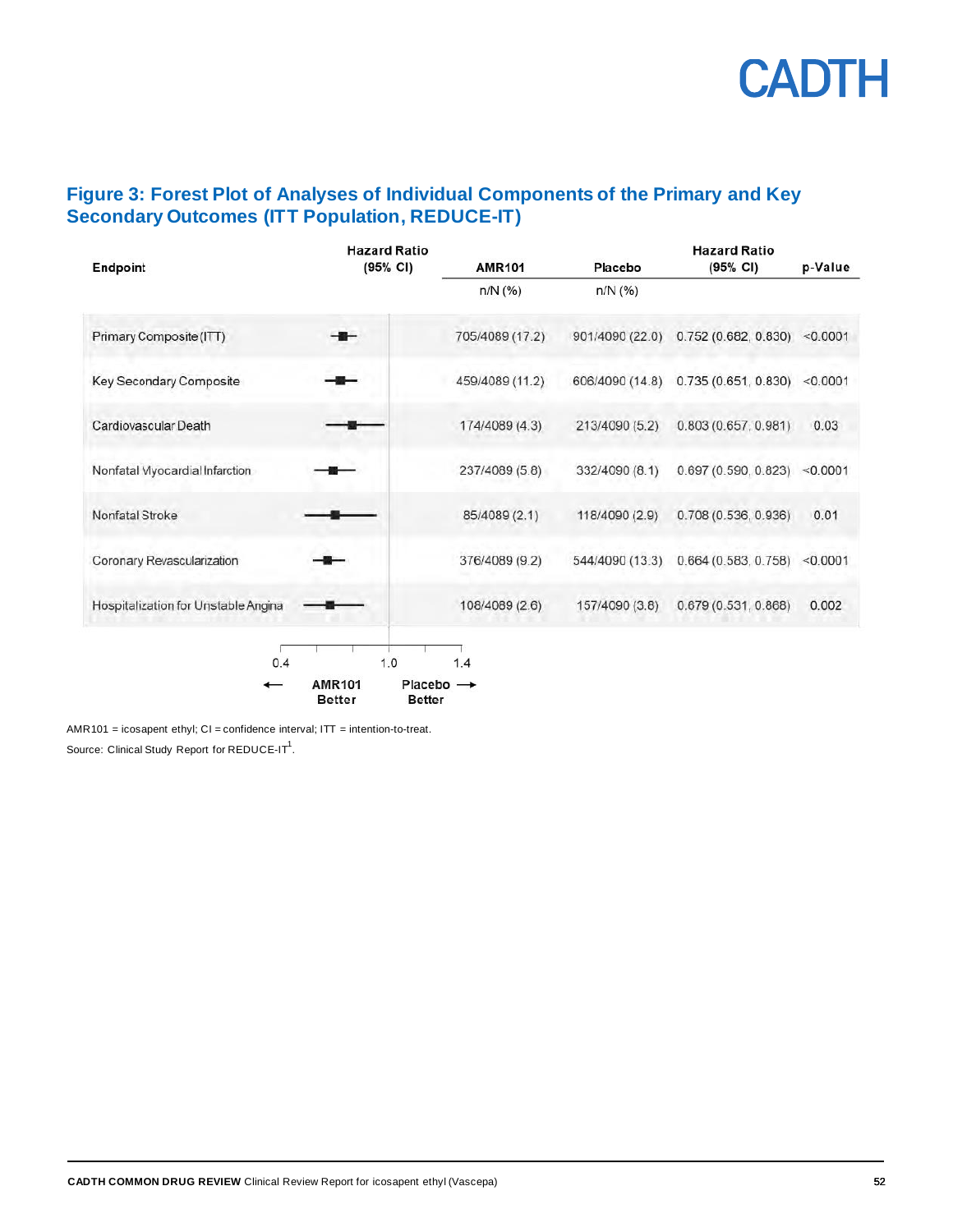### <span id="page-52-0"></span>**Appendix 4: Definition of Statin Intensity**

| <b>High-intensity statin therapy</b>                                   | <b>Moderate-intensity statin therapy</b>                                                                                                                                                                                                                          | Low-intensity statin therapy                                                                                                                         |
|------------------------------------------------------------------------|-------------------------------------------------------------------------------------------------------------------------------------------------------------------------------------------------------------------------------------------------------------------|------------------------------------------------------------------------------------------------------------------------------------------------------|
| Daily dose lowers LDL-c, on average,<br>by approximately $> 50\%$      | Daily dose lowers LDL-c, on average, by<br>approximately 30% to $< 50\%$                                                                                                                                                                                          | Daily dose lowers LDL-c,<br>on average, by $<$ 30%                                                                                                   |
| Atorvastatin 40 mg to 80 mg daily<br>Rosuvastatin 20 mg to 40 mg daily | Atorvastatin 10 mg to 20 mg daily<br>Rosuvastatin 5 to 10 mg daily<br>Simvastatin 20 mg to 40 mg daily<br>Pravastatin 40 mg to 80 mg daily<br>Lovastatin 40 mg daily<br>Fluvastatin XL 80 mg daily<br>Fluvastatin 40 mg b.i.d.<br>Pitavastatin 2 mg to 4 mg daily | Simvastatin 10 mg daily<br>Pravastatin 10 mg to 20 mg daily<br>Lovastatin 20 mg daily<br>Fluvastatin 20 mg to 40 mg daily<br>Pitavastatin 1 mg daily |

Source: 2013 American College of Cardiology/American Heart Association Blood Cholesterol Guideline.<sup>29</sup>

b.i.d. = twice daily; LDL-c = low-density lipoprotein cholesterol.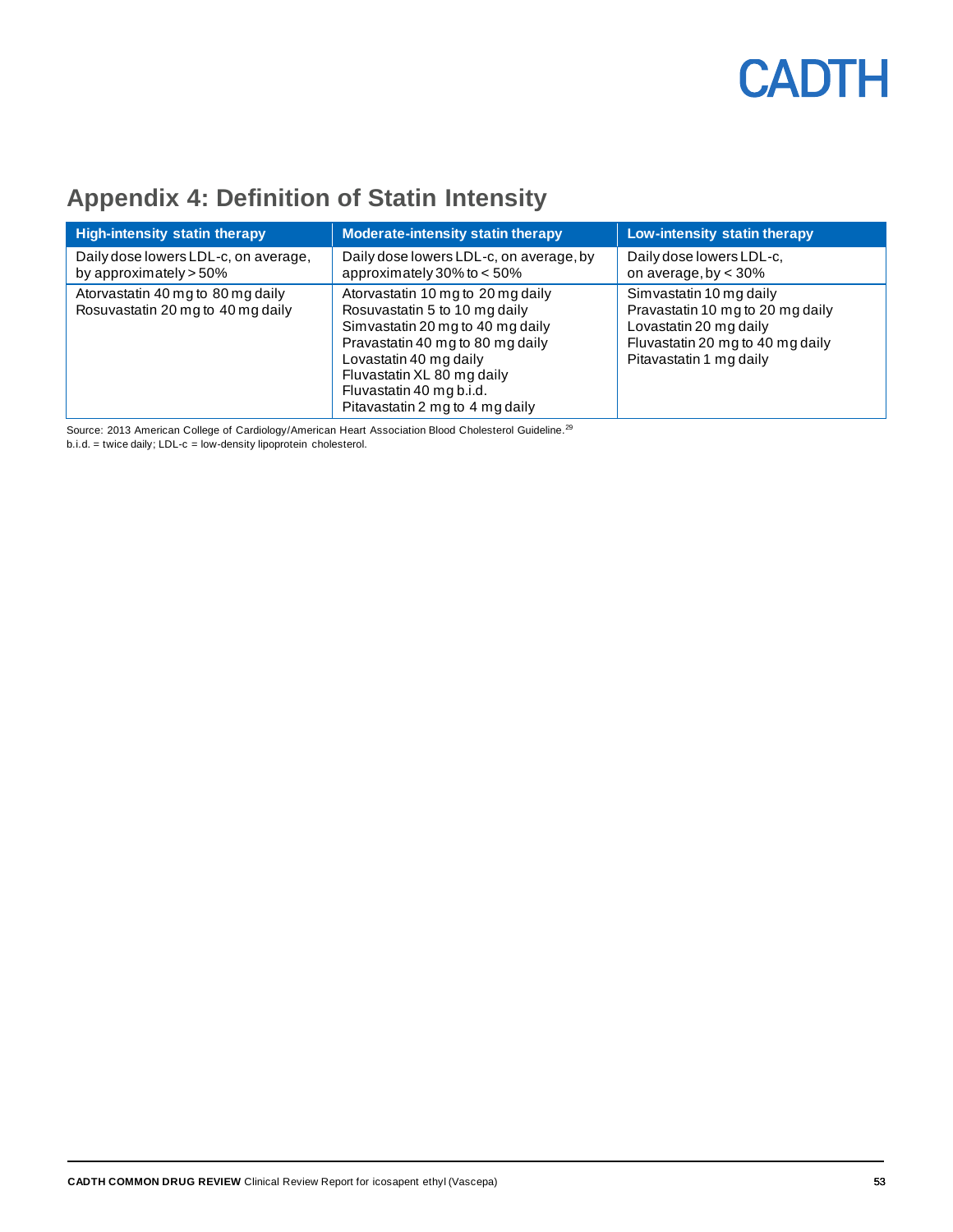

### <span id="page-53-0"></span>**Appendix 5: Description and Appraisal of Outcome Measures**

Outcomes measured in the REDUCE-IT and ANCHOR trials were objective and clinically oriented. No health-related quality of life outcomes were measured, nor were other types of exploratory outcomes that would require assessment of their validity and reliability.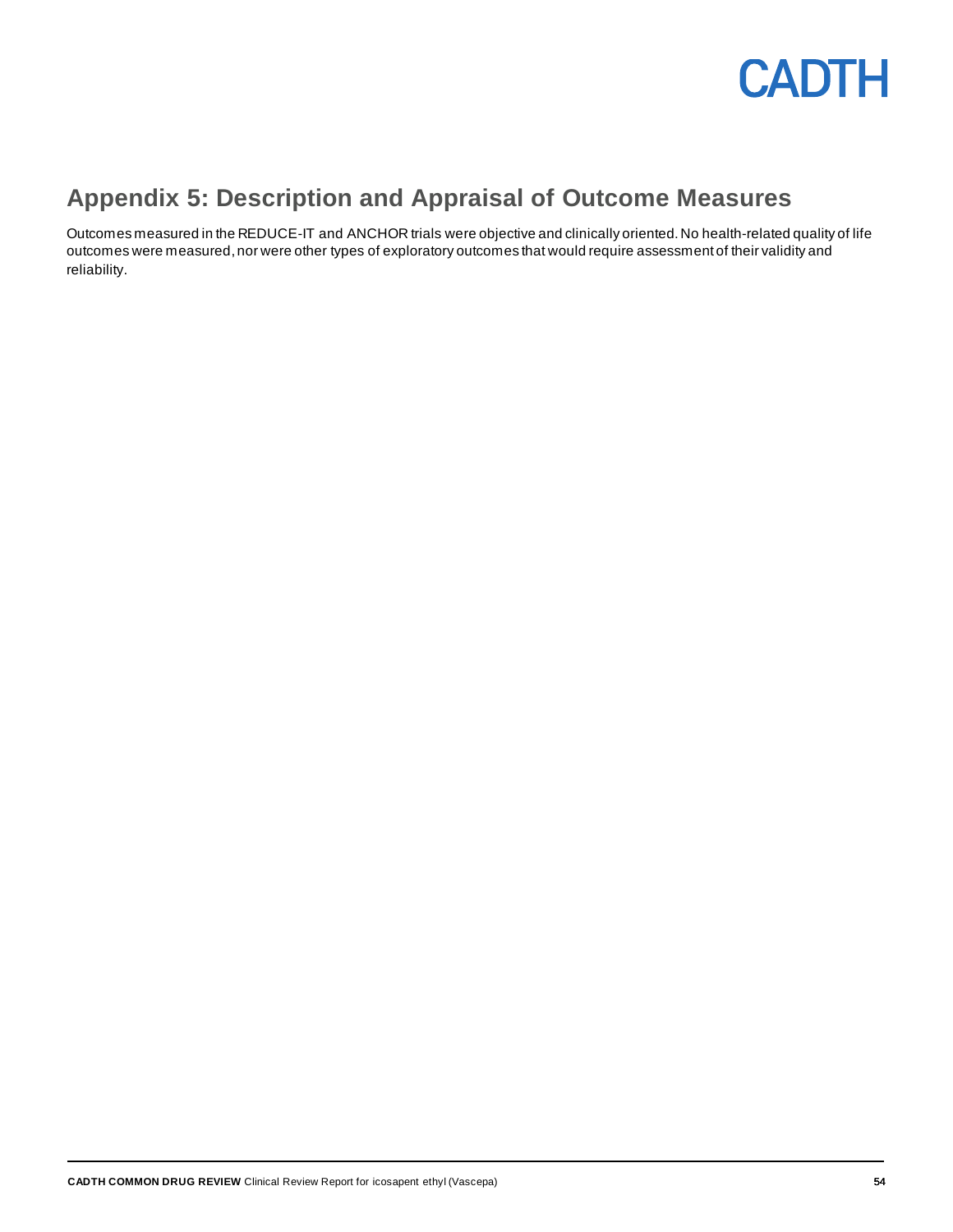### <span id="page-54-0"></span>**References**

- 1. Clinical Study Report: AMR-01-01-0019. Title of report [CONFIDENTIAL internal manufacturer's report]. City (PROV): Manufacturer; 2019.
- 2. Clinical Study Report: AMR-01-01-0017. Title of report [CONFIDENTIAL internal manufacturer's report]. City (PROV): Manufacturer; 2011.
- 3. Laslett LJ, Alagona P, Jr., Clark BA, 3rd, et al. The worldwide environment of cardiovascular disease: prevalence, diagnosis, therapy, and policy issues: a report from the American College of Cardiology. *J Am Coll Cardiol.* 2012;60(25 Suppl):S1-49.
- 4. Public Health Agency of Canada. Heart disease in Canada: highlights from the Canadian Chronic Disease Surveillance System. 20 17; <https://www.canada.ca/en/public-health/services/publications/diseases-conditions/heart-disease-canada-fact-sheet.html>. Accessed 2019 Aug 13.
- 5. Ginsberg HN. Hypertriglyceridemia: new insights and new approaches to pharmacologic therapy. *Am J Cardiol.* 2001;87(10):1174-1180; A1174.
- 6. Assmann G, Schulte H, von Eckardstein A. Hypertriglyceridemia and elevated lipoprotein(a) are risk factors for major coronary events in middle-aged men. *Am J Cardiol.* 1996;77(14):1179-1184.
- 7. Cholesterol Treatment Trialists Collaboration, Baigent C, Blackwell L, et al. Efficacy and safety of more intensive lowering of LDL cholesterol: a metaanalysis of data from 170,000 participants in 26 randomised trials. *Lancet.* 2010;376(9753):1670-1681.
- 8. Freiberg JJ, Tybjaerg-Hansen A, Jensen JS, Nordestgaard BG. Nonfasting triglycerides and risk of ischemic stroke in the general population. *JAMA.*  2008;300(18):2142-2152.
- 9. Rosenson RS, Kastelein JJP. Hypertriglyceridemia. In: Post TW, ed. *UpToDate*. Waltham (MA): UptoDate; 201[9: www.uptodate.com/](file://///cadth-shares/Proj-Ctrl_Intake/Formulary/Active/SR0619%20Vascepa/Publishing/04_Validation%20&%20Ref%20Check/QC/www.uptodate.com/). Accessed 2019 Aug 13.
- 10. Statistics Canada. Cholesterol levels of adults, 2012 to 2013 [Internet[\]. https://www150.statcan.gc.ca/n1/pub/82-625-x/2014001/article/14122-eng.htm](https://www150.statcan.gc.ca/n1/pub/82-625-x/2014001/article/14122-eng.htm). Accessed 11 August, 2019.
- 11. Anderson TJ, Gregoire J, Pearson GJ, et al. 2016 Canadian Cardiovascular Society guidelines for the management of dyslipidemia for the prevention of cardiovascular disease in the adult. *Can J Cardiol.* 2016;32(11):1263-1282.
- 12. Chou R, Dana T, Blazina I, Daeges M, Jeanne TL. Statins for Prevention of Cardiovascular Disease in Adults: Evidence Report and Systematic Review for the US Preventive Services Task Force. *JAMA.* 2016;316(19):2008-2024.
- 13. de Vries FM, Denig P, Pouwels KB, Postma MJ, Hak E. Primary prevention of major cardiovascular and cerebrovascular events wit h statins in diabetic patients: a meta-analysis. *Drugs.* 2012;72(18):2365-2373.
- 14. Grundy SM, Stone NJ, Bailey AL, et al. 2018 AHA/ACC/AACVPR/AAPA/ABC/ACPM/ADA/AGS/APhA/ASPC/NLA/PCNA Guideline on the Management of Blood Cholesterol: A Report of the American College of Cardiology/American Heart Association Task Force on Clinical Practice Guidelines. *Circulation.* 2019;139(25):e1082-e1143.
- 15. Kromhout D, Bosschieter EB, de Lezenne Coulander C. The inverse relation between fish consumption and 20-year mortality from coronary heart disease. *N Engl J Med.* 1985;312(19):1205-1209.
- 16. Zheng J, Huang T, Yu Y, Hu X, Yang B, Li D. Fish consumption and CHD mortality: an updated meta-analysis of seventeen cohort studies. *Public Health Nutr.* 2012;15(4):725-737.
- 17. Aung T, Halsey J, Kromhout D, et al. Associations of Omega-3 Fatty Acid Supplement Use With Cardiovascular Disease Risks: Meta-analysis of 10 Trials Involving 77917 Individuals. *JAMA Cardiol.* 2018;3(3):225-234.
- 18. Sherratt SCR, Mason RP. Eicosapentaenoic acid and docosahexaenoic acid have distinct membrane locations and lipid interaction s as determined by X-ray diffraction. *Chem Phys Lipids.* 2018;212:73-79.
- 19. Yokoyama M, Origasa H, Matsuzaki M, et al. Effects of eicosapentaenoic acid on major coronary events in hypercholesterolaemic patients (JELIS): a randomised open-label, blinded endpoint analysis. *Lancet.* 2007;369(9567):1090-1098.
- 20. Vascepa (icosapent ethyl): capsules, 0.5 g or 1 g, for oral use [product monograph]. *Product Monograph: Vascepa*. Etobicoke (ON): HLS Therapeutics Inc.; 2019.
- 21. Ezetimibe [product monograph]. Saint-Laurent (QC): Sivem Pharmaceuticals ULC; 2017 Jan 17.
- 22. Fenofibrate Sandoz (fenofibrate) film-coated tablets 100 mg, 160 mg and 200 mg, for oral use [product monograph]. Boucherville (QC): Sandoz Canada, Inc.; 2009 Oct 27.
- 23. Fish oil (natural health product): capsules with 100 to 5,000 mg of EPA and/or DHA for oral use [product monograph]. Ottawa (ON): Health Canada; 2018 Sep 25.
- 24. Niaspan FCT (extended-release niacin): extended-release film coated tablets, 500 mg and 1 g, for oral use [product monograph]. Mississauga, (ON): Sunovion Pharmaceuticals Canada Inc.; 2017 Oct 18.
- 25. Bhatt DL, Steg PG, Miller M, et al. Cardiovascular Risk Reduction with Icosapent Ethyl for Hypertriglyceridemia. *N Engl J Med.* 2019;380(1):11-22.
- 26. Ballantyne CM, Bays HE, Kastelein JJ, et al. Efficacy and safety of eicosapentaenoic acid ethyl ester (AMR101) therapy in statin-treated patients with persistent high triglycerides (from the ANCHOR study). *Am J Cardiol.* 2012;110(7):984-992.